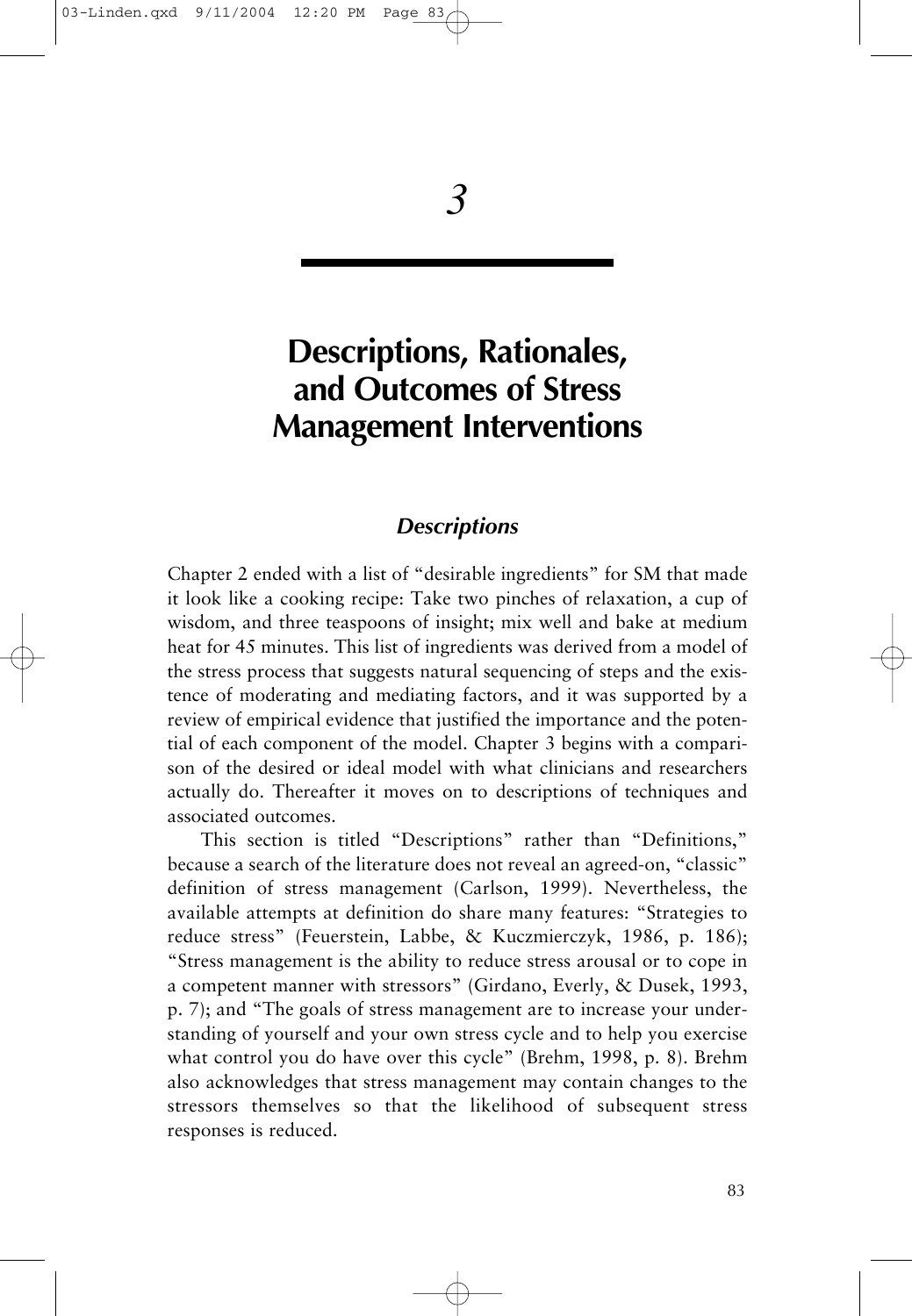The current text largely adopts Feuerstein et al.'s (1986) perspective because these writers define good stress management by its theoretical main ingredients:

Conceptually, the reduction of stress is comprised of three basic elements: (1) physical alteration of environmental stressors, for example, relocating a factory to an industrial zone; opting out of the "rat race" in the case of an executive promoted beyond the level of his or competence; (2) modification of a person's cognitive attributions, for example, focusing thought or reinterpreting situations as less emotionally threatening, and (3) alteration of behavioral and physiological responsivity, for example, the use of various relaxation techniques or pharmacological methods. (p. 186)

That being said, the model developed and presented throughout this text (see the preceding chapter) considerably broadens Feuerstein et al.'s description by also considering the possibility that rigid personality styles may be maladaptive, that coping can be cognitive *and* behavioral, and that arousal reduction strategies may seek to alter acute physiological responsivity as well as abnormally elevated resting states.

Another approach to seeking a definition of SM is via a systematic analysis of what stress management researchers actually do in their clinical protocols. This type of review has been undertaken by Ong, Linden, and Young (2004), who culled 153 studies using Internet science search engines with the key words "stress management," "stress reduction," "stress management program," "stress reduction program," "outcome," and "effectiveness." The search resulted in the largest pool of studies described in the literature so far, and all identified references are included in this book as a reference section titled "Therapy Outcome Studies Reviewed by Ong, Linden, and Young (2004)." Ong and her collaborators reported that most often studied were SM applications for health problems (40% of the sample of studies), workplace interventions (22%), studies with students (16% of studies [note, however, that one could also consider these to be workplace studies]), sports applications (3%), psychiatric problems (3%), and "Other" (16%). The Other category included studies of spouses of the elderly, patients undergoing acute medical procedures, and individuals with low social support or poor problem-solving skills. Although there was wide variability in the protocols, the authors noted that a modal type of stress management program exists, and that it is characterized by the following: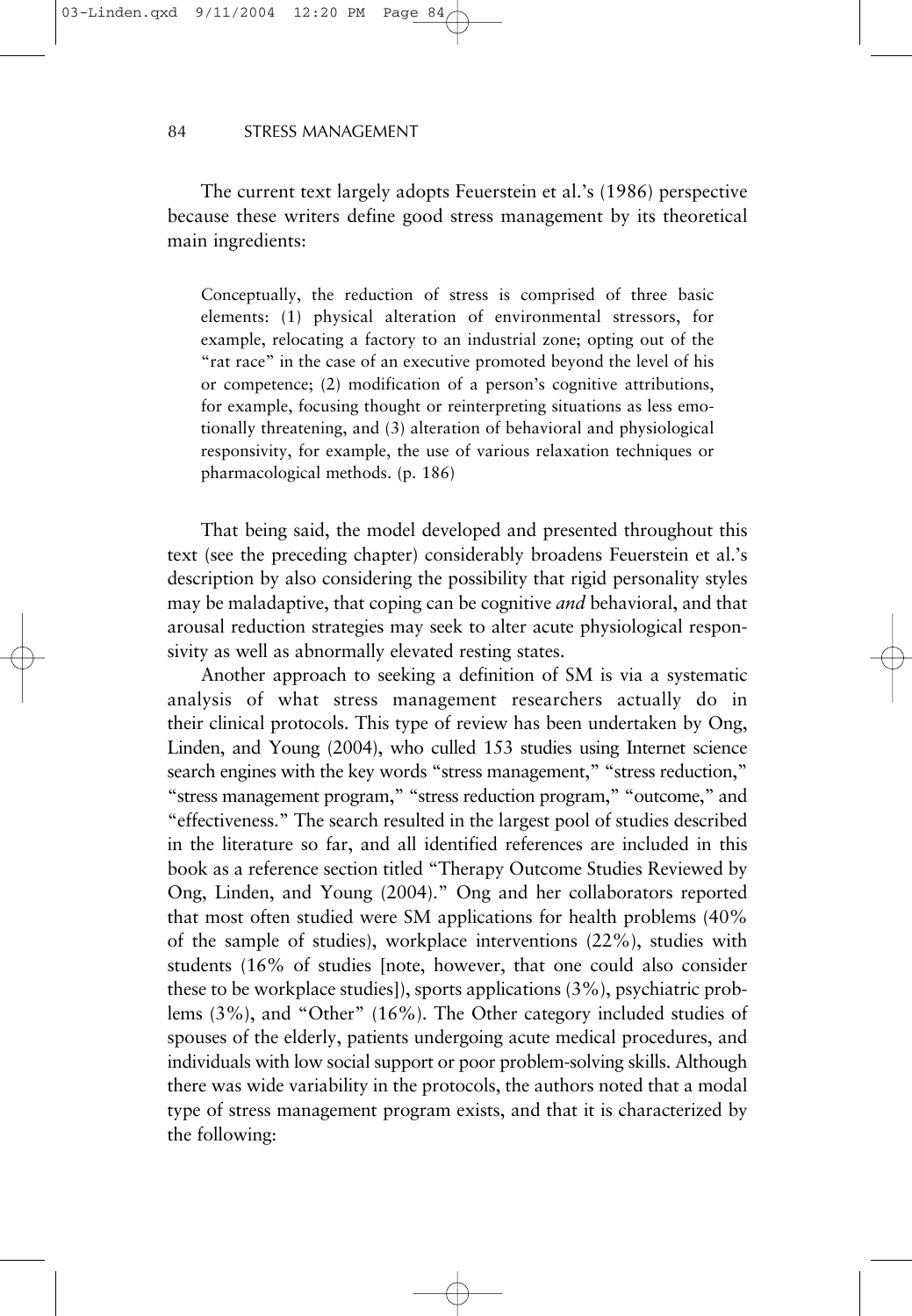03-Linden.qxd 9/11/2004 12:20

- 2. The teaching of a modal number of six to eight different techniques
- 3. A typical treatment length of six sessions and a mean session duration of 1.5 hours

Attempts to classify stress management studies by their theoretical orientation indicated that 77% used an approach that broadly qualifies as a "cognitive-behavioral approach," 85% taught some form of relaxation, 15% used at least one form of biofeedback, 10% were classified as based on a systems model, and 6% could not be readily classified. Note that these percentages do add up to more than 100%, because almost all studies used multiple techniques and these were often classifiable as derived from varying theoretical orientations. These similarities notwithstanding, Ong et al. (2004) reported large variability in treatment length and choices of techniques, with the great majority focusing only on relaxation and cognitive and behavioral coping skills. As is typical for reviews of the therapy outcome literature, many studies were seriously flawed in design quality and measurement. Intervention descriptions were frequently cryptic and would be difficult to replicate by another researcher. Especially confusing was the use of certain technique descriptions and labels such that (a) techniques might appear to vary across studies although they were actually comparable upon close inspection, (b) some technique descriptors were so vague as to be meaningless, and (c) levels of categorization were often mixed up. These observations are further elaborated on below.

When scrutinizing every second paper (for the sake of parsimony, not all studies were selected), a total of 225 different terms for techniques were used, although most researchers would probably agree that only a fraction of that figure could actually represent truly different techniques (see also the remainder of this chapter). It was often easy to see that two different terms undoubtedly meant the same thing (e.g., Jacobson's relaxation vs. Progressive Muscular Relaxation) or were likely the same (diaphragmatic respiration vs. deep breathing). Difficult to comprehend was the fact that reviewers and editors had accepted vague descriptors like "creativity techniques were used" or "various methods were taught." Particularly confusing was the indiscriminate use of broad versus narrow, superordinate versus subordinate categories. Researchers occasionally claimed to use such things as "diaphragmatic breathing, time management, and stress management techniques," obviously not recognizing that these terms represent highly different levels of categorization, with one subsuming the others.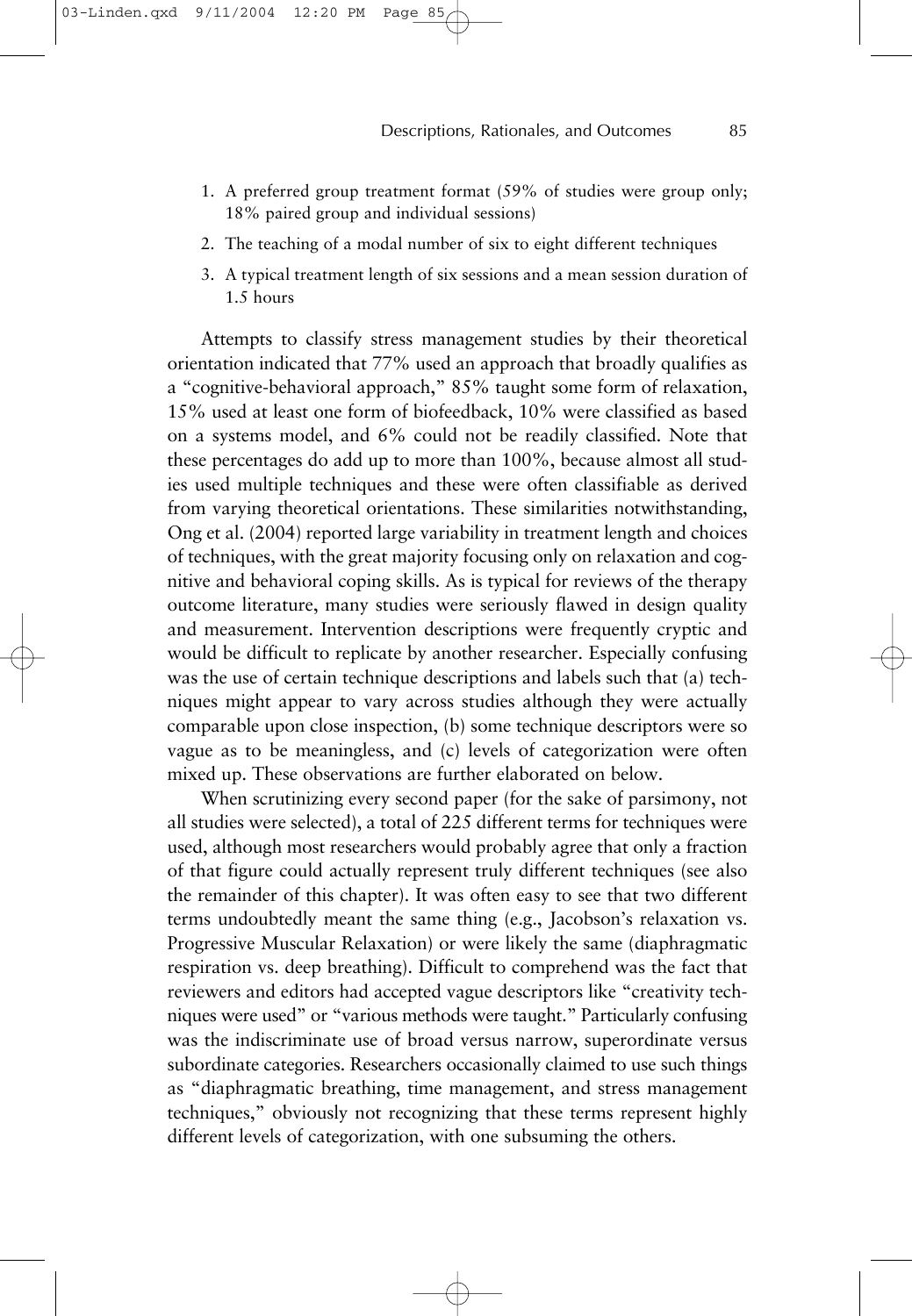Key conclusions from Ong et al.'s (2004) review were the following:

- 1. A modal type of a stress management protocol exists, suggesting some consensus in practitioners' minds.
- 2. The reporting of intervention protocols was generally poor, barring successful attempts at replication.
- 3. The SM protocols were sufficiently different so that a review of the outcome literature on SM would not be meaningful if reviewers uncritically accepted the notion that the term SM also possessed truly comparable meaning across different studies.

Ong and her collaborators urged journal editors to set a much higher standard for the reporting of SM treatment protocols and challenged SM researchers to develop a consensual theoretical model for SM that is based on sound knowledge of stress physiology, that leads to a clinically sensible, at least partially standardizable, and also a socially responsible SM treatment approach. This entire book is, of course, an attempt to respond to these challenges put forth by Ong and her collaborators.

When relating these observations of what stress management researchers actually do to the "desired ingredients" list at the end of Chapter 2, it becomes abundantly clear that systemic, preventive efforts and the building of social support buffers, as well as the deliberate creation of positive emotional states, are not part of typical SM protocols.

# *Rationales and Outcomes*

# **Organization of This Section**

Ideally, evidence for the effectiveness of SM would draw from the entire literature of controlled trials that includes SM as a descriptor (provided that every writer actually had the same idea of what stress management is). Analyses of outcomes could then be organized around (a) populations studied (e.g., SM for schoolteachers or garbage collectors), or (b) disease categories that might be caused or worsened by stress (bruxism, hypertension, etc.), or (c) specific endpoints that had been measured (e.g., SM effects on self-reported distress, blood pressure, natural killer cell activity, or absenteeism at work). Each of these three organizing principles can be further subdivided according to other organizing principles; that is, SM effects in schoolteachers can be studied separately for healthy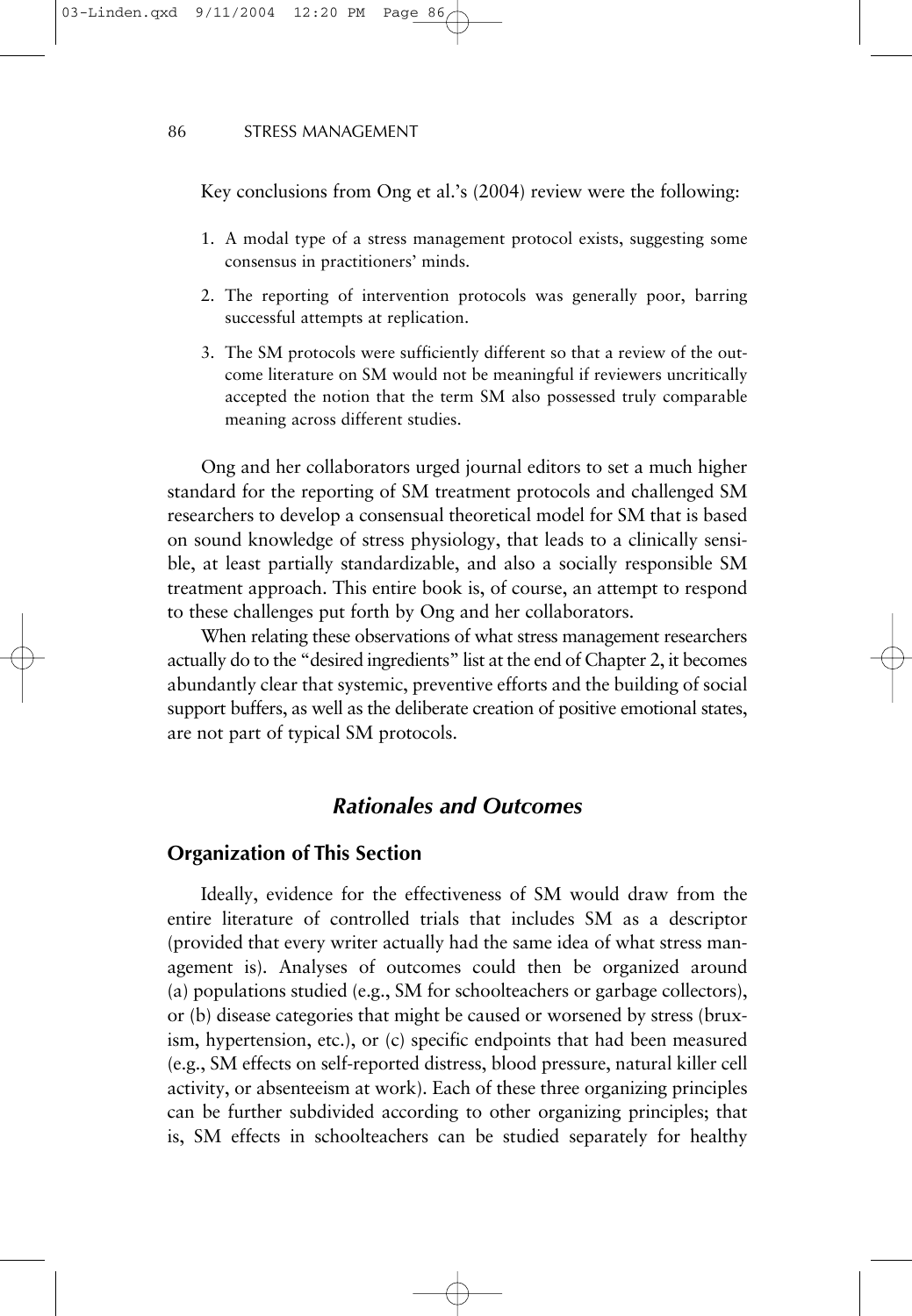schoolteachers and for teachers with asthma versus hypertension versus headaches, and so forth. In addition, each of these could again be broken down for type of measure.

One can readily see that a review with this complex, three-dimensional categorization strategy would be enormous in scope, and this is powerfully demonstrated by some quick calculations. With an exclusive focus on occupational stress management, Van der Hek and Plomp (1997) reviewed 24 studies (far fewer than the 153 SM outcome studies identified for all applications by Ong et al., 2004). These 24 studies targeted 14 different workplace populations (e.g., teachers, nurses, managers, hospital janitorial staff) and used 33 different measures, with the latter consisting of 6 different physiological indices (e.g., blood pressure, skin response), 12 work-related outcomes that were either self-report (e.g., job satisfaction) or objective indices (e.g., medical malpractice claims, sick days), as well as 15 different psychological constructs (e.g., self-esteem, depression, and burnout). Using these data on the effects of SM just for workplace studies, there would have to be at least 14 (different workplaces)  $\times$  4 (classes of measurable endpoints) = 56 resulting cells to be considered in a metaanalysis. Breaking this down into each type of construct that was measured (instead of clustering them as families of similar outcome indices) results in 462 cells of outcome studies that needed filling. Of course, including the third dimension, namely diseases, increases that figure to many thousands. Any attempt at a comprehensive meta-analysis is further complicated by the fact that a minimum number of studies would have to be available in *each* cell to allow determination of the stability of results and calculation of a fail-safe statistic for all cells. Add to that that none of these hypothetical "numbers games" addresses the fact that different researchers also have highly variable operationalizations of what stress management actually is (Murphy, 1996; Ong et al., 2004; Van der Hek & Plomp, 1997), and that a review might crudely aggregate highly different interventions under a single broad label of "SM." Hence, it cannot come as a surprise that searches of the published literature revealed no such broad, quantitative (meta- analytic) or narrative reviews of the overall effect of SM. There are, however, reviews of the outcome of SM for narrowly defined applications, and there are numerous reviews of the effectiveness of a variety of individual techniques that fall under the global descriptor "SM."

Reviews of SM when defined as a package of interventions and its effects on particular populations or endpoints are not tackled first because that might imply to the reader that these studies can be easily and meaningfully aggregated. In my view, however, they should be read with a very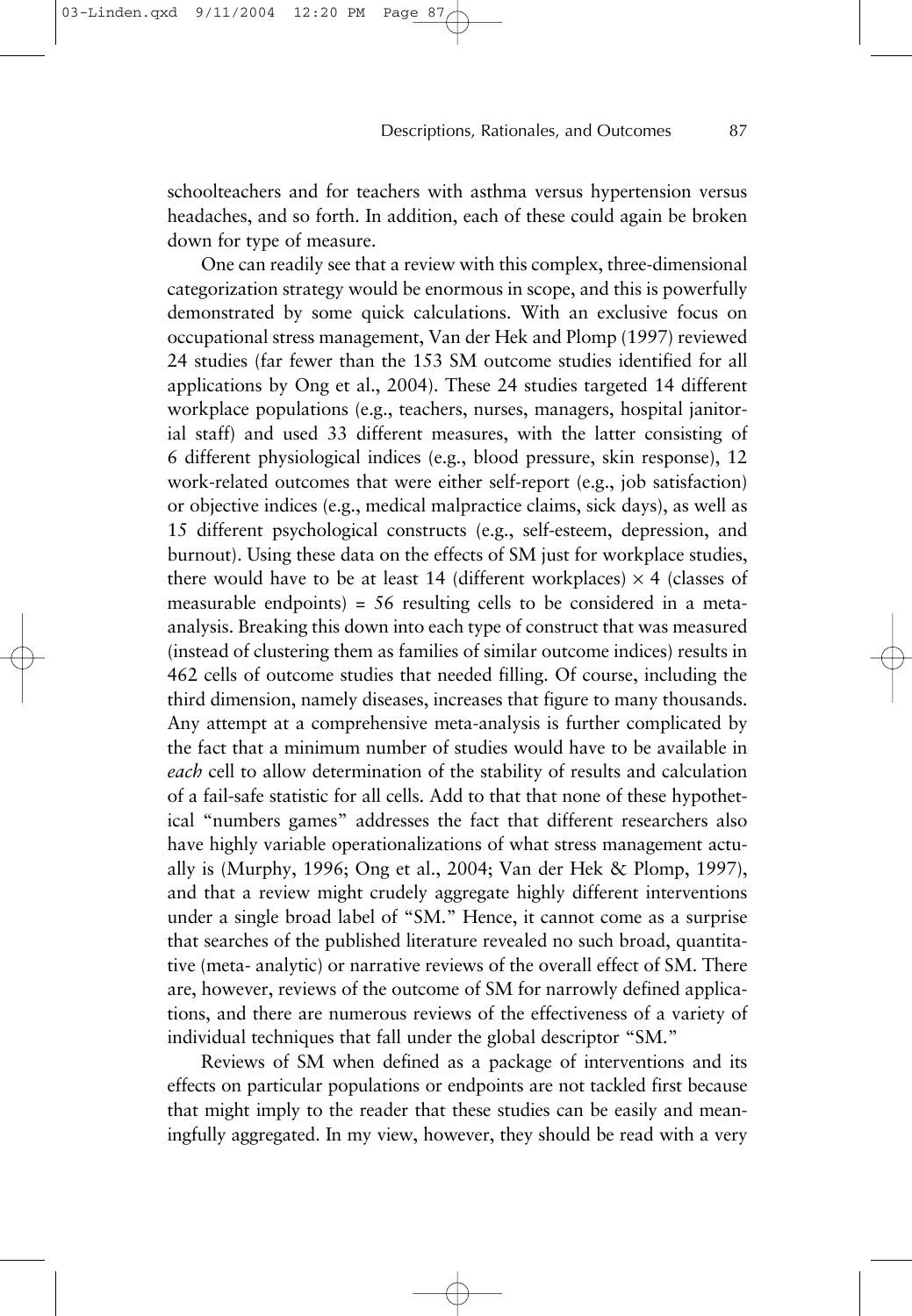critical eye and a sense of reluctant belief. Although a section on the outcome of broadly defined SM interventions will follow later in this chapter, readers are strongly encouraged to interpret all results with caution because any reporting of such outcomes in an aggregated form belies the previous observation that one researcher's SM is not equal to another's, and that to some degree "apples and oranges" are being compared in these reviews. Note also that conclusions about outcomes for SM packages are derived from a relatively small number of pertinent publications.

Reviews of specific technique applications of narrowly defined SM techniques and their results are dramatically more prevalent in the literature and form the great majority of this section. In fact, there are so many narrow-focus reviews that this section is effectively only a summary of summaries, or a review of reviews. Consistent with Ong et al.'s (2004) recommendations, these reviews will be organized around names of techniques or interventions that appear truly distinct from one another, begin with a description of the technique, and then proceed to documented outcomes.

# **General Principles and Strategies for Reviewing Therapy Outcome Studies**

A summary of possible review strategies for outcome research may help to understand some of the positions taken when interpreting results and conclusions from various review articles. Reviews generally fall into one of three categories: narrative, box score, or meta-analysis. In terms of the history of any growing literature on outcomes, narrative reviews are likely the first ones to be conducted in any given area of outcome studies because they do not require an absolute, minimum number of studies with similar protocols for a review to make sense. Narrative reviews also have the distinct advantage of being the most inclusive; they are, by their very nature, qualitative research in that broad sampling, searches for patterns, and derivation of future testable hypotheses are more important than deriving hard numbers, effect sizes, and categorical conclusions. Narrative reviews often form the first step in the formulation of specific hypotheses to be tested in subsequent clinical trials and then for later aggregation in quantitative reviews. Their drawback is that different reviewers, even when analyzing the exact same pool of studies, may focus on different measurement, population, or treatment protocol features, and may also draw variable conclusions. To be trustworthy, narrative reviews should spell out a priori exactly how studies were retrieved from the literature,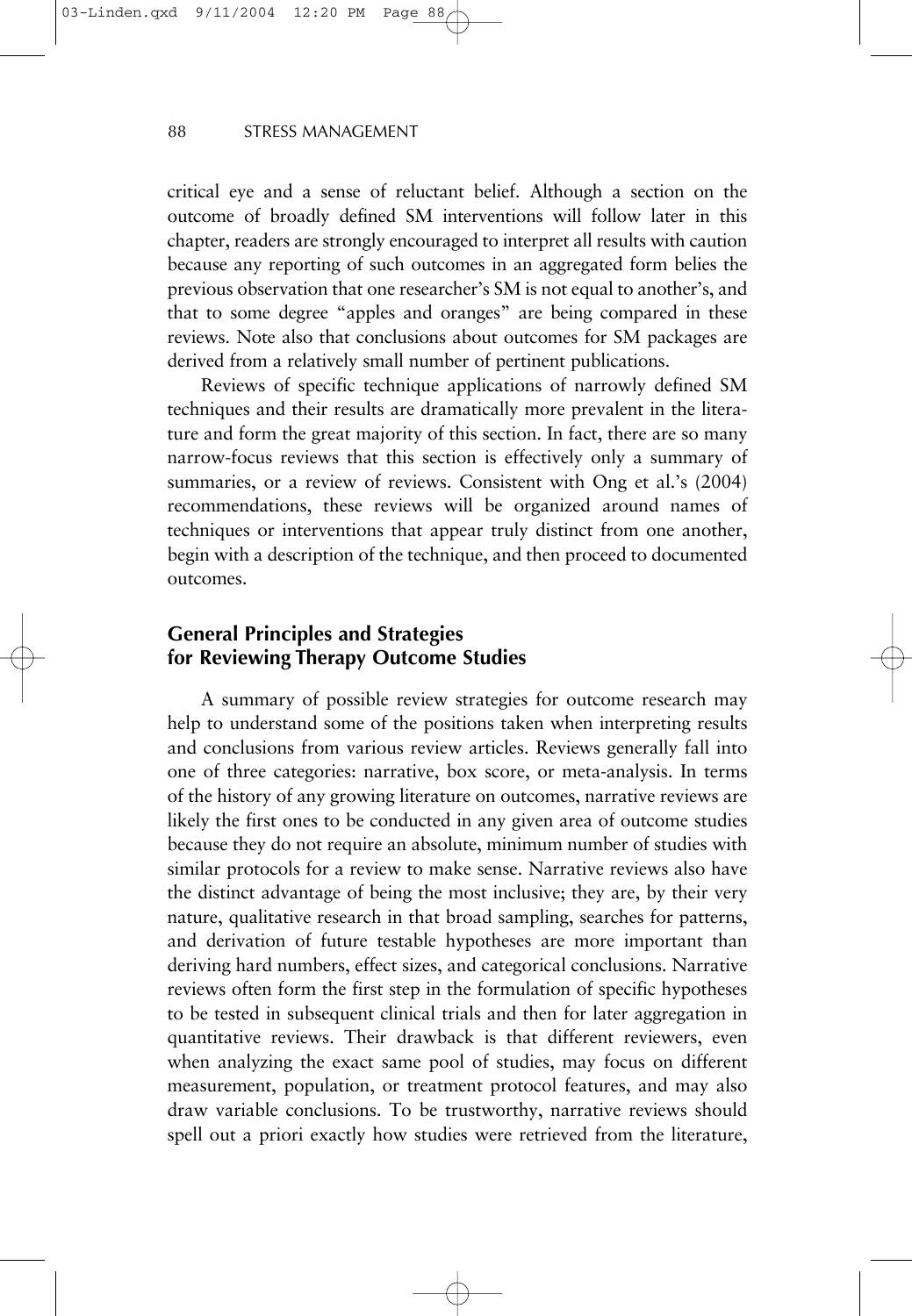what search criteria were used, and what features the reviewer was most interested in.

Box-score reviews are wedded to the rigid use of a probability criterion (typically  $p < .05$ ) as a cutoff that determines whether treatment was a success or not. The advantage is that results can be tabulated quantitatively (in "box" form as the name indicates), and researchers can be objective in claiming that therapy *x* is superior to therapy *y* because, for example, in 8 out of 10 comparisons, therapy *x* had produced significantly stronger outcomes than *y* for the treatment of cancer, for example. Although box-score reviews can be considered an improvement over narrative reviews insofar as they require less inference and interpretation, they are flawed because they often ignore questions of statistical power and invite unreasonable acceptance of statistical significance as clinically meaningful differences. Unfortunately, psychologists have a long history of conducting seriously underpowered research that in turn leads to volatile conclusions on therapy outcomes that are often difficult to replicate (Linden & Wen, 1990).

Meta-analysis, on the other hand, culls a shared statistic from each study that integrates means and an index of variability into the calculation of an effect size that is then readily comparable across studies and does not suffer from distortion due to uneven sample sizes (provided, of course, that the researcher follows standard procedure and differentially weighs effect sizes for underlying sample size; Rosenthal, 1984). The most frequently reported effect sizes are Cohen's *d* and the coefficient *r*, and in the reviews below it will be spelled out each time which effect size statistic was used.

Meaningful meta-analyses can be laborious because the researcher is expected to sample comprehensively, describe study identification with sufficient detail to permit replication, and ensure that only truly comparable studies are contrasted with each other. Further, measures need to be clustered into meaningful families. Ultimately, the strength of metaanalysis is to provide few but sufficiently meaningful "hard" numbers to permit a conclusion; this paring-down process is also its greatest weakness—meta-analysis by its very nature often fails to account for seemingly small but potentially critical differences in treatment protocols, choice of measures, and so forth. In sum, all modes of review have inherent flaws and strengths that can, however, be minimized (although not eliminated) with diligence and objectivity. Some of the weaknesses of box-score analysis have been overcome with meta- analytic approaches, and there appears little value to continue with box-score outcome reporting; however, the relative strengths and weaknesses of narrative relative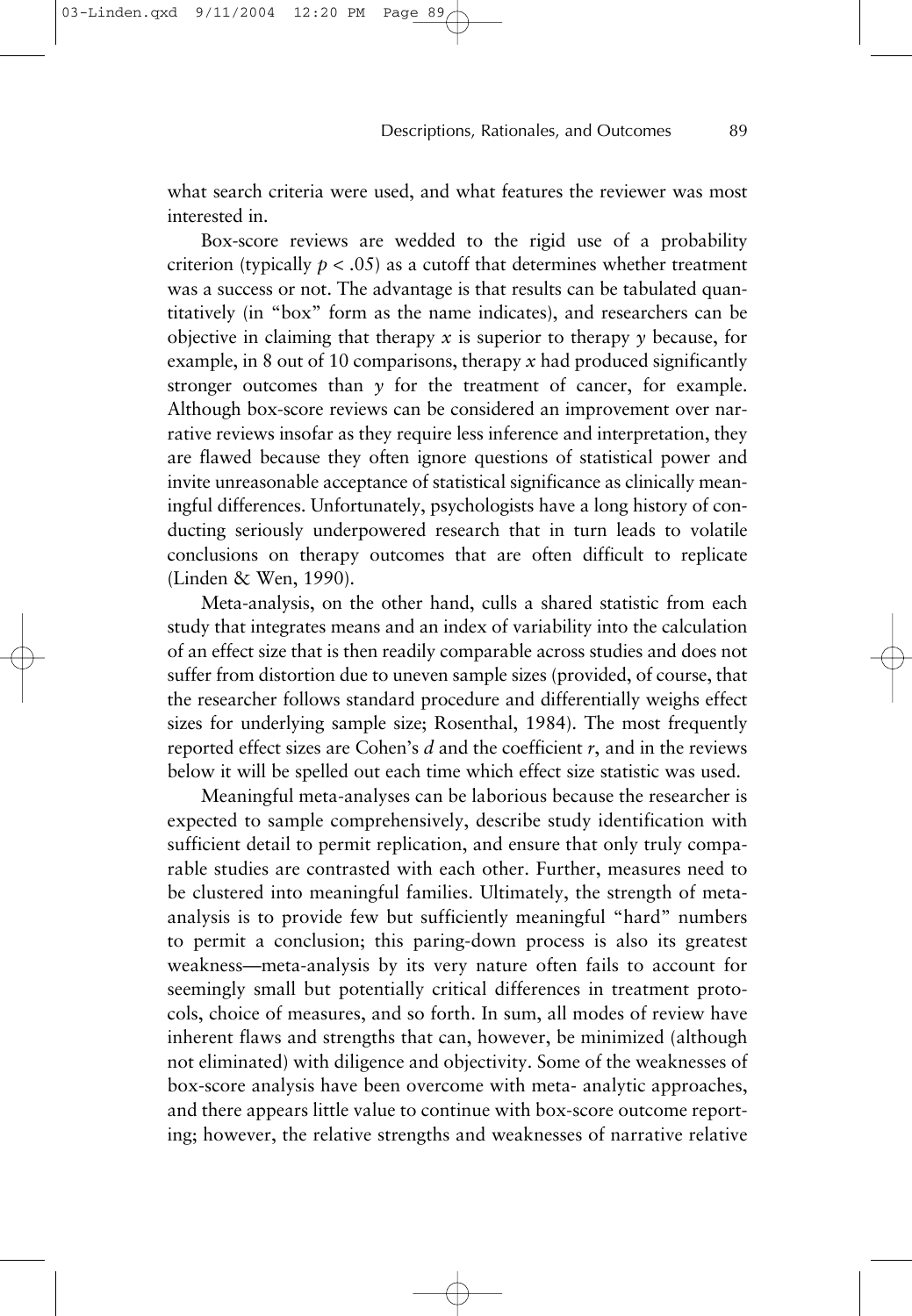to meta-analytic review balance each other out, implying that we had best continue using both, in a complementary fashion, in order to advance science. These principal issues notwithstanding, not every research question of interest for stress management has been investigated with all possible review modalities, and conclusions drawn here often suffer from the absence of adequate reviews.

In order to facilitate interpreting the review on outcomes presented below, the reader should take note of my approach to review and interpretation. Search strategies were primarily directed at locating high-quality metaanalytic reviews because of the resulting high transparency and comparability of results. Narrative reviews were especially sought out when they were comprehensive in nature. Literature searches used Internet search engines (ISI Web of Science, MedLine, and PsychLit, as well as searches of secondary sources). Of great interest were systematic reviews that applied consensual criteria for judging evidence. Sometimes no systematic reviews were available; the material presented here is therefore an attempt at a first systematic review of topics not previously subjected to this level of analysis (examples are the sections on time management interventions and forgiveness therapy).

Each following section in this chapter will comment on the generalizability and trustworthiness of findings, given the extremely wide diversity in existing versus absent evidence for outcome. Note also that a distinction is made between clear evidence of negative findings (i.e., demonstrations of SM's *in*effectiveness in strong trial protocols) and the absence of published attempts to show clinical outcomes. The latter is sometimes attributable to the novelty and uniqueness of an approach (e.g., forgiveness therapy), but it is more often a reflection of popular beliefs and myths about the value of an approach when there is precious little evidence in support of these beliefs. As is shown below, humor therapy and time management are prime examples of positive beliefs about effectiveness that run far ahead of existing data that justify such beliefs.

# *Review of the Effects of Specific Techniques, Rationales, and Outcomes*

Given the large number of techniques that can be subsumed under SM, some categorization of interventions may be needed to enhance the clarity of this section. For consistency with the SM model proposed in this book, the discussion of techniques and their outcomes is clustered into interventions that fit into the proposed sequence model: (1) stimulus or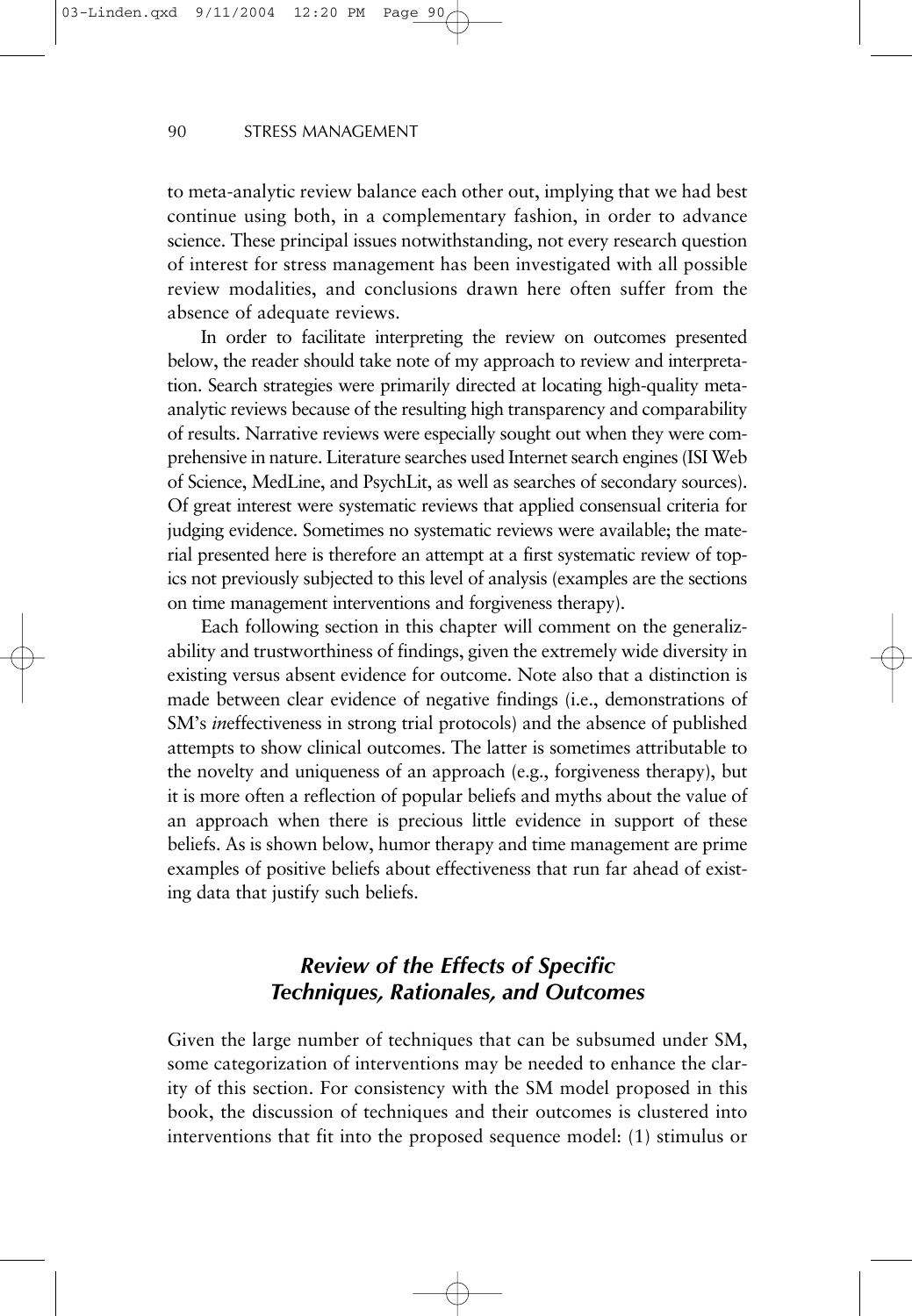environmental manipulations, (2) teaching of coping skills, (3) creation of buffers, and (4) arousal reduction interventions.

# **Techniques for Stimulus or Environment Manipulation**

*To really save one man you must transform the community in which he lives.*

> —Social reformer J. S. Woodworth, 1977 (cited in Colombo, 2000)

The concept of stressor, or stimulus, manipulation interventions as distinct parts of SM has received minimal previous attention and no distinct literature review can therefore be found that reports outcomes of interventions labeled as stressor manipulations. Nevertheless, a number of interventions could be found that fit under the conceptual umbrella of stressor (or stress environment) manipulation, and the variety inherent in these methodologies demonstrates the many creative ways in which this goal can be achieved. Most of the research stems from organizational behavior research and relies typically on case studies where changes within one work unit (factory, office, etc.) are measured preintervention and postintervention (Karasek, 1992). In this area of research, the controlled trials with random assignment that are typical in health research are largely unknown.

A critical indicator of the possibility of stress affecting job satisfaction and productivity is a high rate of absenteeism. Only about 30% to 35% of absenteeism is due to documented illness; an average of about 10% of absenteeism is attributed by employees themselves reporting stress overload and another 10% is attributed to "personal needs," a vague term that may well hide another subgroup also being overwhelmed by work demands. A good example of detective work regarding absenteeism and an attempt at stimulus control (with a true spirit of primary prevention) is the extensive work that has been done on repetitive stress injury. Repetitive hand and wrist physical stress is clearly not the same as psychological stress, and the reader may wonder why this is discussed here at all. The reason will become clear soon. Many of the discomforting symptoms resulting from extended work on computers are nonspecific (like sore eyes, neck stiffness, lower back pain) and may be prematurely classified as symptoms of psychological stress, and the responsibility for stress coping is then likely placed on the individual worker. A thorough investigation, however, revealed that repetitive stress injury is very real and expensive to employers and employees (Grossman, 2000). Use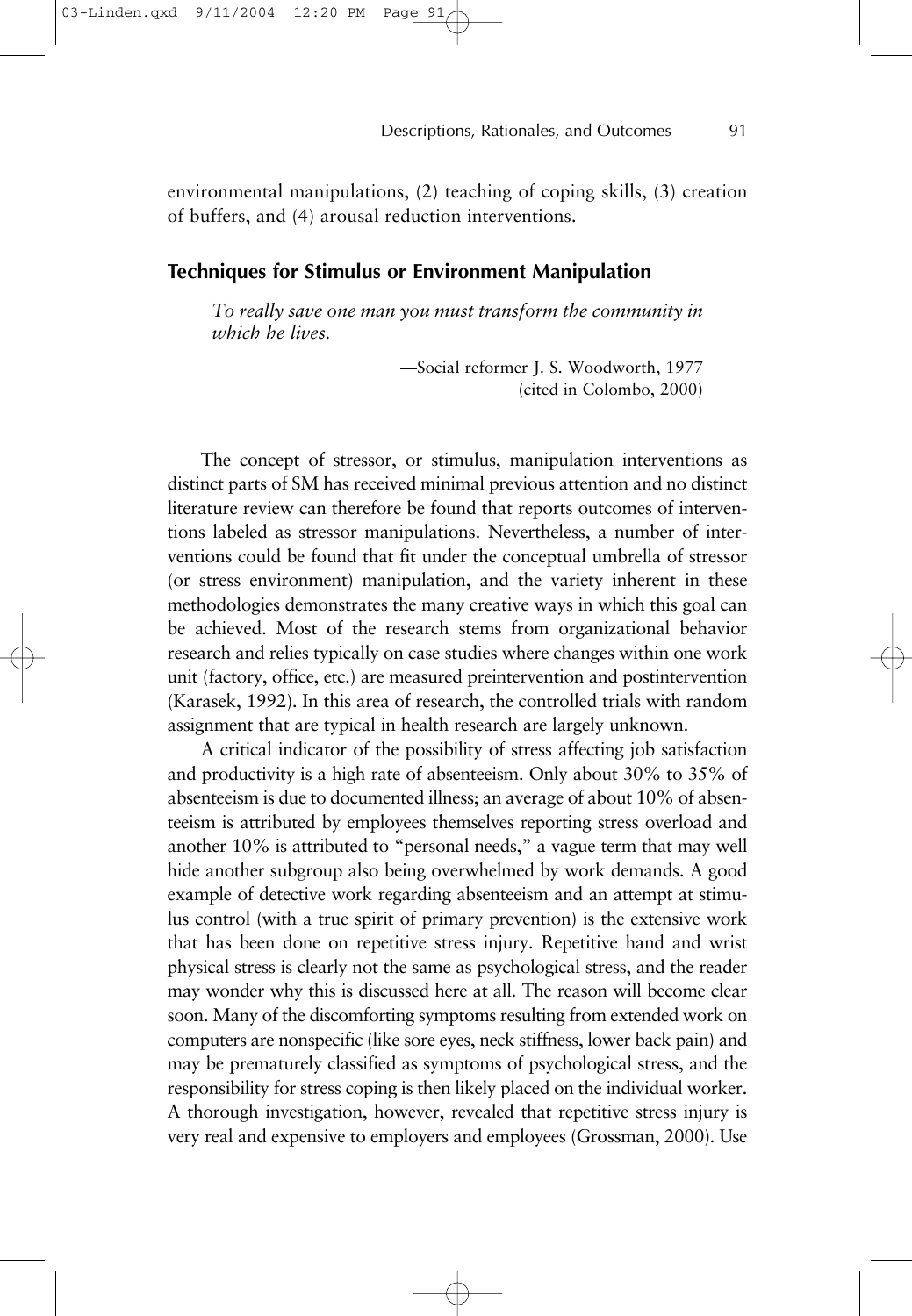of ergonomic knowledge that is translated into workplace redesign can produce tremendous gains in productivity, decreases in compensation claims, and greater job satisfaction. Industrial/organizational psychology textbooks can provide the reader with numerous creative examples of how employers have dealt with this problem (e.g., Aamodt, 2004).

The way stressor manipulation is defined in this book is sufficiently novel that no literature exists that readily answers the question of the comparative efficacy of such interventions. That notwithstanding, the literature on workplace stress offers many examples of how employers and unions may cooperate by offering stress-reducing practices. In a 2002 survey (cited in Aamodt, 2004), 64% of employers offered flextime, 30% allowed employees to bring a child to work in case of emergency, and 68% offered an employee assistance program. These figures represent a much welcomed employee-centered approach to workplace stress reduction; it is unfortunately likely that less employee-centered companies did not participate in the survey, thus leading to a positively skewed impression.

A Swedish group of researchers reported two studies about workplace stress and the handling of layoffs (Arnetz, 2003). In study 1, the staff of a hospital were followed for 7 years. Twenty percent of staff had been laid off at the beginning of the study and beds were reduced by a corresponding 20%. Departments that increased their efficiency had also reduced subjective stress reports. Study 2 was an intervention where the staff in a bank was taught stress management techniques individually and the bank intervened at the system level to increase efficiency. As bank productivity went up, perceived stress went down, which was paralleled by reductions in prolactin and thyroid-stimulating hormone levels. Unfortunately, the description of this project did not clearly discriminate between benefits achieved at the individual level via "stress management" teaching versus organizational change.

Johnson (1990) calculated effect sizes (pre/post intervention) for a variety of systematic strategies that companies have used to reduce absenteeism. Unfortunately, these interventions allow only pre/post effect size computations because no control groups were studied. The number of studies contributing to each effect size was relatively small (ranging from  $N = 4$  to  $N = 12$ ), but the resulting effect sizes drew a clear picture of what seemed to work and what did not. The effect sizes for distress reduction were: Good pay *d* = −0.86, Flextime *d* = −0.59, Compressed work schedules *d* = −0.44, Discipline *d* = −0.36, Recognition  $d = -0.30$ , Wellness programs  $d = -0.18$ , Financial incentives *d* = −0.17, and Games *d* = −0.08. These strategies reflect a rather mixed bag of types of interventions with many simply being contingency contracting strategies that do not fit a preventive objective. Nevertheless, recognition and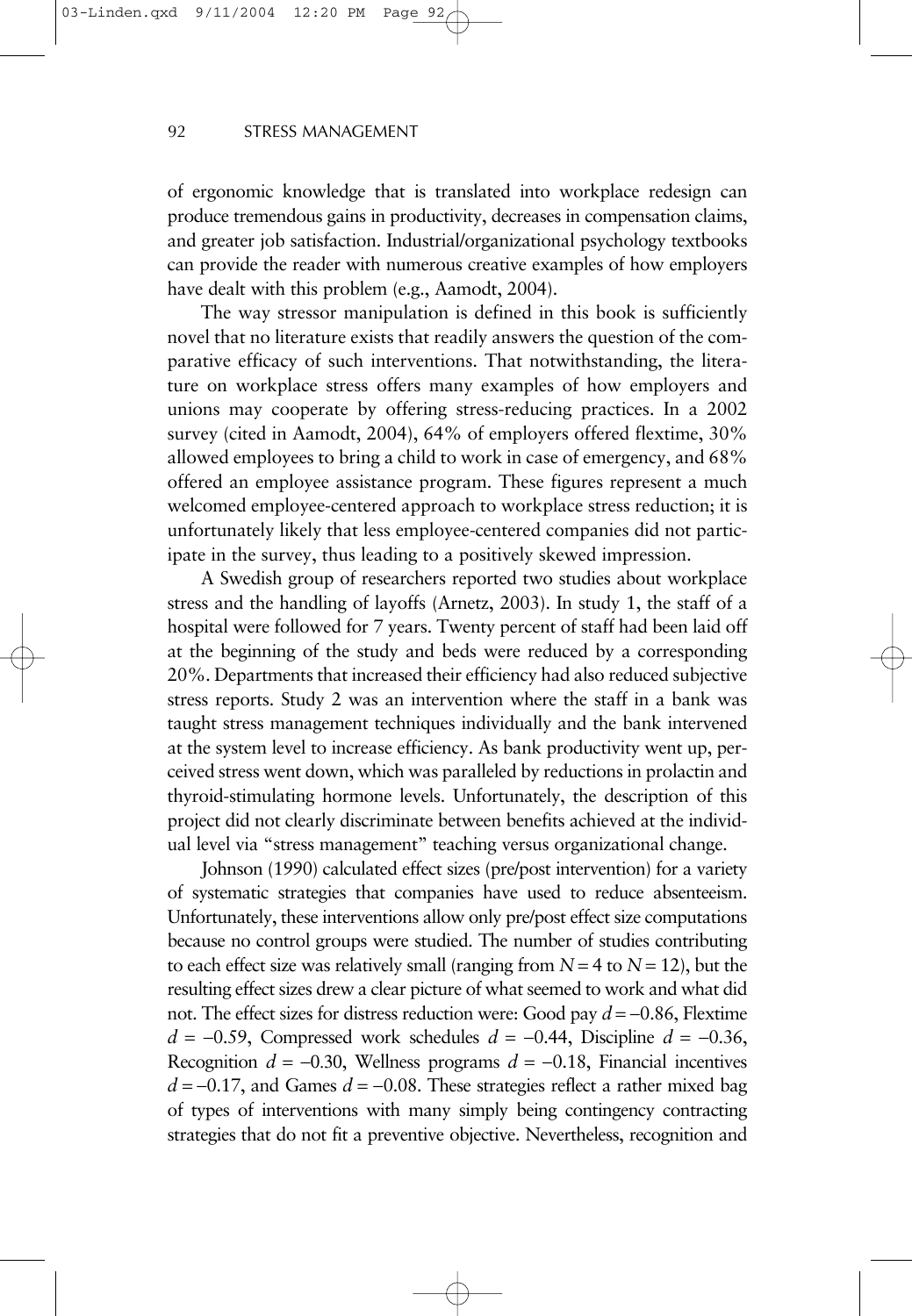wellness programs do represent strategies to change the nature of the workplace, and these were at least moderately positive in their impact.

Given that stress management approaches in the workplace vary greatly in the degree to which they are systemic versus person-based (Giga, Noblet, Faragher, & Cooper, 2003), Karasek and Theorell (1990) have developed a useful taxonomy for different strategies and presented a crude, quantitative analysis based on review of 19 case studies conducted worldwide. Karasek (1992) differentiates four levels of intervention, beginning with the individual and moving up to the system:

- 1. Person-based interventions (relaxation, cognitive reappraisal)
- 2. Communication pattern interventions (building interpersonal trust, elimination of conflict-inducing communication)
- 3. Task structure interventions (job enrichment, formation of autonomous teams)
- 4. Work organization and production process interventions (change in management styles, labor-management dialogue, participatory interaction, sociotechnical design alternatives)

Interventions at levels 3 and 4 can be differentiated again as a function of whether the restructuring is expert-guided or based on a worker participation process. Applying this taxonomy to the 19 case studies and comparing outcomes, Karasek (1992) concluded that the person-centered coping enhancement approach (i.e., what typical SM programs do) was the least effective. Level 3 and 4 interventions (task and large-scale work reorganization) were judged to be moderately effective, with the greater effects appearing as the result of task and workplace reorganization that was guided by experts *with active worker participation.* Clearly, only level 3 and 4 interventions as classified by Karasek qualify as "stressor manipulations" and primary prevention efforts. Karasek's results and the findings of Munz, Kohler, and Greenberg (2001) clearly support the value of first targeting the stressor environment instead of focusing mostly on boosting workers' coping skills.

### **Skill Learning/Coping Techniques**

### *Social Skills Training*

Social skills training has been applied broadly to children and adults with social anxiety disorder, antisocial aggressive behavior, anorexia,m depression, alcohol abuse, personality disorders, schizophrenia, as well as some medical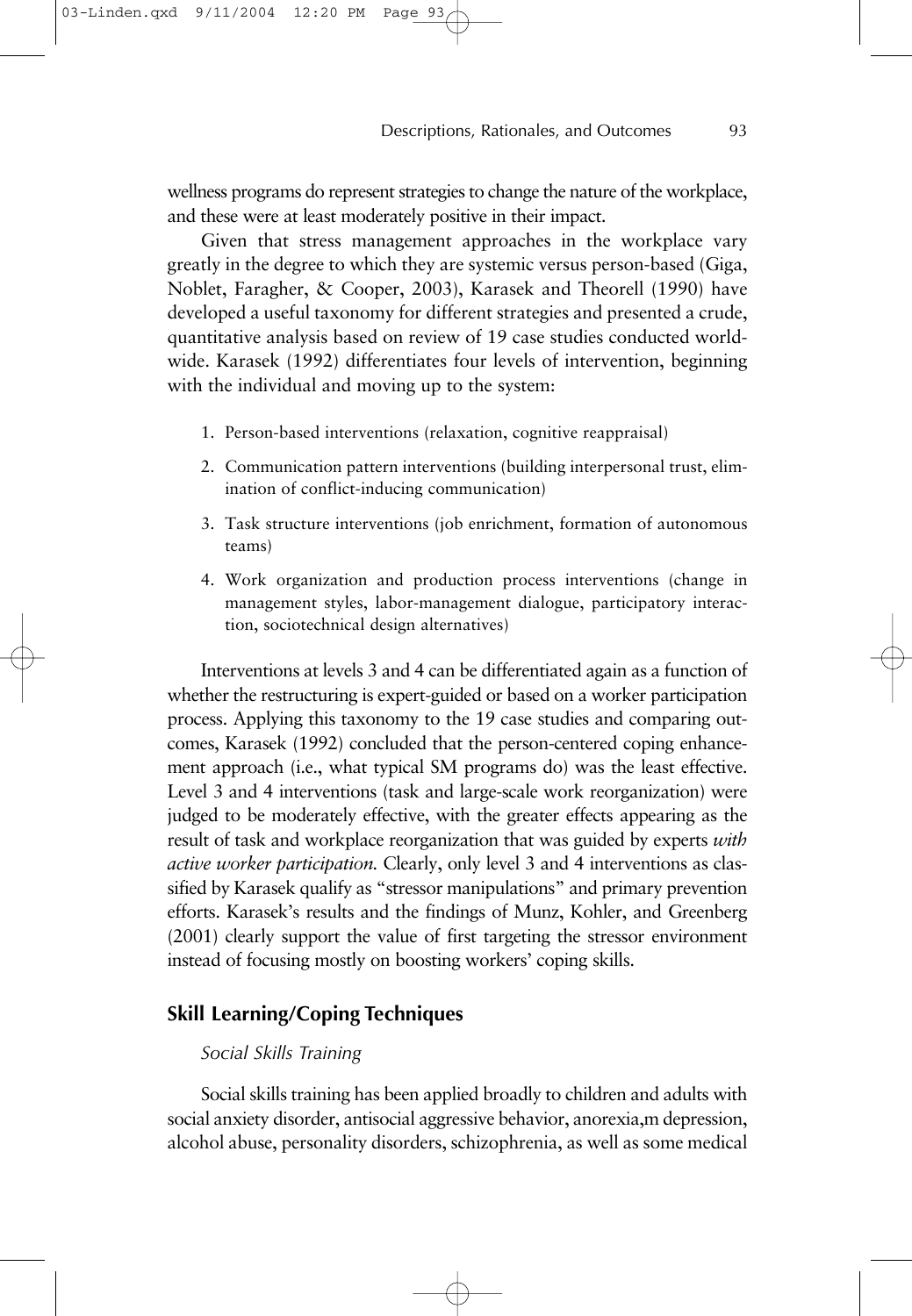problems (diabetes, cancer). Many of these applications are irrelevant or of tangential value for evaluating the outcome of SM. There have been numerous published reviews (narrative and meta-analytical) that reveal a rather mixed bag as far as the effectiveness of social skills training is concerned, although results in adults look more promising than they do in children. Note that no studies could be found that specifically applied social skills training as a method for stress reduction; some readers may therefore consider the discussion of findings from social skills training outcome research to be of marginal importance to stress management.

In child populations, aggregation of social skills training outcomes across different areas of application reveal consistently small to moderatesized effects (overall effect size *d* = 0.40 [Schneider, 1992]; *d* = 0.47 [Beelmann, Pfingsten, & Losel, 1994]). On a more detailed level, effects tended to be positive and consistent in the short term, but the limited follow-up research available suggests that gains weaken over time and do not generalize well to new environments. Also, shy children showed more relative improvement toward an adaptive level than did aggressive children, and neither child age, length of training, nor quality of research design correlated with outcomes (Magee-Quinn, Kavale, Mathur, Rutherford, & Forness, 1999).

Results are stronger and more indicative of skill maintenance in adults. Taylor (1996) published a meta-analysis of social skills training effects specifically applied to social phobia and reported moderate effect sizes for skill improvement  $(d = 0.65$  for pre/post treatment compared to  $d = 0.13$  for untreated controls). Social skills training effects were significantly greater than those of drug treatment or attention placebo  $(d = 0.48)$ . Meta-analysis of 73 studies reported results separately for groups of developmentally delayed, psychotic, nonpsychotic, and offender populations (Corrigan, 1992). Social skills training was reported as effective for acquisition of skills ( $d = 1.43$  pre/post), overall adjustment ( $d = 0.99$ ), generalization of learned skills to other settings  $(d = 0.92)$ , and maintenance of gains in adjustment  $(d = 1.2)$ . The greatest benefits were seen for developmentally delayed adults  $(d = 2.07)$  and the least for offenders, who did learn the skills but showed poor generalization  $(d = 1.06)$ . Psychotic and nonpsychotic populations fell in between with  $d = 1.31$  and  $d = 1.33$ , respectively.

In sum, social skills training appears to be quite effective for adults, both short term as well as generalized, but noticeably less so for children. Most of the applications for social skills training are of limited use for understanding effects of SM. In terms of use as a stress reduction tool,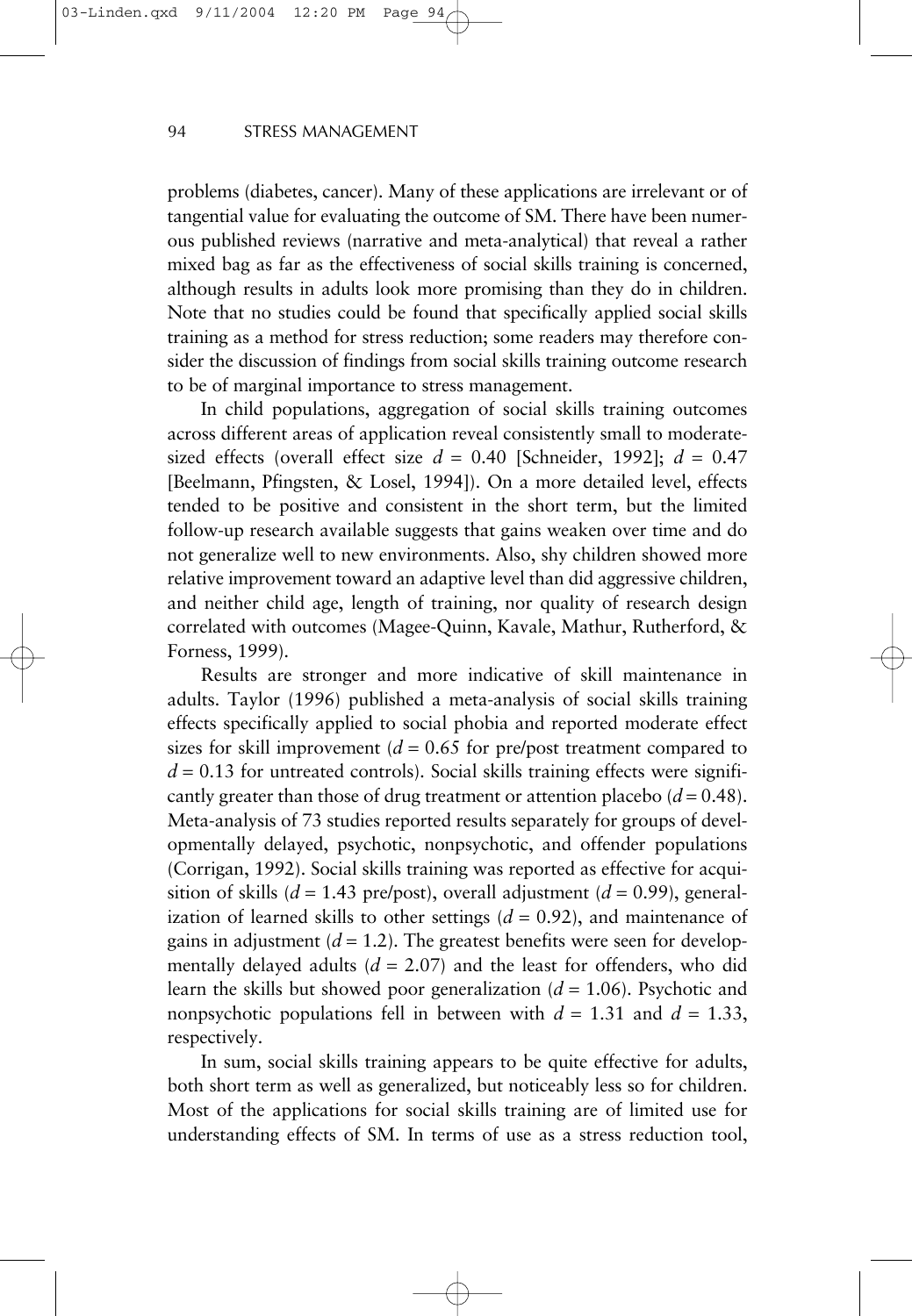there is a stronger rationale for the more narrowly defined assertion training than there is for broadly defined social skills training; unfortunately, however, the literature, especially meta-analysis, does not provide results specifically for assertion outcomes.

### *Time Management*

 $12:20$ 

Using the search term "time management," a quick search of Web sites identifies a large number of sites, reflecting almost exclusively commercial enterprises offering time management in industrial settings and some additional sites that describe time management courses offered through business schools and colleges. After perusing these more-commercial Web sites, the reader comes away believing that time management has been demonstrated to be effective in reducing subjective stress and enhancing organizational effectiveness. The following section on controlled evaluations of time management provides a test of these implied claims of effectiveness of time management training programs.

Review of publications and course outlines on time management (as found in SM manuals and on Internet sites) suggests a high degree of homogeneity and similarity in the rationales offered for the use of time management, and also in the steps and techniques that are routinely taught under this umbrella term. Such high level of agreement is, of course, welcome and compares favorably with other, much more varied SM technique operationalizations described in this book. As such, it facilitates the task of reviewers who can largely treat time management programs as actually comparable with each other.

The rationale for time management training is fairly straightforward. Feeling overwhelmed and not in control, chasing after deadlines, and feeling that the demands outstrip the time available to deal with them is a routine sentiment expressed by workers. Industrial psychologists also have conducted observational studies of how workers use time and noted that a tremendous amount of time at the workplace was not used productively. Identified problems that contribute to the sense of lack of control and permanent strain are role confusion, lack of clear priorities, and having to deal with frequent disruptions. Although there is no doubt that an objectively high workload contributes greatly to work stress, there also is evidence that people's work habits and lack of organizational skills worsen the problem. In response to these observations, time management strategies are geared toward directing workers' attention to the most important, need-to-getdone-today items, to institute realistic plans and expectations, and to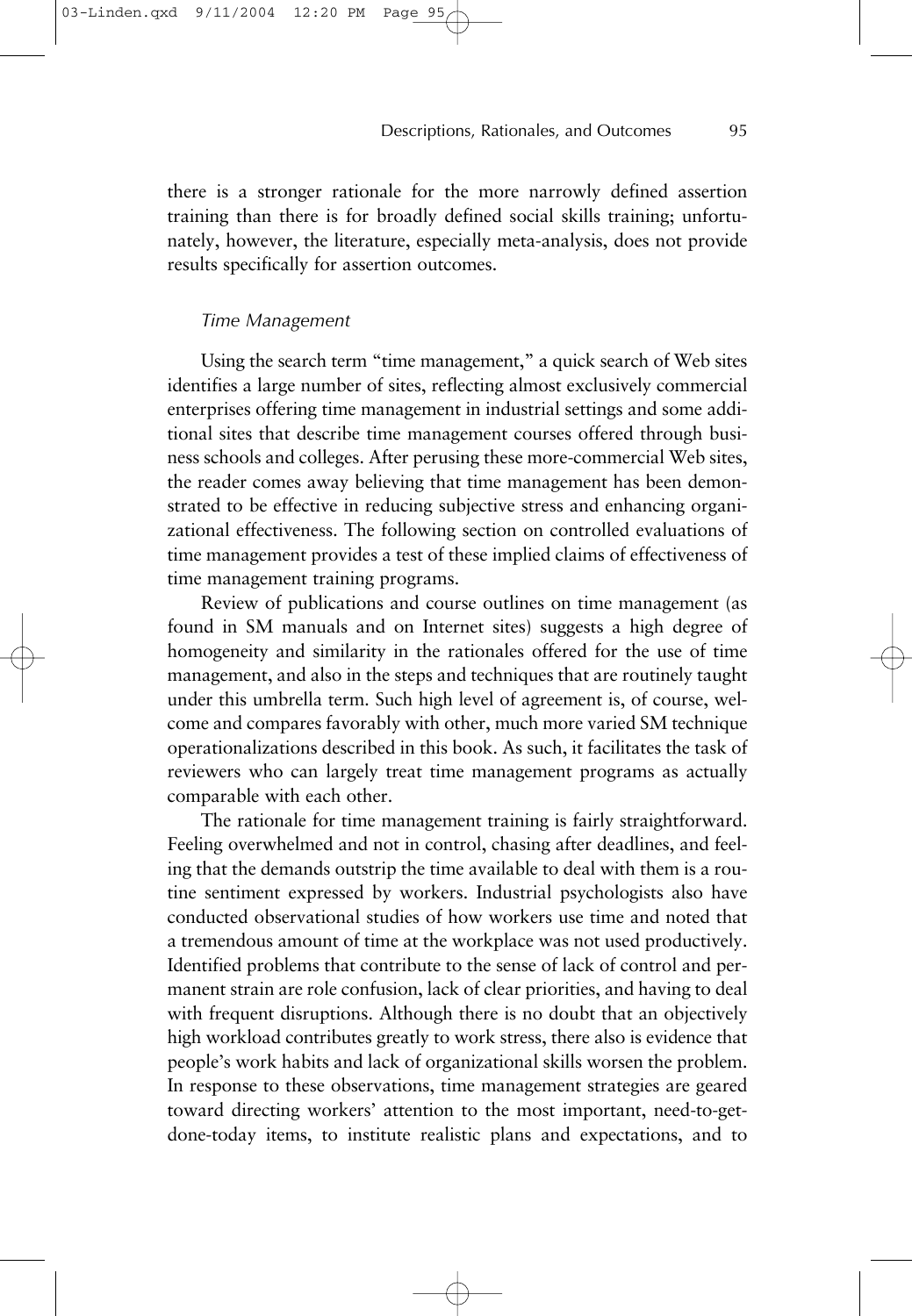embed these activities in a review of personal (or organizational) values and long-term plans. Core components of time management are set out below:

1. Step 1 is a structured reflection on priorities derived from long-, medium-, and short-term plans of the person or organization. Essential to this priority setting is the resulting knowledge that a well-developed shortterm activity list is part of systematic long-term planning, and this makes it easier to focus on the most urgent tasks at hand while reducing the need to worry about long-term outcomes.

2. A pivotal tool in time management is a list for daily activity organization that arises from the prior clarification of priorities; work is categorized into high, medium, and low priority on the basis of the known consequences of not completing a given task on that day. High-priority items are to be done first because that reduces perceived pressure and prevents procrastination.

3. An often elaborate set of tips for everyday applications of time management techniques is frequently offered, and such tips are to some degree specific to the workplace or particular occupation of time management participants. Such tips include

- constructive use of breaks,
- learning about one's unique, most productive time of day (to be reserved for challenging tasks),
- allowing for brief relaxation and effective peer support,
- reasonable expectations regarding the probability of disruptions,
- recognizing the inefficiency of perfectionist attitudes,
- a "touch everything only once" rule (to make a decision on what to do with an item right away),
- strategies for effective communication (via memo, telephone, e-mail, and direct contact),
- sufficient detail to engage in a self-help time management program (or use of Internet-based resources to create such a program) is easily extracted from the Internet. An example of a particularly detailed and helpful Web site can be found at http://www.mindtools.com.

The programs are usually offered in group form and at the workplace; the descriptions given on commercial Web sites leave an unclear picture of how much time is typically spent in completing a time management workshop. Time management studies can be coarsely subdivided into two types: first, those offering generalist techniques to a wide variety of employees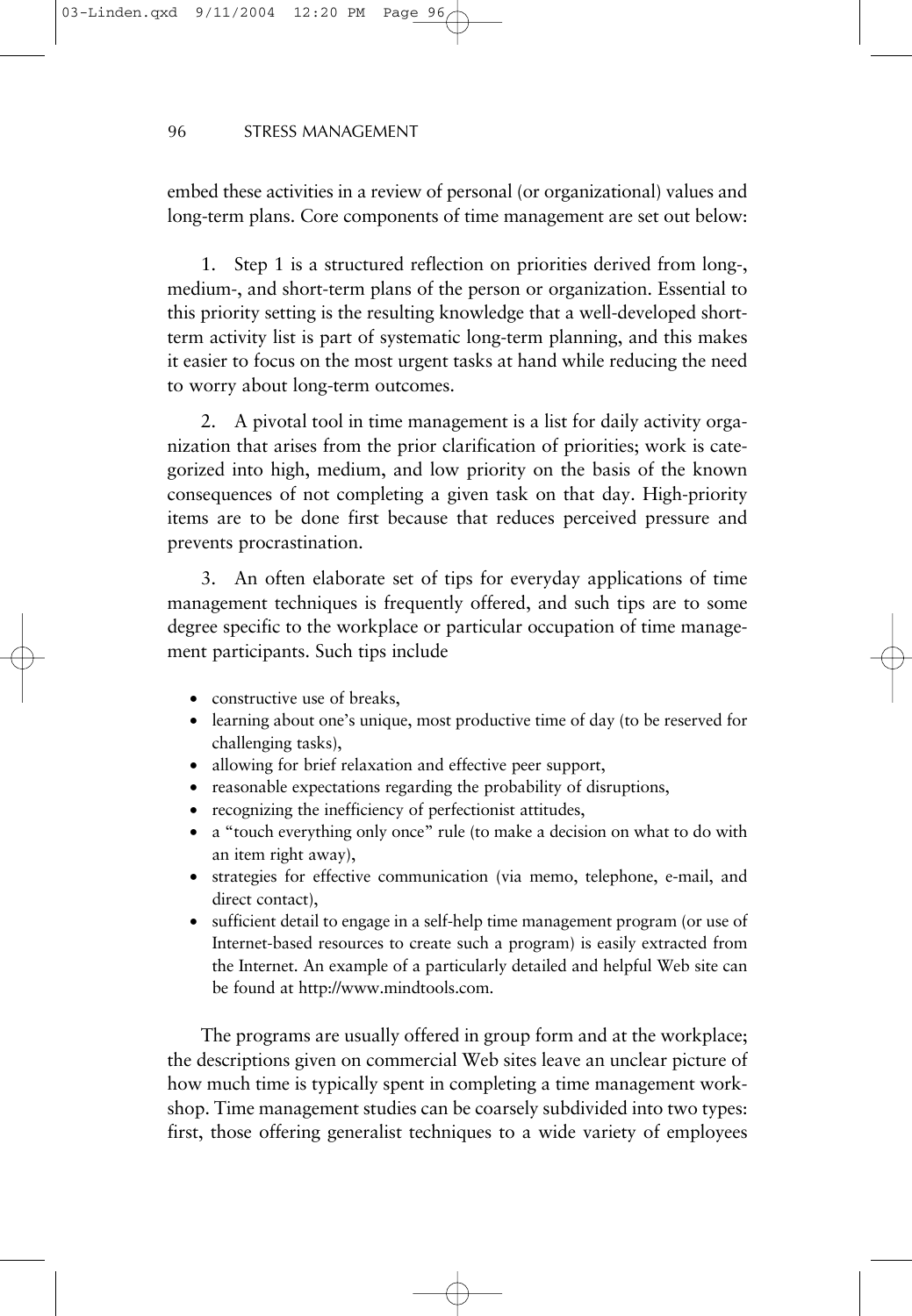with the hope and expectation that these skills are transportable to other workplaces, and that they may also help employees to organize their private lives or achieve an adaptive balance of work and home life. A second type of intervention is workplace-specific, can be reactive in nature (i.e., triggered by a critical incident), and/or may be preceded by a systematic analysis of the unique needs of a well-circumscribed workplace like a hospital ward, a medical practice, or a school. In this case, the observed benefits may not generalize well to other sites but are meant to be of acute value for the target organization.

An empirical test of the underlying components of a modal type of time management was conducted by Hoff Macan (1994) via two large workplace surveys ( $N = 176$  and  $N = 177$ ), using causal modeling procedures. Hoff Macan found that time management training was perceived as having rather small effects on its intended targets (i.e., setting goals/ priorities, making lists, and developing a preference for organization), but when change in establishing priorities and preference for organization had been brought about, these changes were found to be strongly associated with greater perceived control over time, which, in turn, led to reduced job-induced tension and greater job satisfaction. Interestingly, job performance itself was not affected by perceived control of time.

An intensive search of the literature using multiple scientific Internet search engines with the key words "time management" paired with "outcome" or "effectiveness" or "intervention" or "results" revealed not a single published, controlled trial of the effect of time management on any hard, stress-related index. This absence of findings applied to control group designs as much as it applied to simple pre/post comparisons. Therefore, reported claims about the effectiveness of time management strategies are mostly based on anecdotes. This conclusion, in turn, is in striking contrast to the considerable enthusiasm with which commercial time management program providers pitch their wares to potential customers. Given that time management programs have a clearly described set of steps, concrete learnable skills, and a convincing rationale, one would expect positive outcomes, which makes the lack of research all the more striking.

# *Problem-Solving Training*

03-Linden.qxd 9/11/2004 12:20

The basic steps involved in problem-solving training have already been described in Chapter 2 under behavioral coping skills. Problemsolving training typically has a brief, largely standardized component that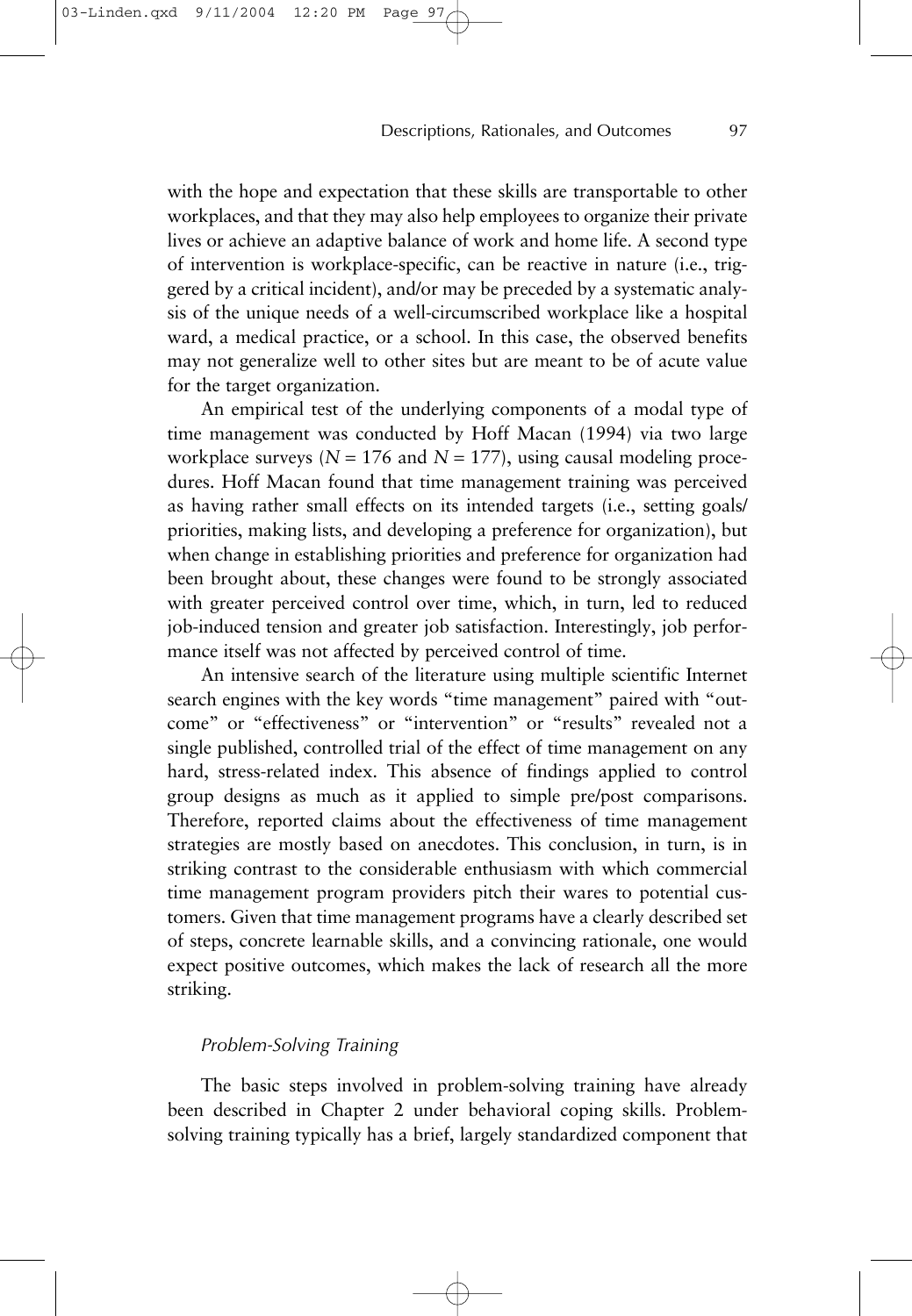consists of educating people about the structure and sequence of effective problem solving, whereas the larger, more time-consuming portion involves practice and home assignments that are designed to help learners sharpen and fine-tune these skills, to make them a habit. This practice phase is usually specific to the problem type that is to be solved; examples are anticipation of consequences in children with poor impulse control, or development of habits to protect oneself from cancer risks. The observation of a two-step learning process logically leads to the empirically testable question of how much time is needed for "technical" problemsolving knowledge to turn into an effective problem-solving habit.

Problem-solving training has been used for a wide variety of target problems: suicidal tendencies, depression, attention deficit, impulse control problems, coping with cancer or minimizing cancer risk, chronic psychiatric problems, stress and anxiety, academic underachievement, alcoholism, cigarette smoking, vocational indecision, and marital and family problems (D'Zurillia, 1998). While D'Zurillia provides an excellent overview of the theory, history, practice, and outcomes of problem-solving training, a Web-based literature search failed to reveal the presence of any systematic review of the effectiveness of problem-solving training (neither narrative nor meta-analytic reviews were found). This was surprising because a number of writers (D'Zurillia, 1998, in particular) reported favorably on the outcomes of problem-solving training for the many varied applications listed above.

In the absence of systematic reviews, at least a few illustrative summaries of recent controlled trials can be provided here. A sample of young incarcerated offenders was randomized to either problem-solving training or a treatment control condition (Biggam & Power, 2002); reductions in anxiety, depression, and hopelessness were reported posttraining, as was an improvement in self-perceived problem-solving ability. Gains were reported as maintained at 3-month follow-up. Two studies targeted cancer (Allen, Shah et al., 2002; Schwartz et al., 1998). In Allen, Shah, and colleagues' study, all participants were recently diagnosed breast cancer patients and had just begun chemotherapy. The intervention consisted of two in-person and four telephone-session interactions with an oncology nurse over a 12-week period. Among the 149 study completers (91% completion rate), better mental health was reported at 4 months; the outcome was mediated by initial level of problem-solving skills such that participants with initially low skills also showed fewer benefits. In the second study (Schwartz et al., 1998), participants were relatives of women recently diagnosed with breast cancer; random selection assigned 144 to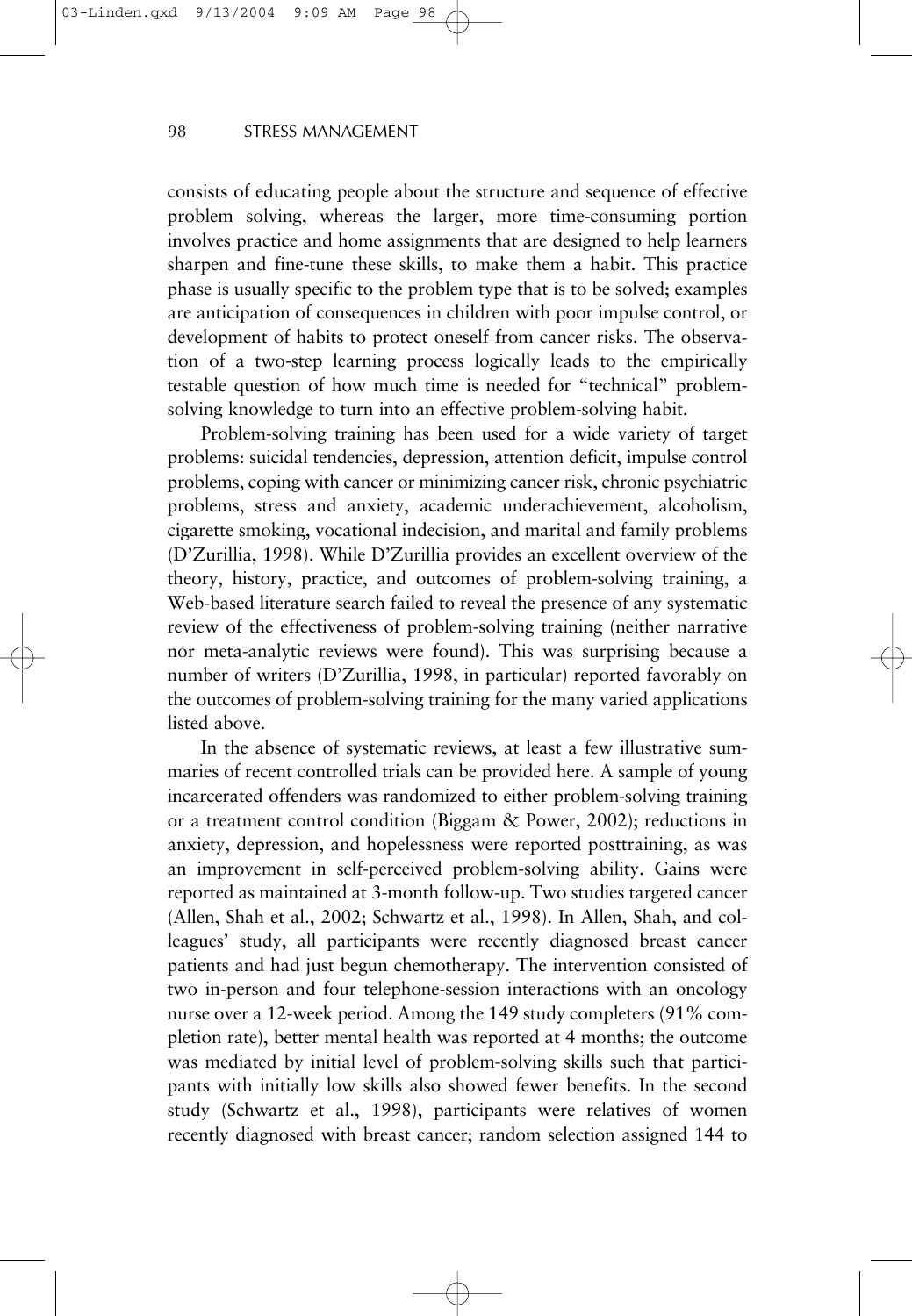problem-solving training and 197 to an educational information control group. The goal was to help participants devise strategies to reduce their own risk and to find ways they could help their family member. Both interventions consisted of a single 2-hour session, and all participants received extensive handouts with cancer information. Both groups showed decreases in cancer-specific and general distress; additional benefits of problemsolving training for cancer-specific distress were apparent in those who practiced more.

With a sample of schizophrenic patients, problem-solving training led to improvements in social skills, and the gains were maintained at 4-month follow-up (Medalia, Revheim, & Casey, 2002). A wide range of improvements was seen in 99 children with early-onset conduct problems (Webster-Stratton, Reid, & Hammond, 2001) who had been randomized to problem-solving training or the wait-list control condition. At posttreatment, externalizing problem behaviors at home were reduced in the treated children, more prosocial behavior was seen with peers, and more positive conflict management strategies were demonstrated. At 1-year follow-up, most gains were shown to be maintained.

A brief, 1-hour problem-solving intervention was developed for family caregivers of individuals with advanced cancer; in addition to the 1-hour intervention, participants received a detailed home care guide and completed a follow-up survey (Cameron, Shin, Williams, & Stewart, 2004). The 34 caregivers who completed the study reported reduced emotional tension, greater caregiving confidence, and a more positive problemsolving orientation.

In sum, there have been many applications of problem-solving training to a remarkable range of problem areas that are typically stress related, and it appears that outcomes are predominantly positive. However, this optimistic conclusion is tempered by the absence of a systematic review of problem-solving training outcome, especially in regard to its comparative effects relative to other active treatments.

#### *Cognitive Restructuring*

03-Linden.qxd 9/11/2004 12:20

There is no systematic review that narrowly determines the effect of cognitive restructuring as a single treatment specifically designed for stress reduction. This is not surprising for at least two reasons. First, all recent forms of cognitive therapy contain at least behavioral elements and are generally best described as cognitive-behavioral therapies (CBT). It is critical to cognitive therapy that testing of presumed flawed attributions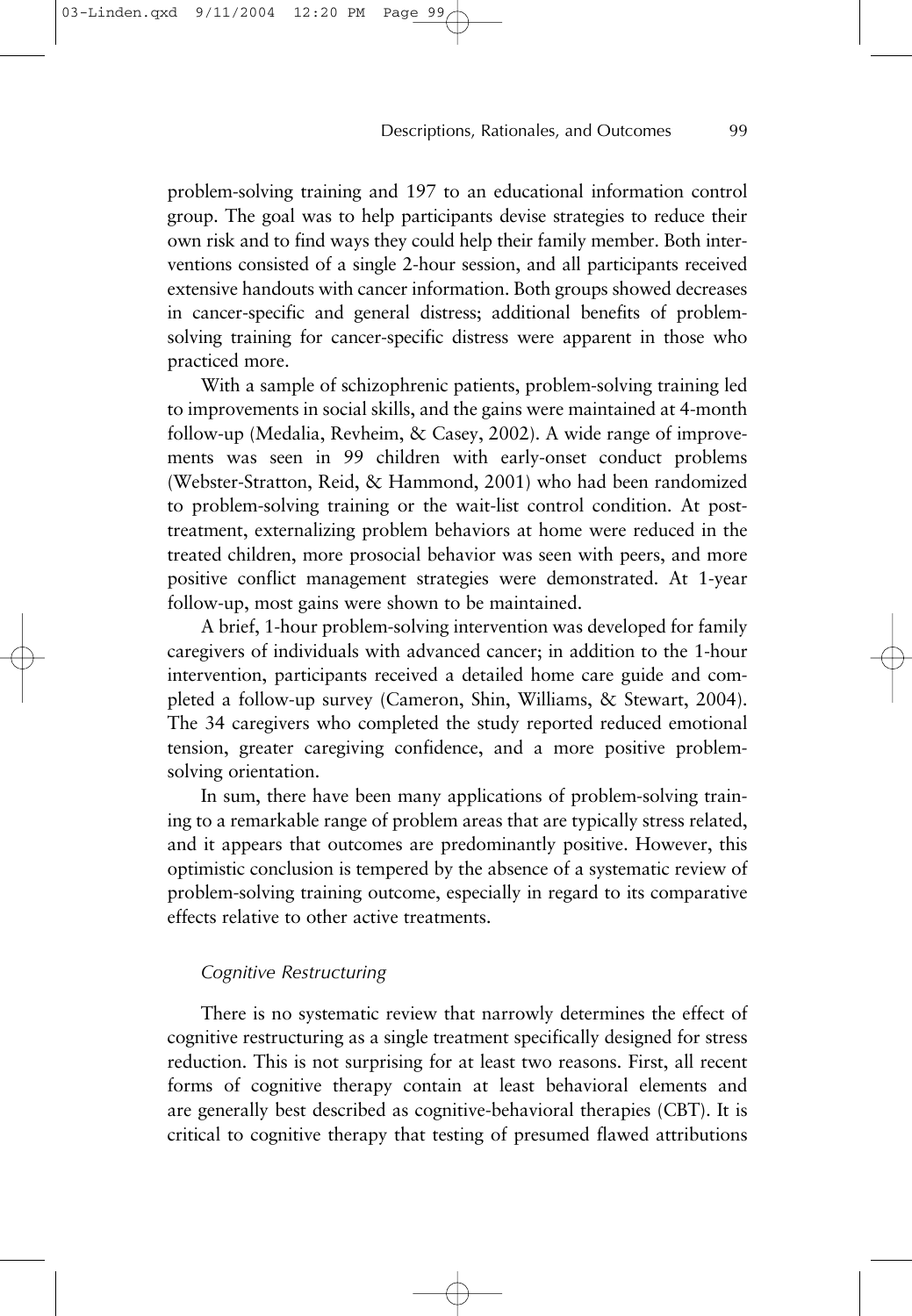and overgeneralizations involves behavioral experimentation to test the veracity or erroneousness of various thought patterns. This introduces a necessary behavioral element into CBT. Indeed, there are pervasive and convincing arguments that a distinction between behavioral therapy and cognitive therapy makes little sense because the testing of faulty cognitions usually involves a form of behavioral experimentation. An exception to this claim would be the application of behavioral contingency programs with clients of very low verbal intelligence (i.e., very young infants, autistic or developmentally disabled individuals).

One controlled trial could be located that directly targeted irrational thinking in 39 health practitioners in training (Kushnir, Malkinson, & Ribak, 1998). Irrationality (defined along the lines of Ellis's [1962] rationalemotive therapy model) was significantly reduced in the treated group, and psychosocial professional efficacy improved correspondingly.

These observations notwithstanding, the prevailing emotions associated with stress are anxiety, anger, and depression, each of which has been subjected to extensive clinical trials of psychotherapy with high-quality meta-analyses available to judge their merits.

Reviews of the outcome literature are quite consistent in their conclusions about the success and limitations of CBT for generalized anxiety (Persons, Mennin, & Tucker, 2001). Generalized anxiety disorder is very distressing for the affected individuals, there appears no need to uncover early trauma, and psychological treatment benefits brought about by CBT are comparable in size to drug treatments but tend to endure whereas the drug benefits quickly disappear when the drug is discontinued. Barlow and his colleagues (Barlow, Raffa, & Cohen, 2002) further argue that the best outcomes may be achieved with a combination of relaxation training and cognitive interventions. In one small meta-analysis (Chambless & Gillis, 1993) describing results from seven studies, large effects were observed: The pre/post effect size for reduction of self-reported anxiety was *d* = −1.69; and the pretest to follow-up effect size was *d* = −1.95. Westen and Morrison (2001) reported aggregated effect sizes (pre/post treatment) of *d* = −2.23 for depression, *d* = −1.55 for panic, and *d* = −2.09 for generalized anxiety disorder. Note that these large effects should not be compared directly with effect sizes resulting from comparisons of CBT with a wait-list control or attention placebo group, which are usually quite a bit smaller. Meta-analyses based on larger samples tend to show smaller benefits  $(N = 61)$  comparisons for anxiety disorders, *d* = −0.70 for CBT, and *d* = −0.60 for pharmacotherapy; Gould, Otto, Pollack, & Yap, 1997). Unfortunately, positive results from wellcontrolled clinical trials with volunteer participants do not always translate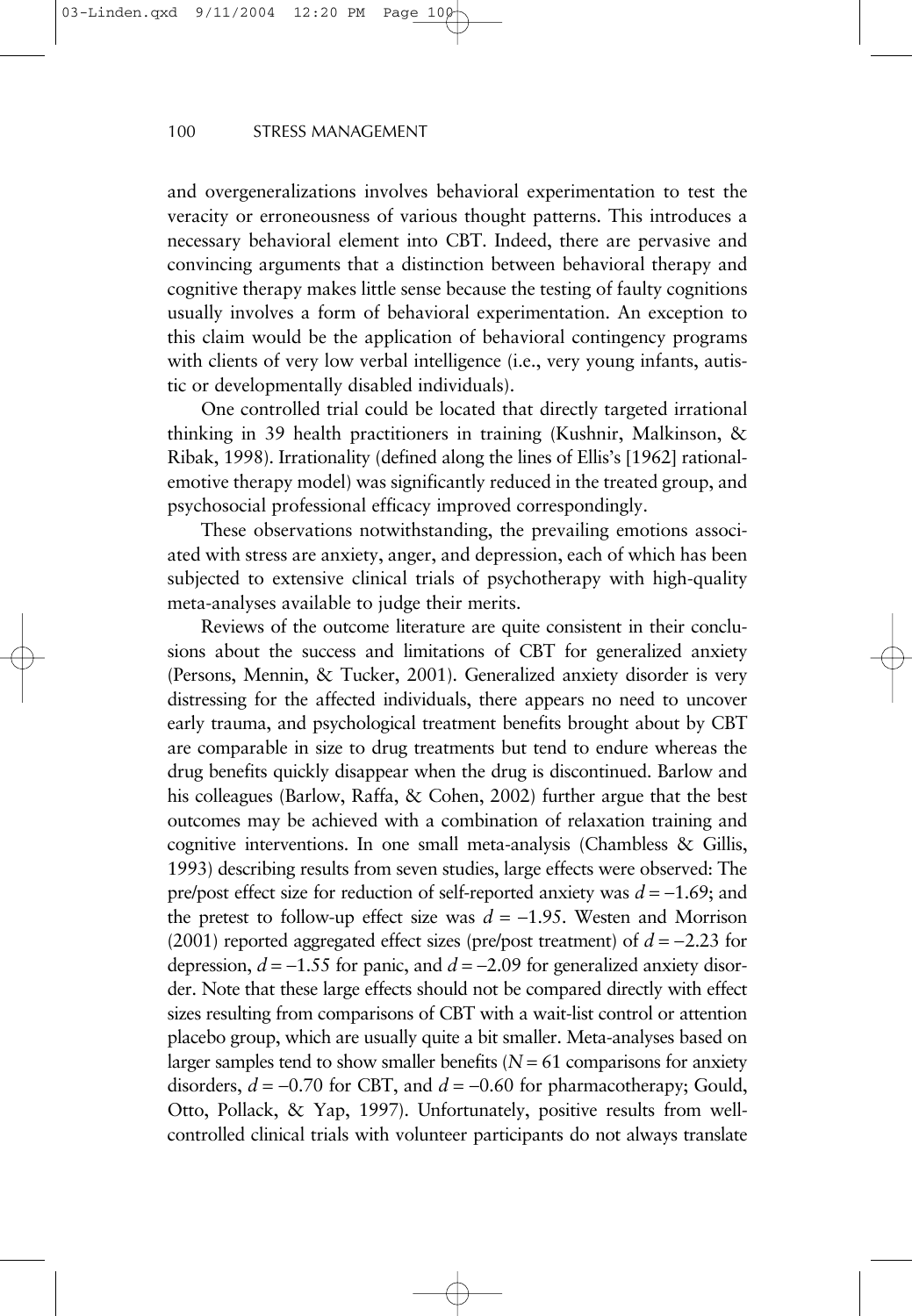well into similar benefits for broad-based clinical practice (Westen & Morrison, 2001) where initial treatment benefits may weaken over time and be of limited clinical significance.

This discussion of the efficacy of cognitive restructuring for generalized anxiety can easily be considered tangential to the evaluation of SM outcomes; cognitive restructuring of anxiety-producing and -maintaining irrational thoughts possesses a strong and convincing rationale, but it is questionable to what degree individuals with high self-reported stress can attribute their high stress levels to irrational thinking patterns. If their stress levels can be tied to specific events like pending tests or fears of eviction due to inability to pay the rent, then it makes little sense to call such fears irrational.

The most recent and most comprehensive meta-analysis of anger treatments is based on a review of 57 publications that embraced 92 treatments and described outcomes for 1,841 participants (DiGiuseppe & Tafrate, 2003). Determinations of effect sizes *d* revealed an overall between-groups difference of  $d = -0.71$  for anger reduction at posttest, suggesting typically large effects that approached the typically observed effects for CBT. Selfreported aggression, attitudes, and more frequent use of positive behaviors showed the relatively largest improvements  $(d = -1.16, -0.81,$  and  $-0.83,$ respectively), whereas physiological arousal reductions were smaller overall (*d* <sup>=</sup> −0.52). Although effects weakened with extended follow-up, benefits were largely retained. DiGiuseppe and Tafrate (2003) reported generally comparable effect sizes for different treatment forms but assigned little importance to this observation because the majority of all interventions were of a CBT-type to begin with and not sufficiently different in rationale or protocol to promise substantive differences. A number of critical moderator variables were identified. Studies that used a manual and integrity checks (only *n* = 3) showed much larger benefits than those with a manual but no integrity checks ( $n = 25$ ), with corresponding *d*'s of −3.15 versus −0.91. Individual treatment  $(n = 11)$  produced noticeably larger effect than group treatments ( $n = 25$ ), with  $d = 1.16$  versus  $d = 0.68$ , respectively.

#### *Forgiveness Therapy*

Chronic interpersonal stress plays a particularly important role among distinguishable stressors because recovery has been demonstrated to be slower than recovery from other stressors (see Chapter 1). This type of situation is particularly demanding if the individual with whom one has problems is a part of day-to-day life (e.g., spouse or coworker). In this case, every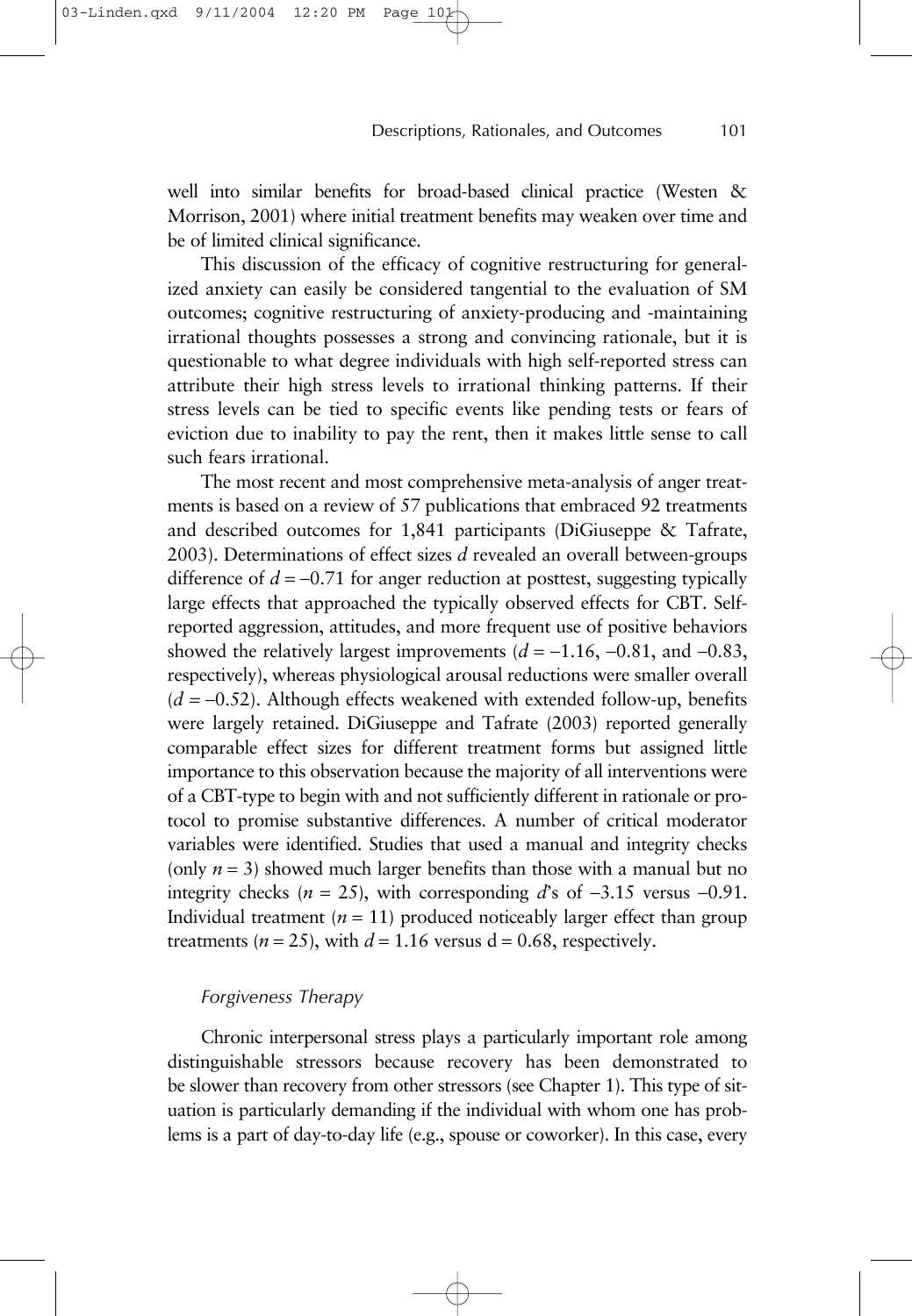day serves as a reminder of an unresolved conflict or past wrongdoing. Interpersonal stress is typically maintained for a long time, and it is of a pernicious quality when one or both parties believe that the other has behaved wrongly whereas they themselves have not contributed to the problem. If this one-sided perception is held equally by both parties, there is gridlock. In extreme, well-defined cases, people can resort to the court system to sort out right and wrong, but that is at best a very slow and usually still unsatisfactory solution. An alternative is that at least one party decides that maintenance of the relationship as a whole is more important than being right or wrong about guilt attributions of the past. Note that such an ability at perspective taking is, of course, a major defining characteristic of a lasting marriage.

Long-term emotional distress is predictable when somebody has been factually victimized (e.g., rape or child abuse). However, no matter how much empathy the victim receives, lack of emotional resolution by the victim is held to have extensive negative health consequences.

A critical role in resolving such conflicts, or in reducing the understandable anger of a victim toward an offender, is given to the concept of forgiveness. This term has gathered much interest recently. A major advantage of forgiveness as a conflict resolution tool is the fact that each individual has full control over it. The other party in such a conflict needs not be involved at all. Forgiveness is seen as having two major components (Thoresen, Luskin, & Harris, 1998): letting go of negative thoughts, feelings, and behaviors, and seeking a more compassionate understanding of the offender. Chapman and colleagues (2001) presented a 20-step learning program and applied it in a pilot outcome study to 17 male forensic patients who had been abused. The treatment program was described as proceeding in four distinct phases: (1) uncovering phase (dealing with feelings of hurt, working through shame, etc.), (2) commitment phase (realizing that past strategies have failed, considering forgiveness as an option), (3) work phase (attempting to see the wrongdoer with new eyes, developing empathy), and (4) deepening phase (finding meaning in surrender, realization of not being alone, shifting away negative feelings to greater dominance of positive feelings). The results drew a clear picture of possible change in that in the treated group of  $N = 9$ , forgiveness and hope increased significantly as did self-esteem (relative to controls). Despite these promising initial data, the literature on forgiveness and especially the outcome of forgiveness therapy is too recent to have permitted accumulation of forgiveness therapy outcome studies that could place effects in the context of other intervention effects.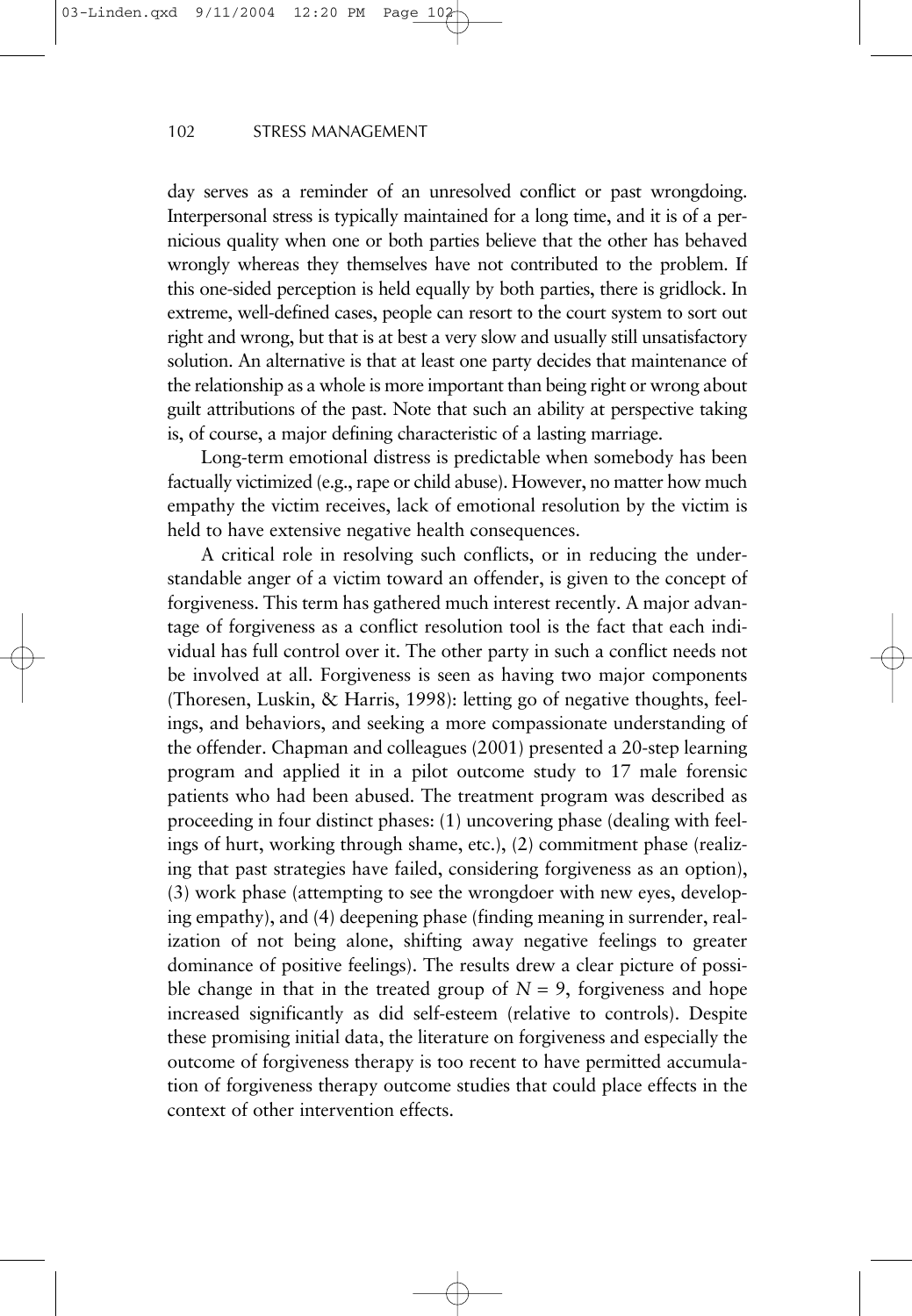# **Buffer Creation**

#### *Humor Therapy*

No complicated psychological theorizing is required to make a positive (albeit subjective) case for the use of humor in daily life. Laughter and the use of humor in general are universally held to be positive behaviors and experiences that may lead to reduction of stress, promotion of good health, and enhanced quality of life. Also, it is rather difficult to think of negative side effects for the use of humor (or the application of humor therapy), except those occasional muscle spasms that might follow hearty laughing (and even those are harmless and transient). A sense of humor can make a person appear particularly likable and thus facilitate the building of friendships and support networks, and a good joke can serve as a welcome distraction in otherwise grim circumstances. Having watched almost all episodes of the TV series *M.A.S.H.*, the author recalls vividly how the—often rather black—humor of the M.A.S.H. staff made many otherwise horrifying moments more bearable. Numerous experimental studies on analogue samples back up these global and anecdotal claims, but very, very few clinical trials with patient populations are available.

Given that having a sense of humor is typically considered a stable individual quality, how does humor therapy achieve its end? Does it mean that humor therapy can transform a dull, unimaginative introvert into the life of the party? Probably not! However, humorous activities can be divided into *passive humor* (like reading jokes in magazines or on the Internet or renting funny videos) and *active humor production* (like writing a funny story, telling a good joke with the right emphasis, or playing a trick on a colleague). Obviously, it is easier to engage people in passive exposure to fun than it is to "make them all-round funny people."

The expression "laughter is the best medicine" has been around for centuries, but until recently there was no evidence to support this popular claim. When Norman Cousins (1976) incorporated humor therapy into his treatment of ankylosing spondilytis, however, the medical world began to take notice of the healing power of humor and of the positive emotions associated with it. Cousins's premise was this: "If stress and disease can have negative physiological repercussions, can positive thoughts and actions produce positive affects throughout the day?" The answer to this question comes in Cousins's report that 10 minutes of laughter from watching TV provided him with 2 hours of pain-free sleep that was badly needed for recovery.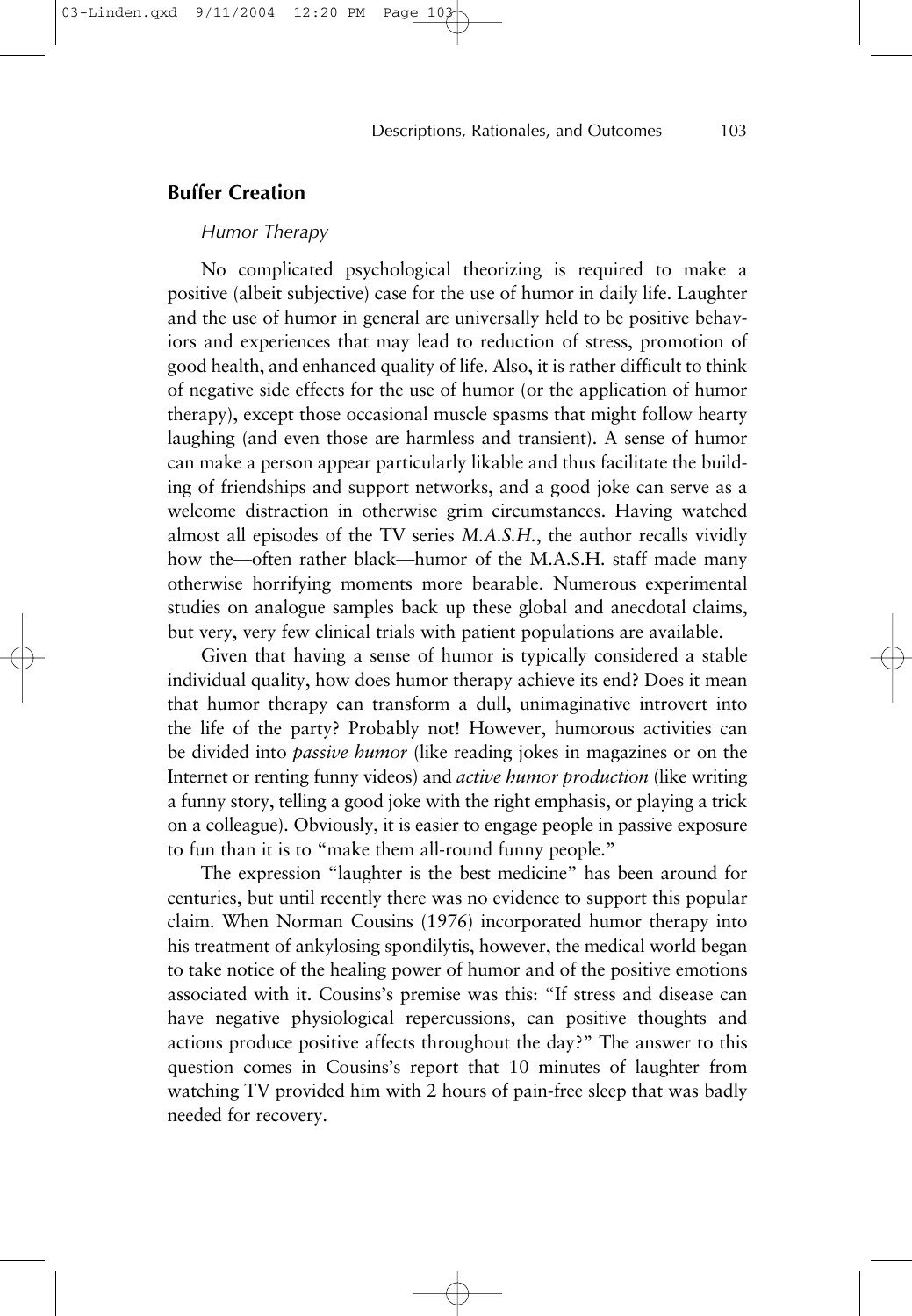Prior to engaging in a review of the outcomes of humor manipulations, it is wise to identify the specific nature of a humor intervention that could be meaningfully subsumed under stress management. In the section below, the application of humor in a psychotherapy process is not being considered because this application is considered too tangential to the SM theme. Therapists sometimes make jokes in therapy; these can be unrelated to a client's presenting problems and are meant to strengthen the building of an alliance with a patient (Franzini, 2000, 2001). Also possible is to seek humor in patients' responses or make interpretations more interesting by pointing out ironic twists, but this latter application can backfire because of differences in definitions of what is funny and also because a patient may lack the ability to be self-critical and open (in fact, an inability to be constructively self-critical is usually a part of the presenting psychopathology, and a patient who is able to see himself or herself in a funny light is probably close to therapy completion). Alas, these applications are seen as quite different from the kind of humor therapy that may be relevant to SM, and evaluating their usefulness is not helped by the lack of controlled research.

*Outcome: Clinical Analogue Studies.* In this section, a review is provided of studies that have evaluated subjective, behavioral, and physiological responses to acute exposure to humorous stimuli. This literature reveals a plethora of creative humor inductions, and many endpoints have been studied in a variety of participant populations. Numerous questions about the characteristics of respondents who did derive benefit from humor and critical features of the stimuli themselves have been revealed.

A small series of studies employed similar protocols in that college students and other healthy volunteers were exposed to various humorous stimuli and the effect of this exposure on mood was studied under controlled conditions (Cann, Calhoun, & Nance, 2000; Cann, Holt, & Calhoun, 1999; Mueller & Donnerstein, 1977; Ribordy, Holes, & Buchsbaum, 1980; Singer, 1968; Trice, 1985). Possessing a sense of humor (understood as a trait-type quality) sometimes enhanced the humor benefits (Cann et al., 1999), but this did not apply to all studies evaluating this effect (Cann et al., 2000). Evidence also suggests that aggression reduction effects following humor exposure applied to women but not to men (Mueller & Donnerstein, 1977).

Valuable additions to the studies that relied exclusively on self-report are those that also tap relevant behavior and biological activity. Weisenberg, Tepper, and Schwarzwald (1995) tested a time-limited experimental analogue of a clinical intervention, during which cold pressor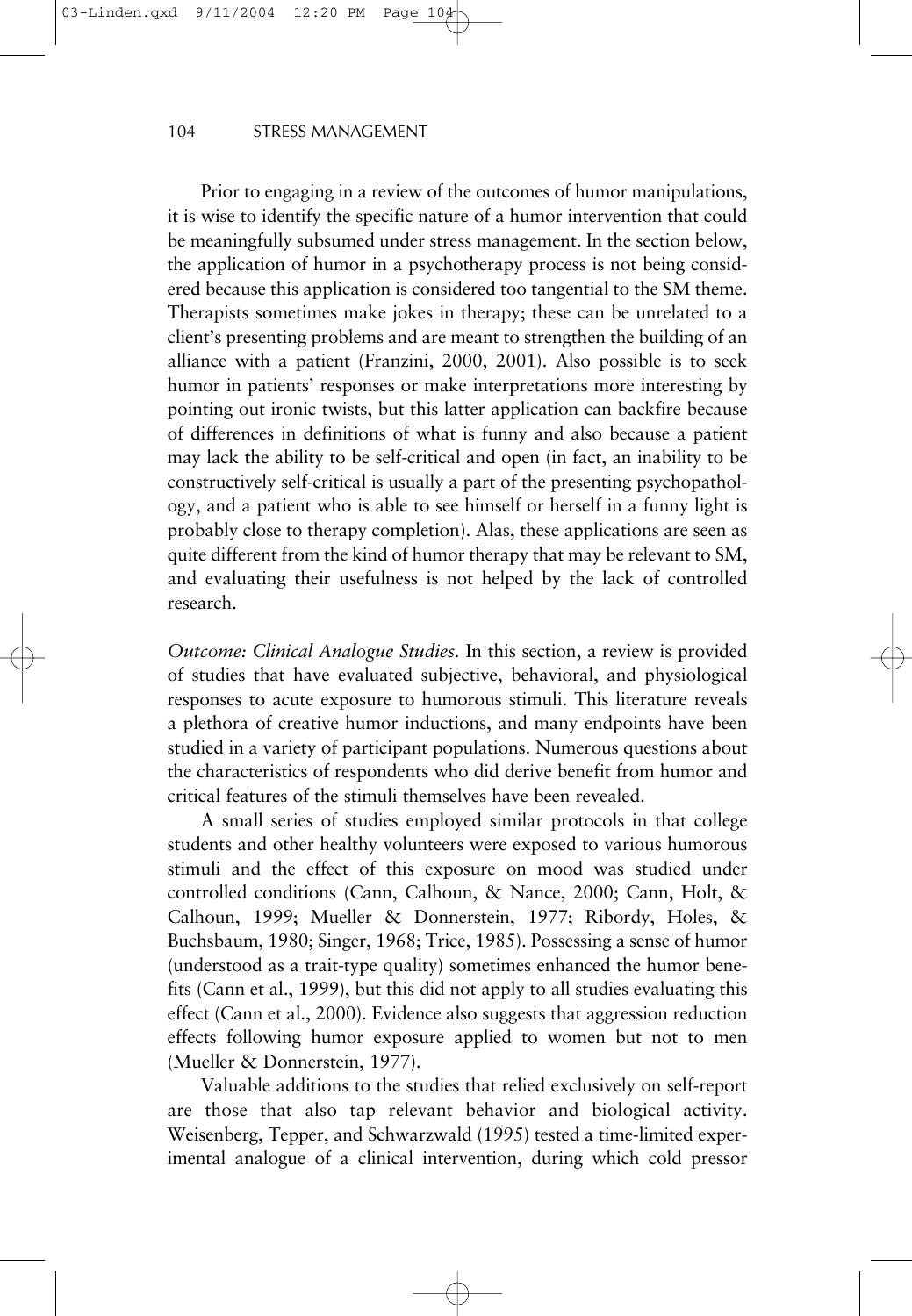(a test of physiological reactions to immersion of a hand into ice water), neutral, repulsive, and humorous films were offered. Pain tolerance increased in repulsive and humorous conditions; this was attributed to the distraction propensity of the humor stimuli.

Physiological pathways were tested in two studies by Berk et al. (1989; Berk et al., 2001). Their first study tested 10 healthy volunteers whose neuroendocrine changes were monitored during the watching of 60 minutes of a humorous video (5 participants were neutral controls, 5 were actively exposed to humor). Despite the rather small sample, many significant effects were apparent in the form of reduced cortisol, dopac (the major serum catabolite of dopamine), epinephrine, and growth hormone. This result suggests powerful physiological effects for a relatively small dose of humor with effects showing throughout the task period and typically lasting well into the 30-minute recovery. Interestingly, results were attributed to laughter (an active behavior), although the article failed to mention whether participants' laughter had been objectively recorded or not. Berk et al. (2001) expanded their earlier work by repeating the *N* <sup>=</sup> 10 study with a similar humor induction but a much larger sample  $(N =$ 52 healthy men), longer follow-up testing, and by including a wide range of immune function indices. Humor boosted natural killer cell activity, immunoglobulin level, T-cell activity, and cytokine interferon, and the effects lasted well beyond the length of exposure to the humor stimuli; many indices showed continued boosting effects at 12 hours postexposure.

Martin and Dobbin (1988) studied the effect of hassles (a form of accumulating minor stressors) on immune function as indexed by immunoglobulin A in 40 participants. Mood levels tracked over a 6-week period revealed that participants scoring high on measures of sense of humor as an inherent trait did not show the correlation of stressor exposure and immune change, whereas those low on humor trait showed a negative link  $(r = -.32)$ , which suggests that the trait absence of a humorous outlook was paired with greater negative affect. The same pattern of a stress buffering effect of humor use was apparent for all three types of humor measures. The findings represent a direct and successful test of the stress buffering hypothesis of exposure to humor.

Another study's results bear on the stress buffering rationale. Newman and Stone (1996) showed participants a stressful video with images of a gory industrial accident. The task was to describe the events seen in either objective-neutral terms or ways that could be construed as humorous. Measures were galvanic skin response, heart rate, and skin temperature. When asked to enact humor in even this contrived environment, arousal was reduced relative to a neutral control condition.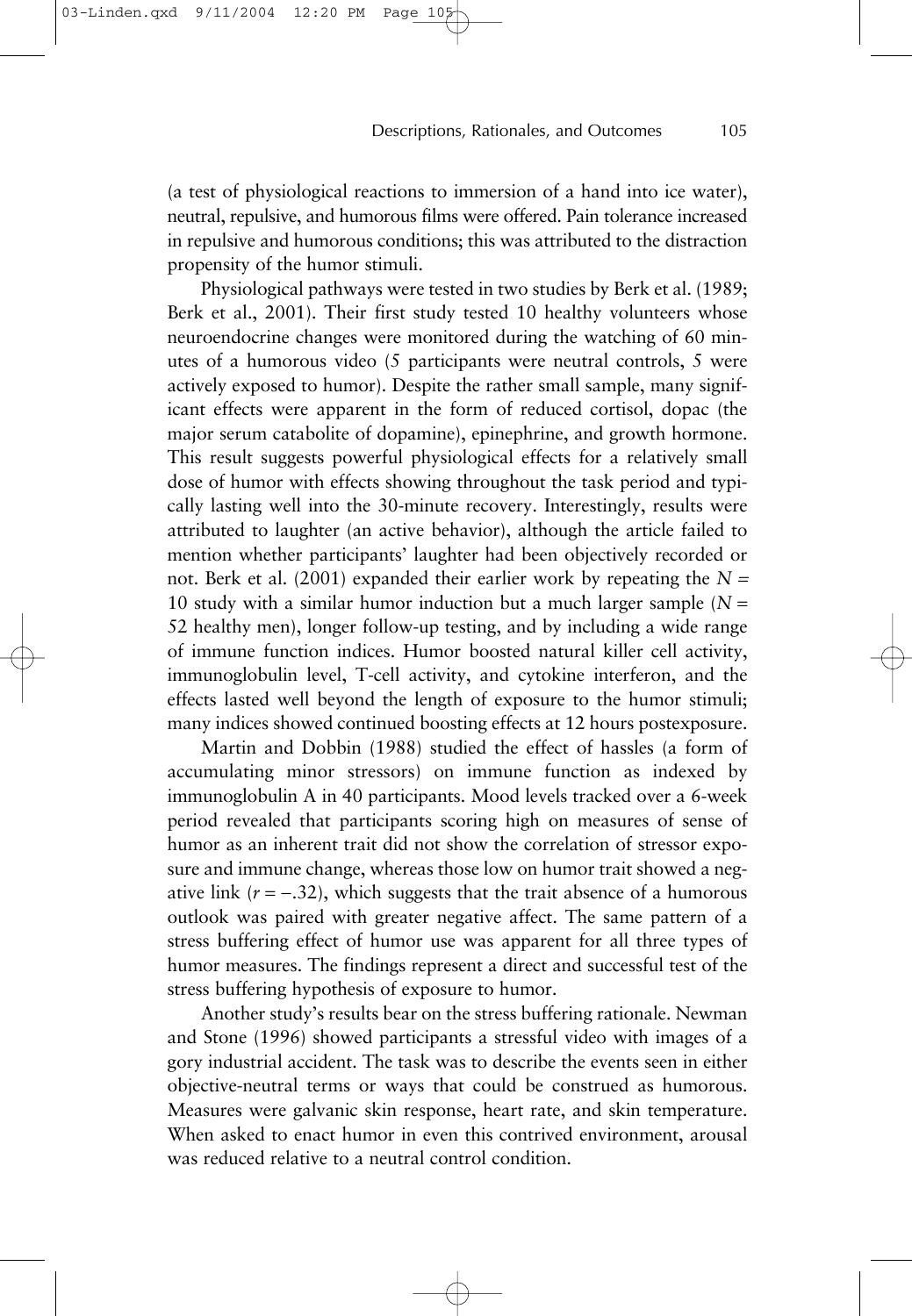In a shock anticipation experiment (Yovetich, Dale, & Hudak, 1990), participants benefited from humor induction (relative to controls) in that subjective anxiety ratings as well as physiological reactivity were attenuated, but this main effect was also moderated by a trait-type predisposition for humor. Similarly, induced depressive mood was reversed by humor exposure (Danzer, Dale, & Klions, 1990), as was apparent on self-report and zygomatic muscle activity (which reflects actual smiling behavior). Finally, a series of three studies tapped the immunoglobulin and subjective responses to humor induction in student volunteers (Lefcourt, Davidson-Katz, & Kueneman, 1990). Findings confirmed that possession of a traittype sense of humor was a critical moderator of the mood benefits of humor induction.

*Outcome: Field and Clinical Studies.* A total of only four studies could be located for the critical applied testing of long-term benefits of humor induction (McGuire, Boyd, & James, 1992; Vance, 1987; Ventis, Higbee, & Murdock, 2001; Witztum, Briskin, & Lerner, 1999). Vance's work is in the area of instructional design, and humor applications were tested in three classes of first-grade school children (*N* = 58). Participants were not in any way preselected, and the humor manipulation was tested with respect to its effect on learning and retention (mood or distress were not tapped). Vance (1987) tested immediate and delayed humor contingency models and found that humor presentation prior to learning accelerated retention but that humor interspersed within a learning unit did not facilitate learning. In the strict sense, this study (while an applied study in nature) is not relevant to stress reduction, although one could claim that the humor benefits upon learning may have been mediated by a relaxed attitude and openness to learning that can result from humor exposure.

A truly clinical application with a controlled design was used by McGuire and colleagues (1992), who used long-term exposure to humor via watching funny movies to the improve quality of life for elderly residents of a long-term care facility. The researchers carefully evaluated the humor potential of a long list of commercially available movies, and randomized participants into either humorous, neutral, or a control condition. All subjects had experienced pain for at least 6 months. The humor and the neutral condition subjects watched movies for 3 hours per week for a 12-week period in total. Endpoints were self-reported health and affect, and pain medication requests. Watching funny movies resulted in broadbased improvement in mood state, weak and mixed results regarding selfperceived health, and no apparent benefits for pain medication requests. In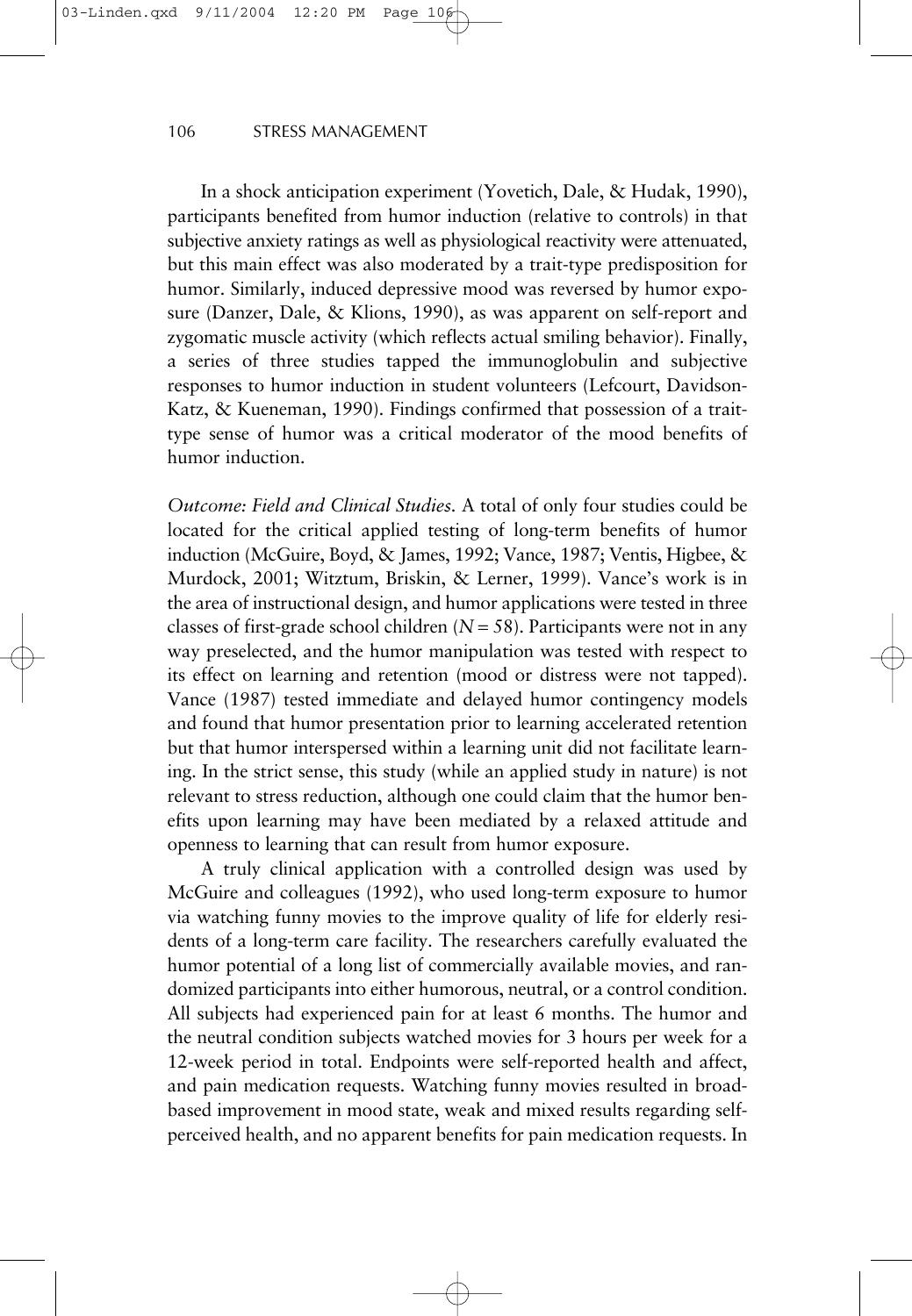another trial, 40 spider phobics were randomly assigned to systematic desensitization, humor desensitization, or untreated control. Both active treatments showed improvement and were superior to the no-treatment control, but were not different in effect from each other. The humor desensitization consisted of instructions to engage in humorous depictions of the feared spiders via imagery or the use of jokes or cartoons. Lastly, an uncontrolled intervention of humor for treating schizophrenia patients also showed some benefits (Witztum et al., 1999). Twelve schizophrenics were studied before and after a 3-month humor therapy; the intervention led to reduction in behavioral symptoms.

*Conclusion.* Use of humor as a therapeutic tool has been enthusiastically accepted by laypeople and mental health professionals and is being applied in a wide variety of contexts: schools, offices, and hospitals. Humorous material is made available to healthy people as a simple distractor and mood enhancer as well as to patient populations to facilitate emotional coping.

In sum, review of the experimental literature reveals a fairly consistent picture that humor induction in the laboratory can enhance positive moods and minimize distressed affect under a variety of experimentally induced distressing conditions (pain induction, performance stress, viewing of unpleasant films). The evidence is predominantly based on selfreport, but a few well-controlled studies also reveal parallel effects on physiological indices of arousal. The shown benefits for immune function enhancement are particularly impressive (Berk et al., 1989; Berk et al., 2001) because they were apparent even in a small sample, they were replicated, and they lasted well beyond the humor exposure episode itself. There is suggestive evidence that at least for transient humor induction experiences, people do not need to possess a trait-type sense of humor to benefit from exposure to humorous materials, although a trait-type sense of humor appears consistently to accentuate the derived mood benefits. There is no clear evidence that actual laughter is required for benefit. The stimuli most often used were movies, a form of passive humor exposure. There is a critical absence of data about whether research participants can effectively be taught or encouraged to become active producers of humor (Martin, 2001). It is posited here that the ability to create humor actively (finding and retelling of jokes, using witty one-liners, or playing a prank) may actually have greater potential to be sustainable and to lead to reciprocity by encouraging others in the immediate social field to participate. Although men and women have been subjected to humor inductions, gender differences were rarely tested, and when they were tested, both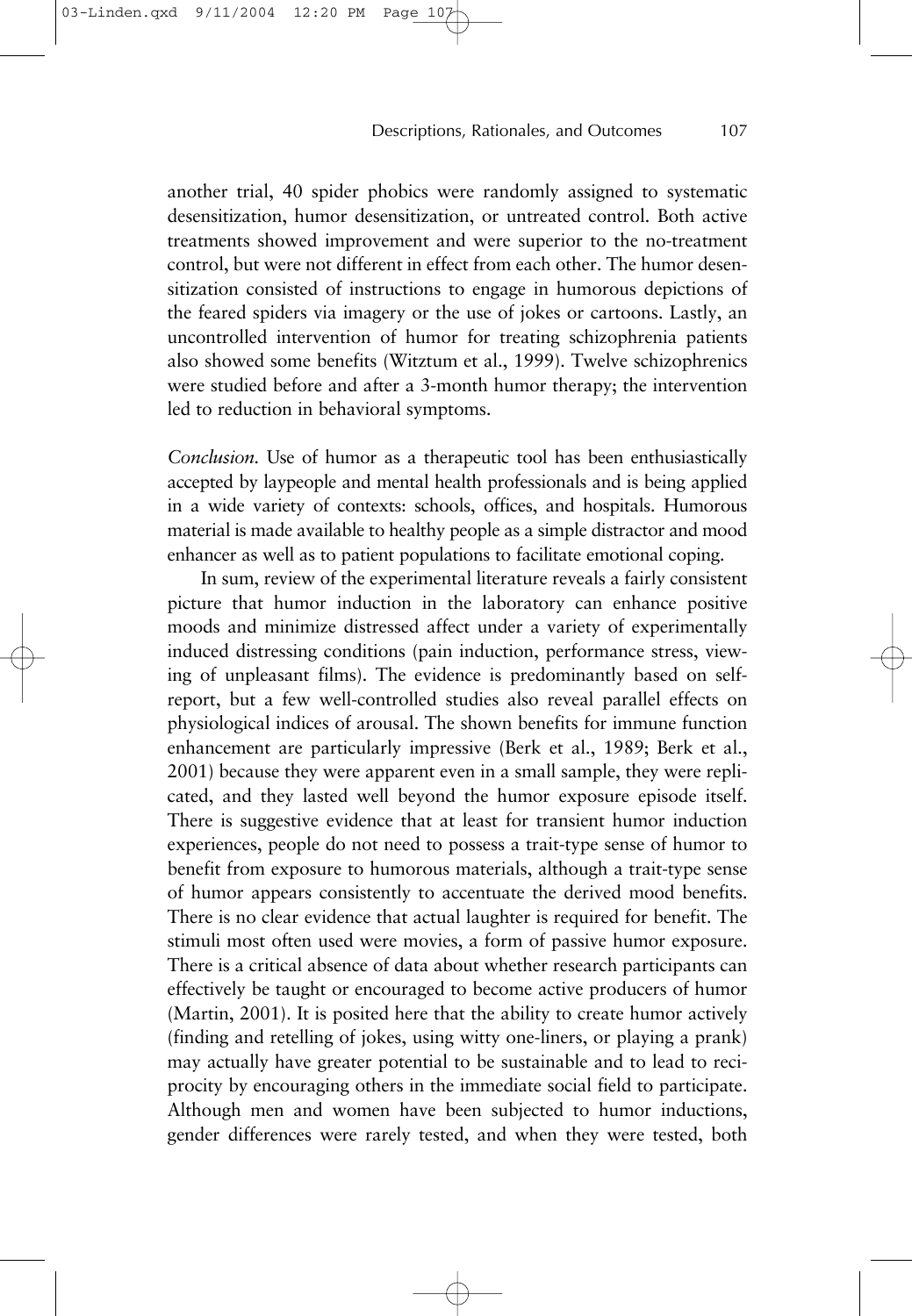genders appeared to benefit equally. There is no evidence so far that researchers have captured the cultural specificity underlying humor, and the most often used humor stimuli were North American–made comedies.

In light of the relatively good analogue research support on the acute benefits of humor, there is a stunning absence of controlled research into the longer-term effects of systematic, stress-reducing, and mood-enhancing humor use for healthy or clinical populations. The available studies are small in terms of sampling and have at best modest-quality protocols. Clinical practice (e.g., in the form of humor-material libraries in cancer wards) is way ahead of a literature base that actually supports its benefits. Analogue studies are supportive of positive outcomes, but evidence from controlled clinical trials is sorely missing to support claims for routine clinical applications. In consequence, there are exciting opportunities for researchers to close this gap.

#### *Social Support Interventions*

Presence of support has repeatedly been linked to good long-term health outcomes based on demonstrations of better immune function, lower blood pressure, and reduced mortality (see Chapter 2). Acute provision and general availability of support are meant to buffer individuals from the negative effects of stress exposure, and there is strong experimental research to support this claim. As Hogan, Linden, and Najarian (2002) have shown, however, there is a no ready translation from timelimited, acute support protocols in experimental studies to enduring support creation in the real world. That notwithstanding, researchers have created many unique approaches to support creation. Examples of particularly promising protocols are given in the next section. The reader interested in more detail on such interventions is referred to Hogan et al.'s (2002) review and tabular descriptions.

Social support interventions have taken many forms and have targeted highly varied populations. It is difficult to see a natural order in the several types of support interventions that have been used unless a brief description of the concept's many critical features is provided first. Commonly held critical features are structural aspects of social networks (e.g., the size of a person's social circle or the number of resources provided), functional aspects of social support (e.g., emotional support or a sense of acceptance), and enacted support (e.g., provision of specific supportive behaviors, such as reassurance or advice, in times of distress), as well as the subjective perception of support by the recipients (Lakey & Lutz, 1996). When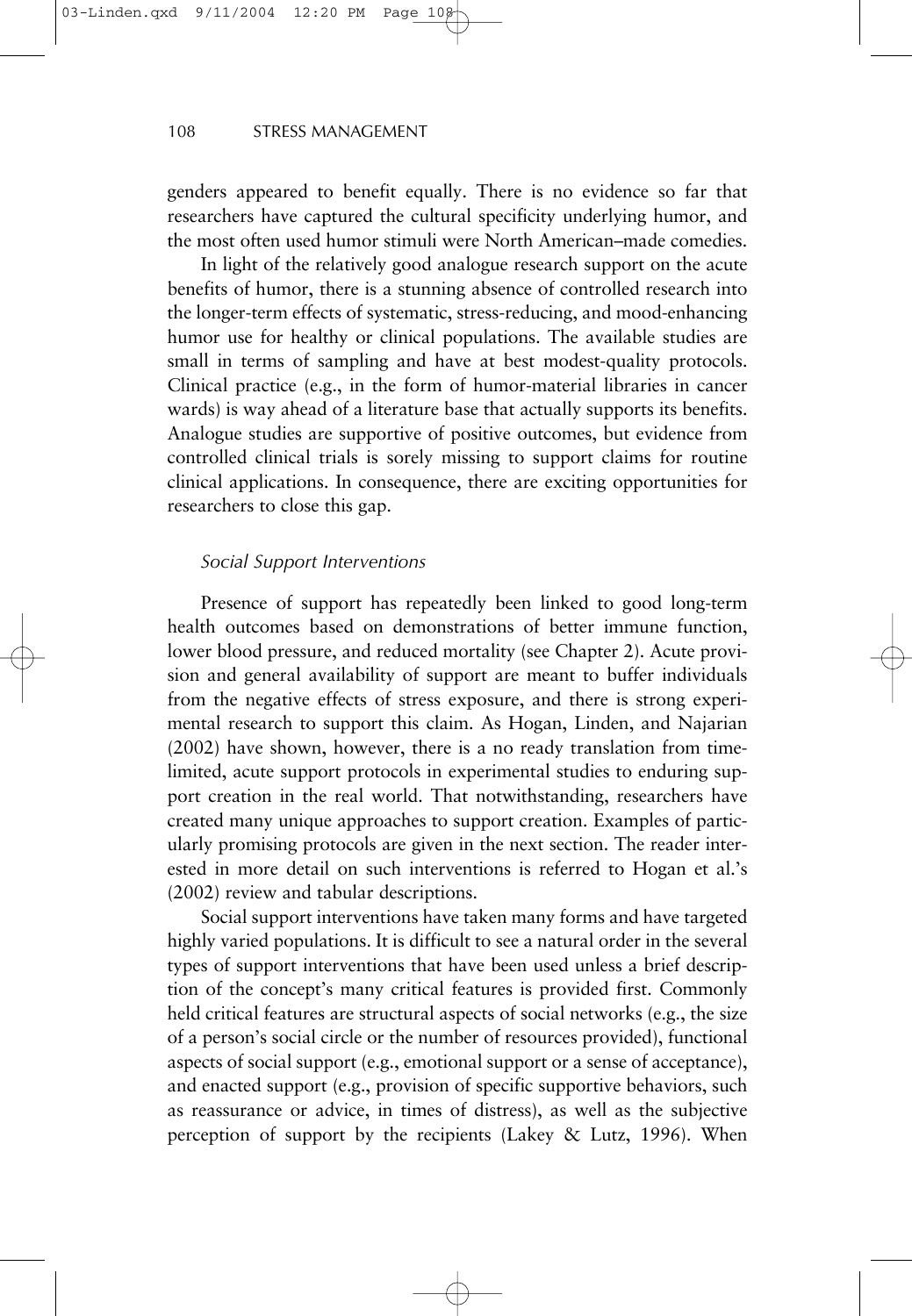support is defined interpersonally, as an exchange between providers and recipients, three main types of supportive social interactions emerge: emotional, informational, and instrumental (Antonucci, 1985; House & Kahn, 1985; Kahn & Antonucci, 1980). Emotional support involves verbal and nonverbal communication of caring and concern, and is believed to reduce distress by restoring self-esteem and permitting the expression of feelings. Informational support, which involves the provision of information used to guide or advise, is believed to enhance perceptions of control by reducing confusion and providing patients with strategies to cope with their difficulties. Instrumental support involves the provision of material goods (e.g., transportation, money, or physical assistance), and may also help decrease feelings of loss of control. It can be readily seen from this description that support can play an acute and lasting buffering function in the stress response process.

 $12:20$ 

Understanding the nature of social support is at times impeded by the fact that support can emerge from both natural and more formal support systems. Natural support systems include both family and friendship networks. More formal support is provided by professionals (such as mental health and medical professionals), through interventions with groups of individuals with similar problems, and through social or community ties (such as clubs or religious groups). Presumably, natural support networks are a more enduring source of support, while other forms of support may be more transient. Whether one or the other is a superior source of support is not clear, however. How support is conceptualized and operationalized within an intervention may be critical in determining the ultimate success of that intervention.

*Outcome of Support Interventions.* Despite a massive literature on the benefits of support, there is equivocal evidence about how, and how well, social support interventions work. Only a single, systematic review of social support intervention outcomes could be located (Hogan et al., 2002). Using a computerized search strategy, 100 studies had been identified that evaluated the efficacy of such interventions. For the purpose of review and evaluation, Hogan et al. (2002) subdivided studies into three large clusters: (1) group versus individual interventions, (2) professionally led versus peer-provided treatment, (3) interventions where an increase of network size or perceived support was the primary target, versus those where building social skills (to facilitate support creation) was the focus. Since the search was not limited to a particular patient population, the interventions targeted a wide range of populations, including the elderly,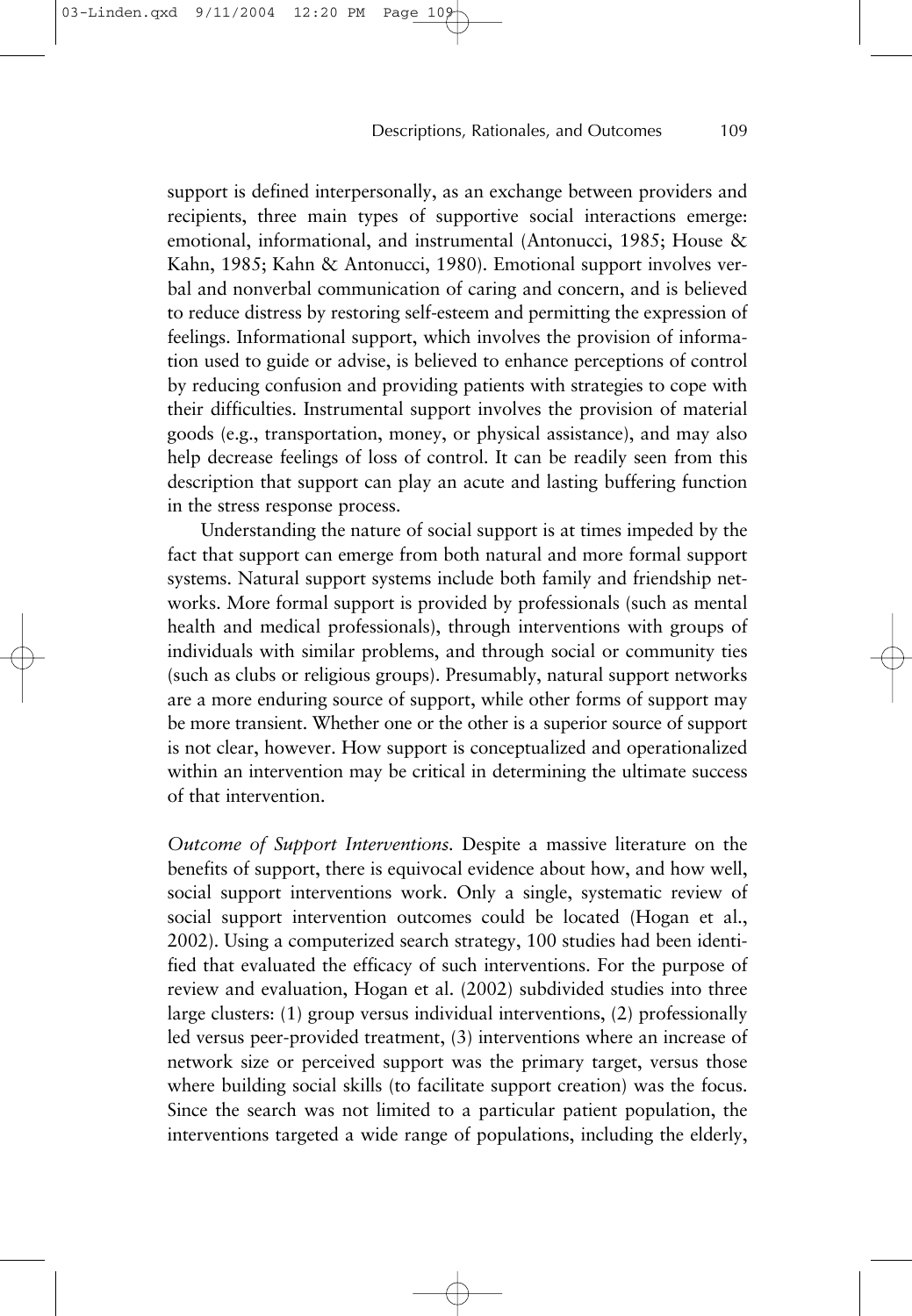those suffering from medical illnesses or from psychological disorders, women during labor, smokers, substance abusers, caregivers, and breast cancer and cardiac patients, to name a few. The review was primarily narrative in nature because the wide range of different social support interventions and targeted populations prohibited evaluation of treatment outcome using meta-analysis (i.e., there were not enough studies in all the resulting cells to permit meaningful comparison).

Close attention was paid to how support had been conceptualized by identifying whether a given intervention was targeted at directly providing support (e.g., providing emotional, informational, or instrumental support, or increasing enacted support), or whether it attempted to produce enduring changes in naturally occurring support (e.g., developing or improving social skills so that support is increased in the natural environment, strategies to improve perceived social support, or making changes in social networks). These two different approaches have very different conceptual underpinnings. Support provided by others is believed to strengthen coping resources, render a sense of being supported, and ultimately lead to a reduction in psychological or general health symptoms (Lakey & Lutz, 1996). On the other hand, interventions targeted at training social skills or improving the naturally occurring social environment are based on the belief that people can create and maintain support systems (or their perception of the support received from these systems) if they acquire the necessary skills. The resulting improvements in support are assumed to improve health and well-being.

Finally, it is important to determine the source of the support within a given intervention. This is most applicable to interventions focused on providing support. Support provided by a family member or friend and by other persons with similar difficulties (hereafter "peers") was discriminated from support provided by a professional caretaker (e.g., medical professional, psychologist, nurse, social worker). Other interventions may not specifically provide support from a certain source, but may work to increase the support received or perceived in the participant's natural environment.

*Group Interventions That Provide Support Through Family and/or Friends.* Support interventions that include family members or friends in treatment have the benefit of using the patient's natural support system; eight such studies were identified. Benefits from the core treatment were observed in all eight studies; three studies reported additional gains attributable to the inclusion of significant others in the interventions, while two others failed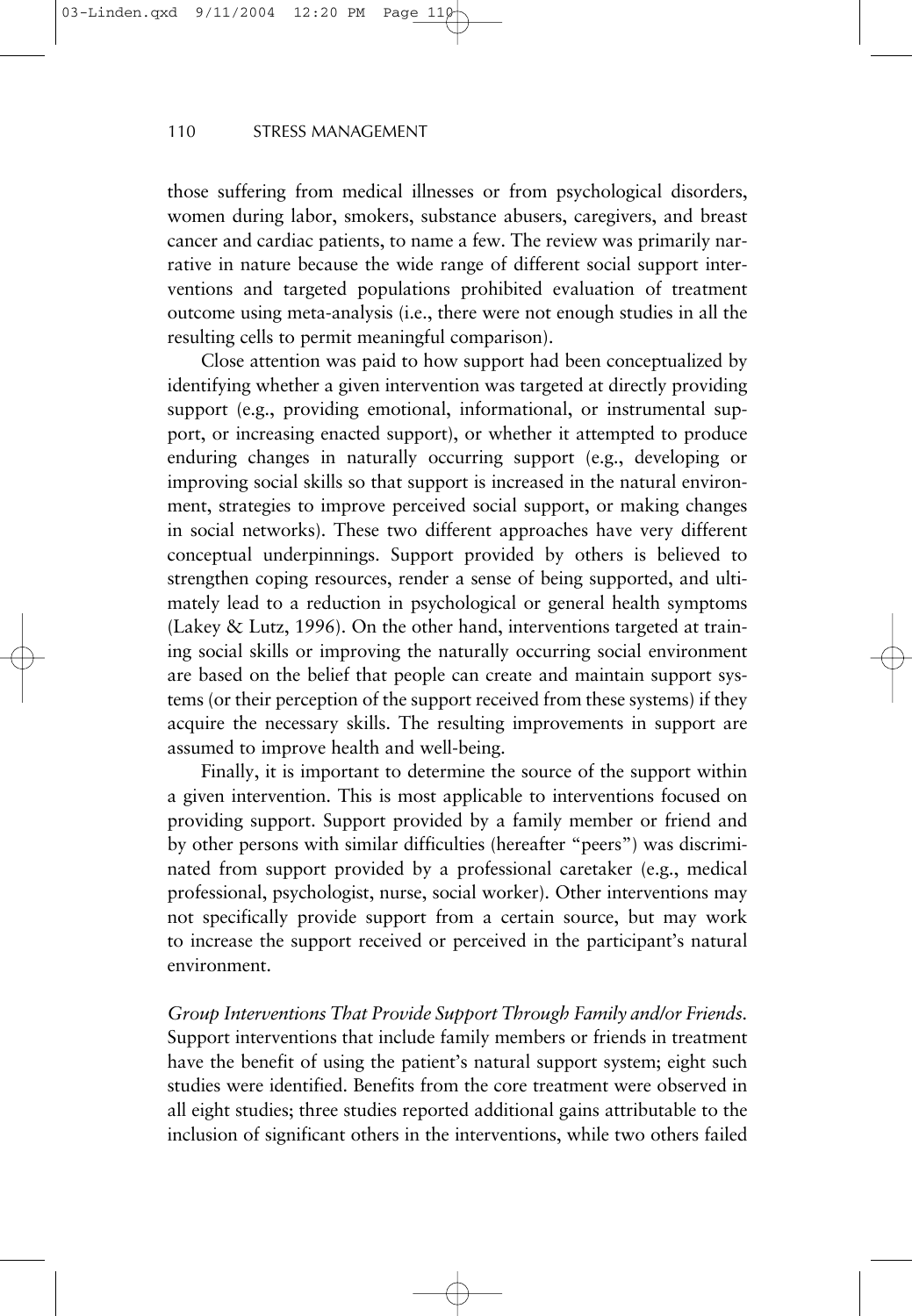to do so. Effects tended not to last when evaluated at follow-up. Seven out of the eight studies did not include a measure of support. One particularly creative study is described here to demonstrate the potential richness of variations in protocol. Wing and Jeffrey (1999) tested a comprehensive support intervention that included intragroup activities, alternating providing and receiving support, group problem solving, and an intergroup competition. The support intervention was evaluated with friends recruited by the participants, as well as with teams of three other people the partic-

03-Linden.qxd 9/11/2004 12:20 PM Page 112

ipants had not previously met. The support manipulation improved the maintenance of weight loss for those recruited with friends and those who were not, and showed that alternating between receiving and giving support may be most beneficial.

*Group Interventions That Provide Support Through Peers (Self-Help Groups).* Peer support, or "self-help," groups constitute a large portion of the health services system. In the United States alone, between 3% and 4% of the population is involved in self-help groups over a 1-year period (Kessler, Mickelson, & Zhao, 1997). Self-help groups provide an arena within which participants can both provide and receive support (most often emotional support), and this reciprocity is hypothesized to foster more favorable well-being (Maton, 1987). Furthermore, peer support groups provide members an opportunity to develop friendships and to rebuild lasting social networks after a crisis. Despite their widespread use and popularity, there are relatively few outcome studies; only 6 of 100 fit into this category. Five out of six studies reported improvements in general well-being or specific symptomatology, although it is important to note that none of the six studies reviewed employed a randomized control group design, and the generalizability of results are seriously threatened by concerns about self-selection into self-help groups.

In addition, this group of studies allowed conclusions to be drawn about the type of support protocol that may be most effective. Maton (1988) examined the relationship of social support to well-being and group appraisal among members of three different self-help groups: Compassionate Friends (time-delimited stress), Multiple Sclerosis (chronic stress), and Overeaters Anonymous (behavioral control). The social support measure included three subscales, namely Support Provided, Support Received, and Friendship. A fourth subscale, Bidirectional Support, was defined as persons high on both Support Provided and Support Received subscales (note that Support Received is equivalent to perceived support.). Receiving social support increased perceived group benefits and group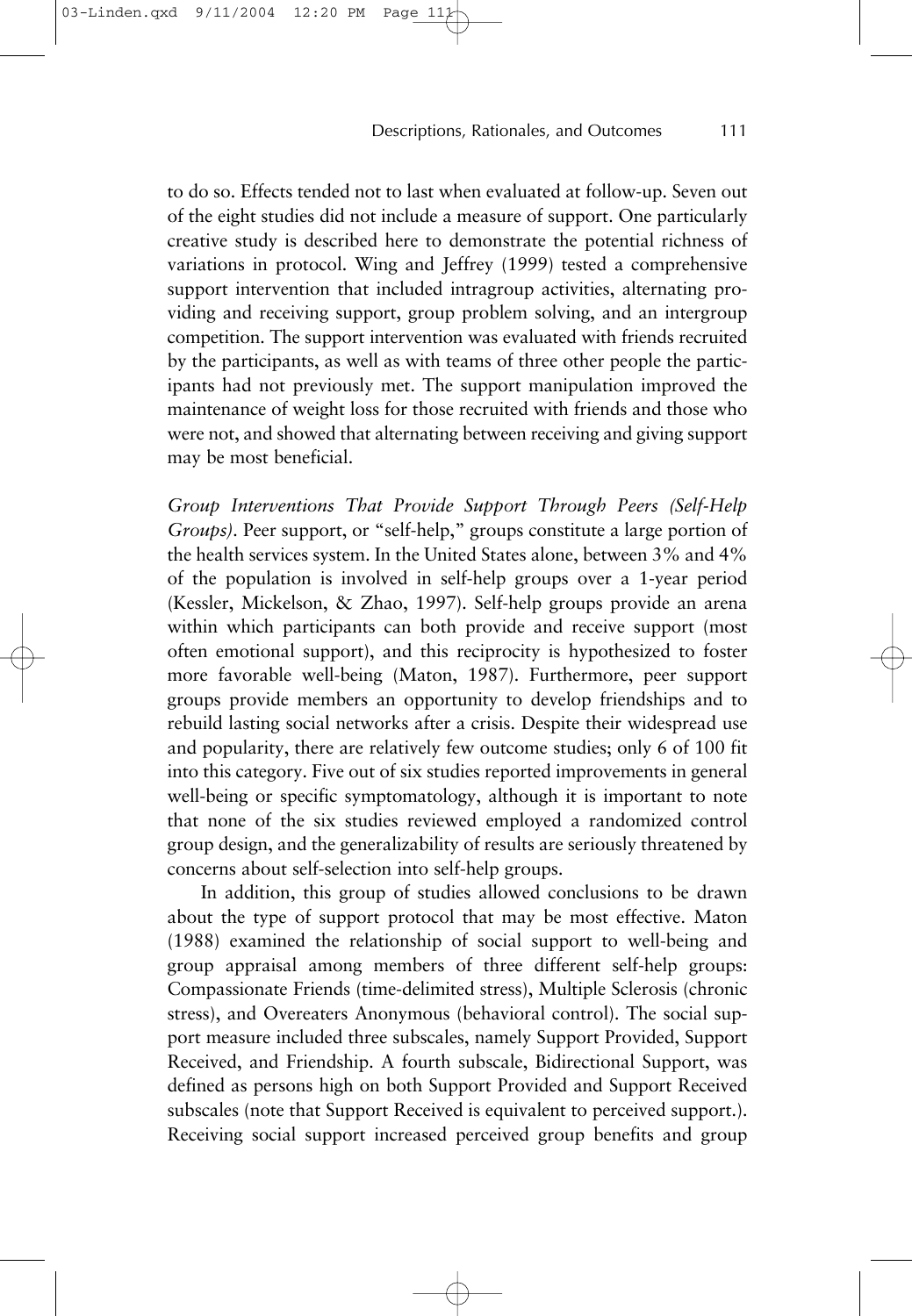satisfaction, while providing support and friendship were positively related to well-being and group appraisal. Bidirectional supporters reported more favorable well-being and group appraisal than Receivers or Providers. These results provide insight into the process of peer support groups, as providing *and* receiving support had beneficial effects on well-being and group satisfaction; those who did both fared better than participants who engaged in only one or the other.

Self-help groups may be of particular appeal to individuals with stigmatized concerns (e.g., AIDS, alcoholism, breast or prostate cancer), and lowest for equally damaging but less "embarrassing" diseases (e.g., heart disease). The differences are not trivial; for example, AIDS patients were *250 times* more likely to participate in a self-help group than hypertension patients.

*Support Groups as a Means for Providing Social Support.* Sixteen studies were identified in which organized support groups were led by a professional (e.g., psychologist, psychiatrist, nurse, or social worker). While typically nondirective, the leader facilitates discussion of the emotional issues and personal experiences of the group members. Similar to peer support groups, these support groups provide members with an opportunity to both receive and provide support. Formal skill training is not a component of these groups.

Eight of the 16 studies reported favorable outcomes of support group interventions on psychological and medical outcome measures. A further 4 studies reported moderate improvements on only psychological outcome measures; however, in one of these studies the support group did not outperform a stress management condition (Shearn & Fireman, 1985) and in 2 others the support group was inferior to a cognitive-behavioral treatment (CBT) condition at posttreatment (Bottomley, Hunton, Roberts, Jones, & Bradley, 1996; Edelman, Bell, & Kidman, 1999). Given that the support treatments failed to produce results similar to those found in SM or CBT controls, it can be concluded that they must also be inherently different in rationale and process (i.e., there must be more than nonspecific factors at work here).

*Social Support Skills Training Group Interventions*. Interventions that target social skills attempt to improve naturally occurring support systems by teaching relationship skills; the professional group leaders are directive and follow a defined curriculum. Although group members may be encouraged to be supportive of each other, the primary focus is the teaching and practicing of specific social support skills.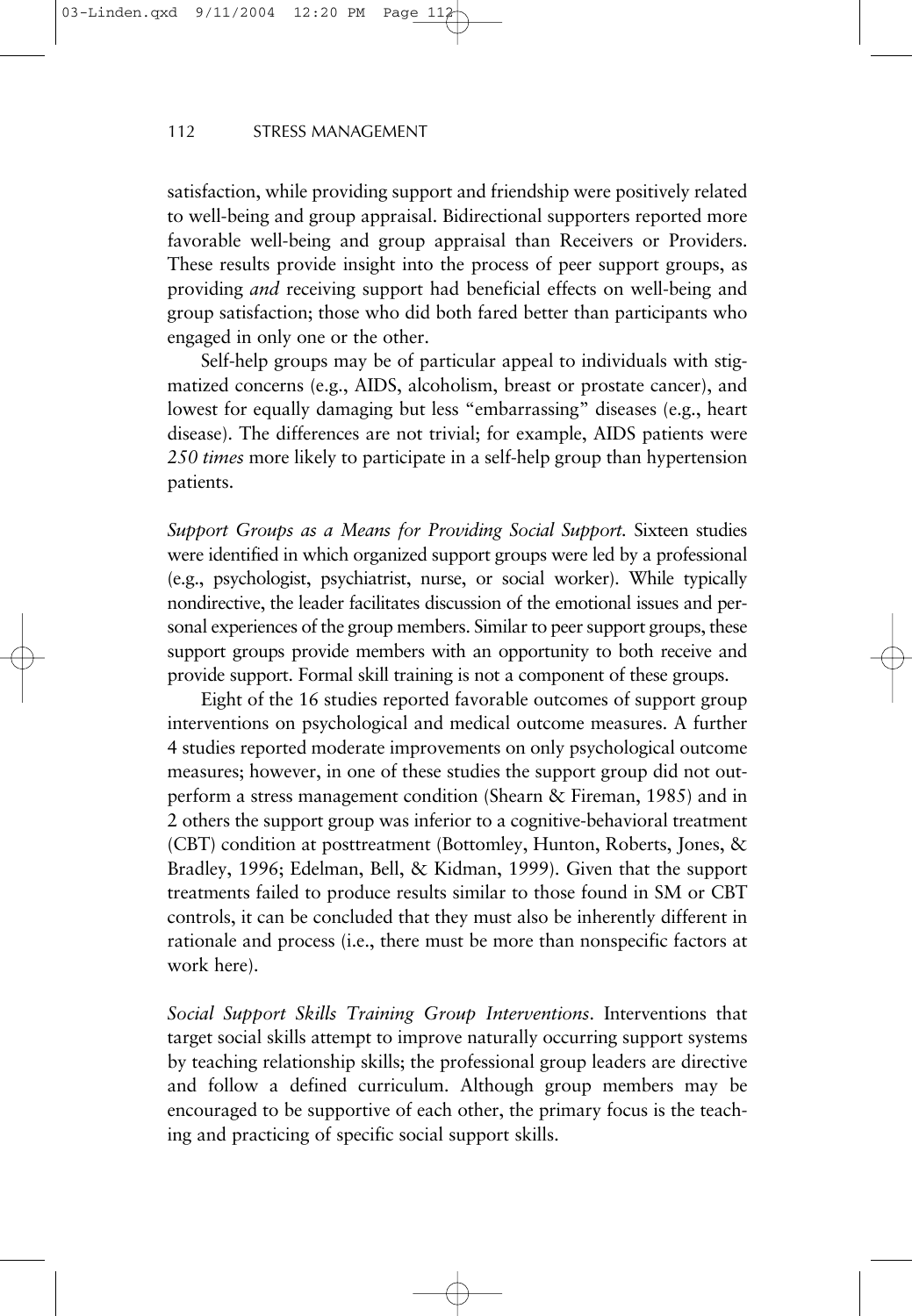Nine of the 13 studies in this category reported benefits of social support skills training, and were mediated by increases in personal support networks. Much of this appeared to stem from increased contacts with professional caretakers, however, and does not hold much promise for generalization beyond the acute contact phase with professionals.

Five studies targeted psychiatric populations, and the skills training approach consistently improved assertion and social functioning. Again, one particular study deserves detailed mention. Brand, Lakey, and Berman (1995) investigated the efficacy of a treatment designed to increase perceived support that combined psychoeducation, social skills training, and cognitive behavioral techniques. This treatment is quite different from others described in this section because its primary objective was to increase perceived support. Perceived social support (measured by a well-validated measure) was found to increase when from family members, but not from friends, in the intervention group. Brand et al. suggest that observed changes in self-esteem and frequency of self-reinforcement might have mediated the increase in perceived support. Interestingly, changes in selfcognition were larger than changes in perceived support.

*Group Interventions That Combine Provision of Support With Social Skills Training.* One randomized controlled trial study was located that combined provision of support with social skills training; it aimed to improve support and decrease distress and grief in HIV-seropositive and HIV-seronegative homosexual men who had recently lost a friend or partner (Goodkin et al., 1999). The supportive component of treatment involved group discussion and the provision of mutual support, while the skills component focused on social support skills and coping styles. Treatment groups were homogeneous in terms of HIV-serostatus. At posttreatment, overall distress was reduced and grief recovery accelerated in men who received the intervention, but there was no change in depression or anxiety.

*Individual Interventions That Provide Support Through Family and/or Friends.* Although there is a variety of studies on support provision by close family members or friends, discussion here is limited to interventions in which improving social support was one of the explicit goals of treatment; four such studies were located. Three of the four studies reported beneficial effects from including significant others in individual treatment.

*Individual Interventions That Provide Support Through Peers.* Peer interventions at the individual level have taken many different forms. The results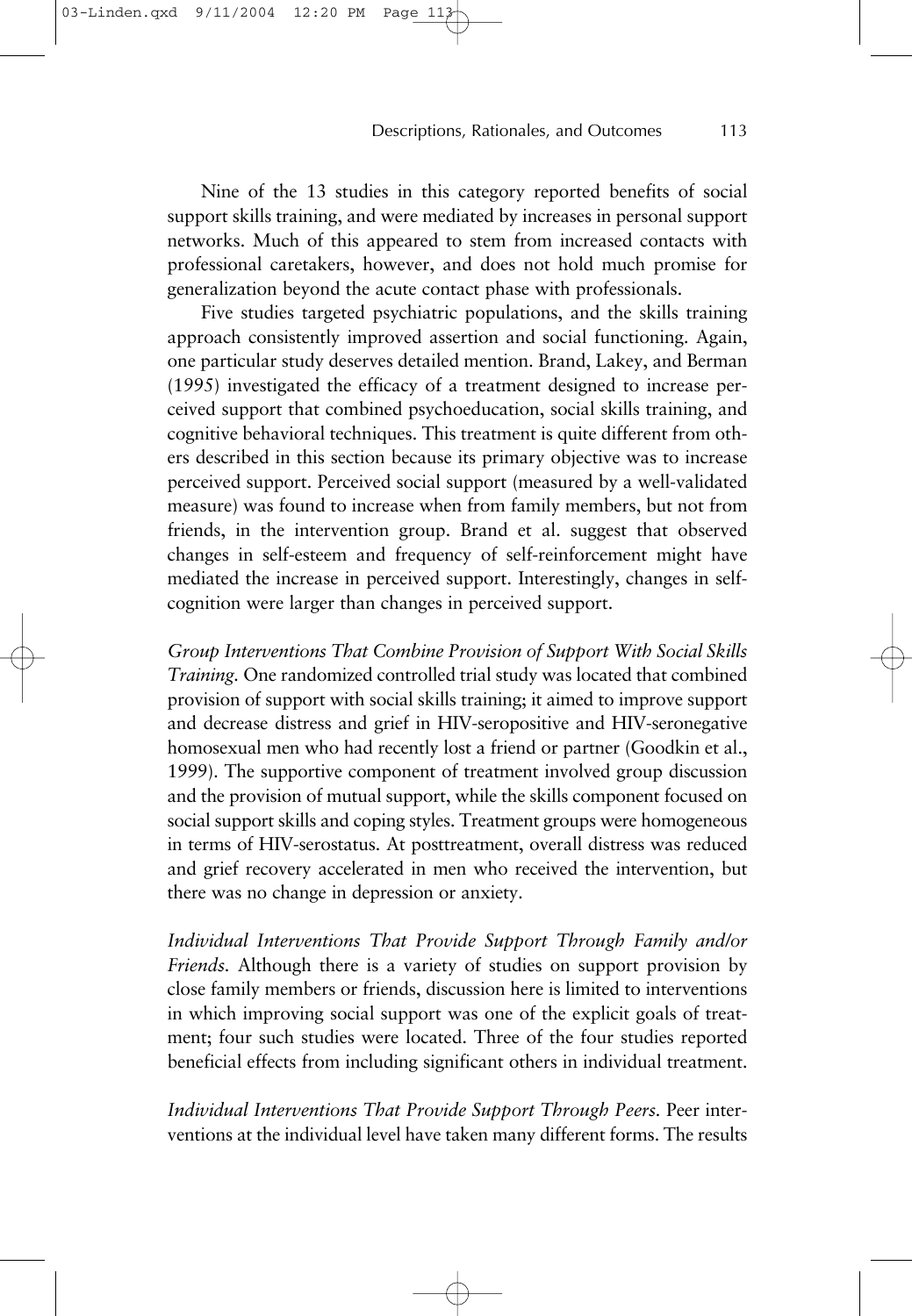are encouraging because there is a critical mass of studies and the clear majority show favorable outcomes (9 out of 14). Peer support has proven efficacious with many patient populations, including coronary bypass patients awaiting surgery, nursing home residents, women with chronic depression, and mothers of children with juvenile rheumatoid arthritis. Interestingly, Scharlach (1988) observed beneficial effects of the support condition on the peer supporters as well as on the support recipients, providing evidence for the advantages of providing support.

Worth mentioning separately is a very well-designed study in which advocacy services were provided to women with abusive partners. Advocates focused on helping the women access needed community resources (i.e., instrumental support) while providing emotional support (Sullivan, Campbell, Angelique, Eby, & Davidson, 1994). At posttreatment, women who received the advocacy intervention reported increased effectiveness in obtaining desired resources, increased perceived social support, and improved quality of life. At 6-month followup, improved quality of life was maintained, but differences in perceived social support subsided. This may be due to the transient nature of the provided support, which could be corrected by providing as-needed services.

*Individual Interventions That Provide Support Through Professionals.* In most cases, these support interventions involved a combination of emotional support, informational support, and/or instrumental support, making it difficult to assess the unique contribution of support provided by a professional. Nine of the 18 studies reported generally positive effects of professionally led individual support interventions.

*Social Support Skills Training: Individual Interventions.* Teaching social skills to unassertive persons through use of rehearsal, modeling, instruction, and behavioral feedback has proven effective in the laboratory, and seven studies evaluated individually based interventions focusing on teaching social skills rather than direct provision of social support. Overall, the results of these investigations are promising in generally unassertive populations and in samples with specific diagnoses, and treatment effects were often reported to generalize.

*Comparison of Different Types of Individual Support Treatment Structures.* Only one study compared different forms of individual support. Pistrang and Barker (1998) examined the effects of emotional support provided by a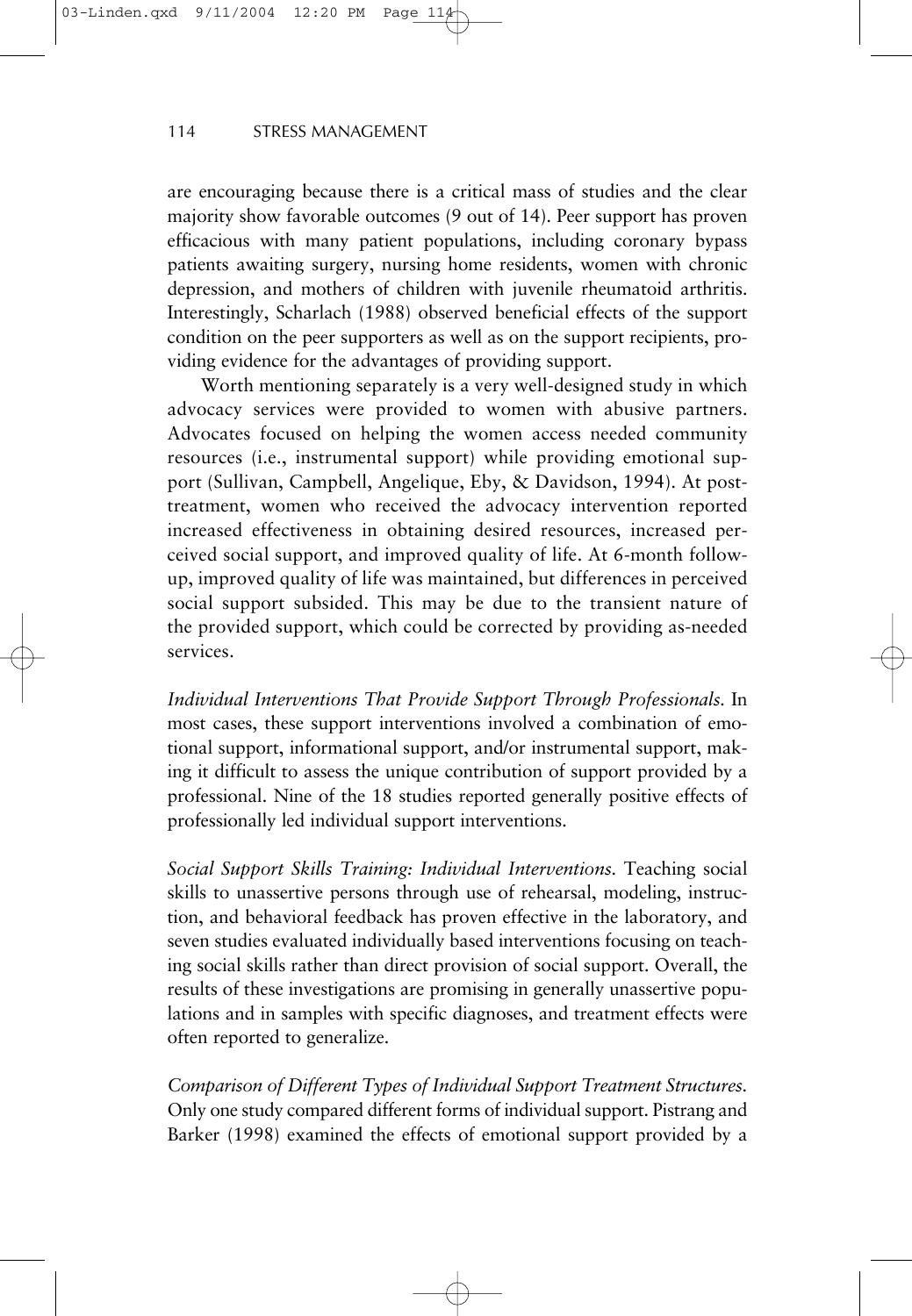partner versus a fellow patient on women with breast cancer. The participants engaged in a semi-structured communication task that required the discussion of the personal problems of the women. Trained observers rated the conversations with a fellow patient to be more helpful, empathetic, and supportive, less critical, and involving more self-disclosure than the conversations with partners.

*Social Support Interventions That Combine Group and Individual Therapy.* In this section, interventions that combine group settings with one-on-one support are described. In many cases, these interventions involve both professional leadership and support provided by family members, friends, or volunteers. A clinically sensitive and ecologically promising approach was evaluated by Hawkins, Catalano, and Wells (1986), who found that a social support skills training group followed by a "buddy" program was effective at reducing drug use; coping with relapse; and improving social interactions, interpersonal problem solving, and stress coping in a sample of drug users residing in therapeutic communities.

*Group Versus Individual Interventions.* Group and individual interventions were compared in three different studies, but the results were uneven, possibly due to lack of power and low-design-quality threats. One approach worth describing in more detail was a skills group that was compared to peer telephone support for multiple sclerosis (MS) patients (Schwartz, 1999). Participants randomly assigned to the skills intervention were taught approaches to goal setting, strategies to deal with cognitive deficits, and ways of improving communication with caregivers, and also participated in discussions about their emotional difficulties. Thus, these participants received emotional support as well as structured skills training aimed at improving coping and naturally occurring social networks. Participants randomly assigned to the peer telephone support condition received nondirective emotional support from volunteers who also had MS and who were trained in active listening. Results indicated that the skills training intervention produced gains in psychosocial role performance, coping behavior, and well-being, while the peer support intervention increased external locus of control but did not influence other variables. The peer support intervention was most helpful among participants with affective symptoms. Possible mechanisms behind the success of the skills training group are proposed by Schwartz, including modeling, reframing, increased commitment, and the directive nature of the group. Improved communication with caregivers may have led to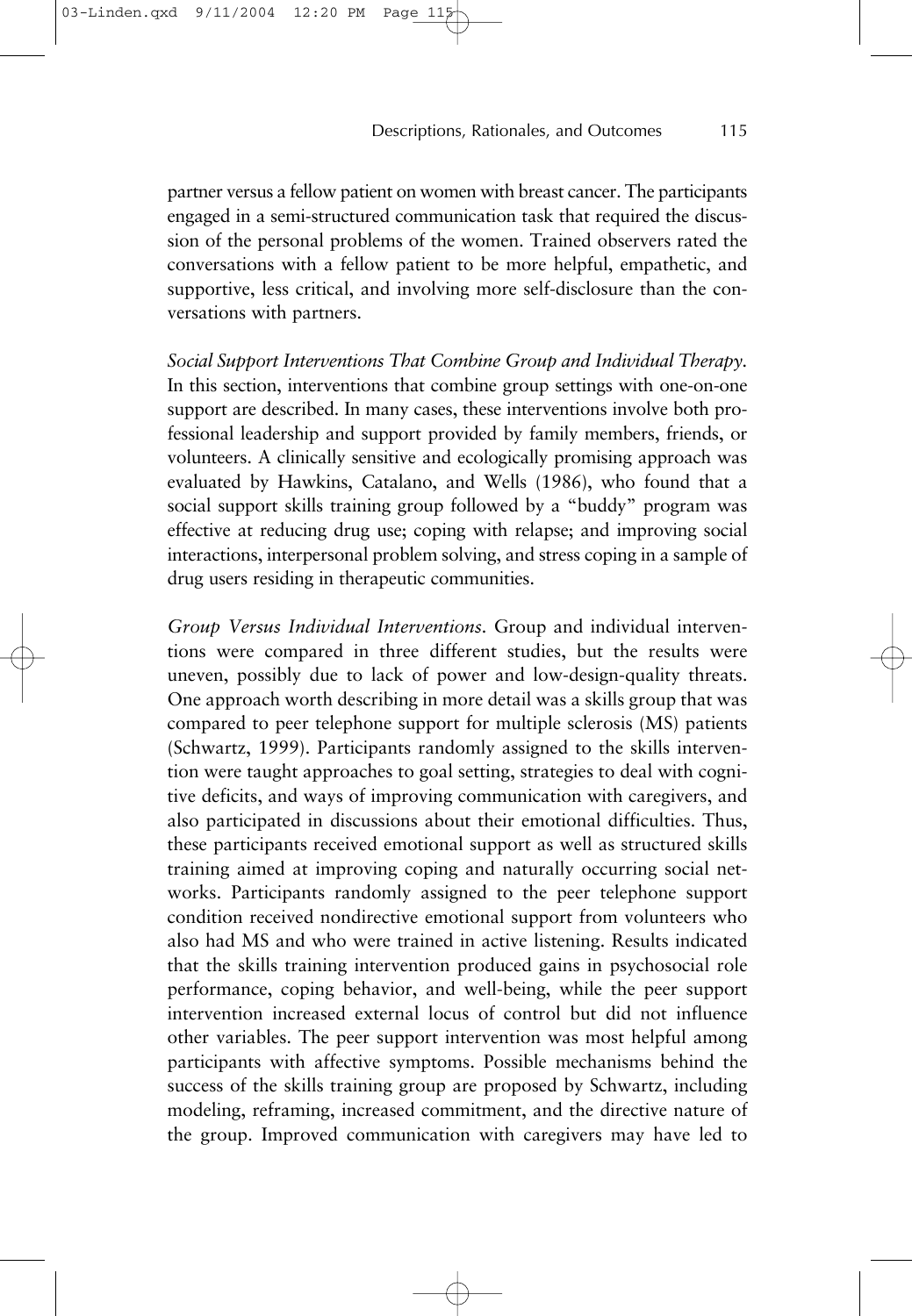increased support, which may have played a role in treatment outcome. Interestingly, compared to the supported patients, the peer telephone supporters reported more change in both positive and negative outcomes and showed improvements on psychological variables (e.g., self-esteem, depression). These findings, in combination with those reported by Scharlach (1988), suggest that systems of *mutual* support that encourage reciprocity may be especially helpful.

*Discussion.* A coarse summary of the results in a box-score format indicated that support interventions were reasonably successful given that of the 100 studies reviewed, 39 reported that supportive interventions were superior to no-treatment or standard care controls, 12 reported that interventions were superior or equivalent to alternate (also successful) treatments, 22 suggested partial benefits of support interventions, 17 suggested no benefit, and in 2 studies treated participants got worse. Eight of the studies had no controls to allow comparison. In sum, 73 of 92 studies (or 83%) reported at least some benefits from support interventions relative to either no-treatment or active controls. Unfortunately, this crude summarization was considered of limited use because many different types of interventions, delivery formats, and populations were lumped together. Support provided by friends and/or family members and by peers appears beneficial, and social support skills training may be especially useful. These findings held across both individual and group interventions, and for peer- and professionally directed protocols. Further, it was noted that interventions that emphasized reciprocal support (e.g., both giving and receiving support) demonstrated more encouraging results, suggesting that merely receiving support may not be as potent as mutual exchanges of support. Conceptual and methodological problems prevented much confidence in simplistic reporting of results. While reviews of therapy outcome routinely criticize studies for their methodological flaws, the support intervention literature was judged by Hogan et al. (2002) to reflect particularly serious problems. Far and away the most salient problem was that *most* of the studies examining the efficacy of support interventions failed to include a measure of social support. This was particularly striking because investigators usually posited that improved support was the reason for otherwise observed benefits. Attempts to improve the quality of social intervention studies may also need to carefully consider the need for matching the type of support to the type of recipient and the type of situation, because some support attempts have been shown to backfire. Positive ties with others were significantly related to well-being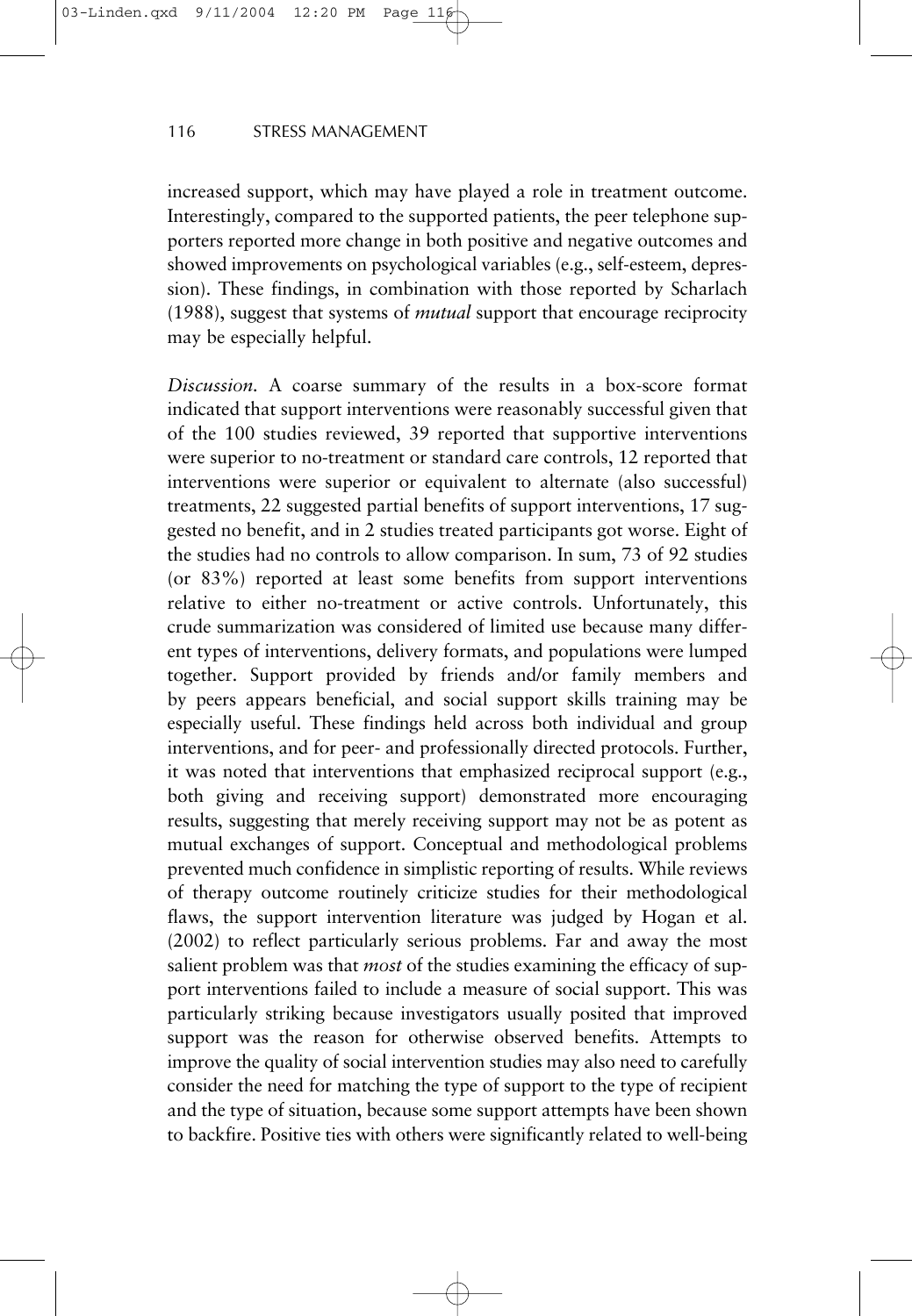only when they involved positive affect and sociability rather than specific provision of support. A related concern is support attempts that fail because of minimization (i.e., challenging the seriousness or existence of a problem) and maximization (i.e., catastrophizing the problem or being overly protective; Dakof & Taylor, 1990; Hemphill, 1997; Lehman & Hemphill, 1990). Interestingly, Hemphill noted that some kinds of support, such as tangible and informational assistance, were perceived as especially helpful or unhelpful, depending on the characteristics of the stressor (i.e., physical incapacitation, controllability, or trajectory). Further, at least two well-designed studies show that support can worsen outcomes (Helgeson, Cohen, Schulz, & Yasko, 1999, with breast cancer support groups; and Frasure-Smith et al., 1997, with female cardiac patients). Women with breast cancer in peer discussion groups who initiated treatment with high support levels experienced decreases in physical functioning over the course of the group, and female cardiac patients who received nursing support also fared worse than their untreated counterparts. It appears that social support interventions should not be considered innocuous, and that women may be particularly open to negative outcomes.

03-Linden.qxd 9/11/2004 12:20 PM Page 117

There is discussion in the literature about matching interventions to patient characteristics. Hogan et al. (2002) provided a lengthy discussion of patient characteristics that may maximize the usefulness of support interventions and situations, as well as other patient characteristics that may not necessitate support interventions or that promise failure. On the one hand, there are psychiatric diagnoses (psychosis, personality disorders) for which support interventions are unlikely to lead to the creation of a patient-maintained network, and there also are people who neither have nor seek support. Support may be particularly beneficial in cases of transient stress phases, or acute disruptions in previous support.

A timely question is that of the usefulness of online support but no research was located that evaluated the efficacy of "computer" support. The Internet, however, by providing access to online support groups and chat rooms, may provide a potentially very useful form of social support (Davison, Pennebaker, & Dickerson, 2000). Interestingly, in their investigation of who pursued online support, Davison and her colleagues found that sufferers of debilitating diseases that present physical barriers to attending support groups (e.g., multiple sclerosis and chronic fatigue syndrome) showed the highest rate of online support group participation. Such groups provide an opportunity for persons whose disability impairs mobility, for rural and other isolated populations, and for those who desire anonymity.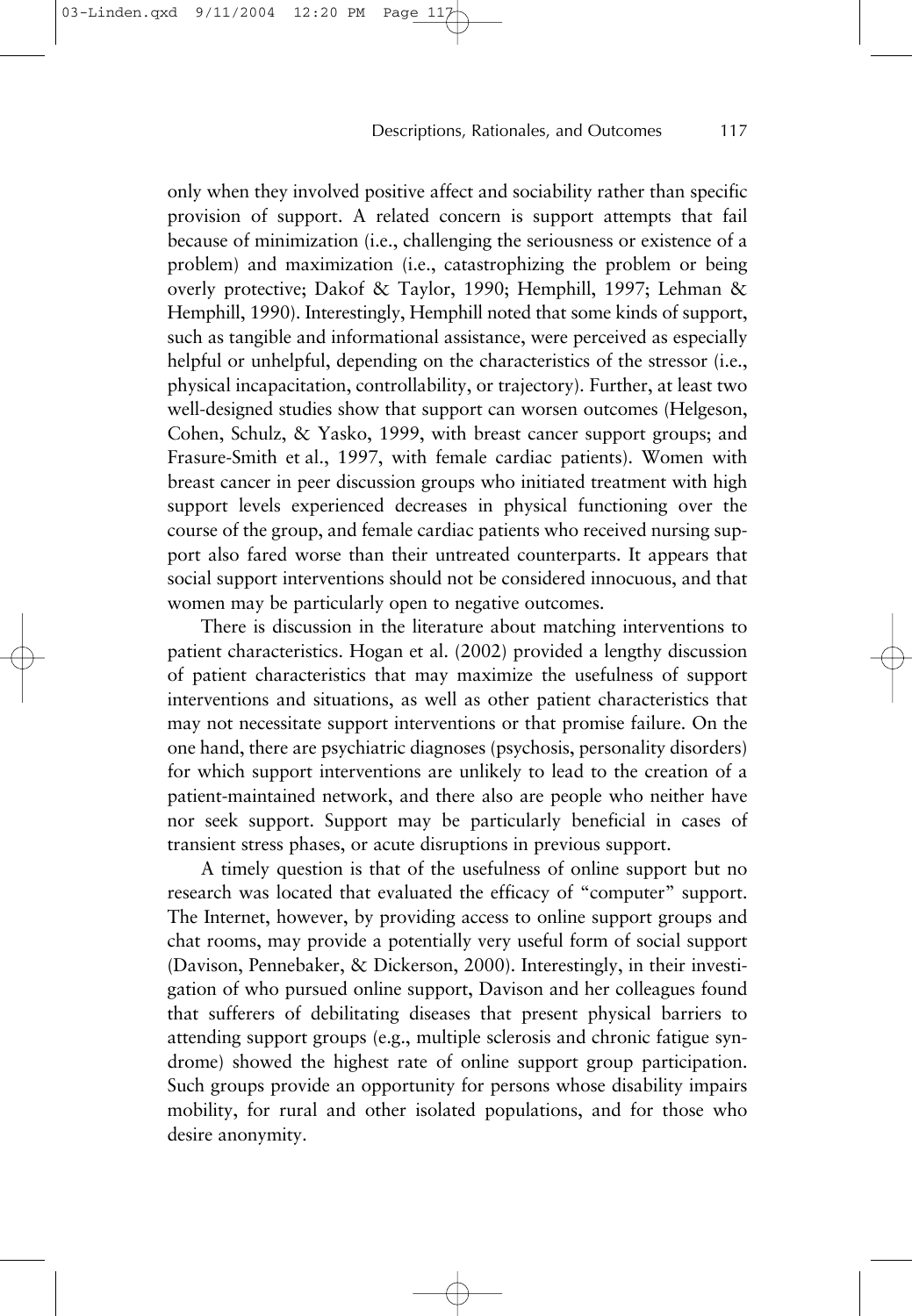# *Pet Ownership*

Over the past decade or so a remarkably consistent body of literature has emerged that shows the stress-reducing benefits of owning a pet, although this body of research derives its strengths from time-limited lab stress manipulations rather than from an accumulation of controlled clinical trials. Acquiring a pet can be considered a special form of social support intervention in that pets provide esteem or emotional support (Allen, Blascovich, & Mendes, 2002), and this rationale is easy to accept. The benefits of pet ownership even derive anecdotal support in TV shows and Hollywood movies where a well-trained dog brings the owner's slippers when arriving home or fetches a cold beer from the refrigerator! Unfortunately that portrayal is a little too Hollywood-ish; if it were true, however, it could be seen as the dog providing instrumental support.

A key feature of the pet's supportive qualities is that the pet is loyal, nonjudgmental, and nondemanding, and this aggregate of qualities can lead people to sport bumper stickers saying, "I love my dog" or "The more I learn about people, the more I love my dog" (or cat, or fill in the blank with a pet of your choice). These little stabs notwithstanding, the presence of pets has consistently been shown to reduce acute arousal in demanding laboratory situations. Most often studied are blood pressure responses. In the great majority of studies where owners could bring their pets to the laboratory, the pet's presence was associated with smaller physiological stress responses than were seen in the presence of friends or a spouse or under a variety of control conditions where participants were alone while performing a comparably demanding task (Allen, Blascovich, & Mendes, 2002). It is less clear whether people who own pets have a priori different personality dispositions than those without pets, or whether "prescribing" acquisition of a pet to those who have never considered owning one would have the same beneficial effects.

Allen and Blascovich (1996) assessed the value of service dogs for people with ambulatory disabilities. Forty-eight individuals with severe and chronic ambulatory disabilities requiring the use of wheelchairs were recruited from advocacy and support groups for persons with muscular dystrophy, multiple sclerosis, traumatic brain injury, and spinal cord injury. Participants were matched on age, sex, marital status, race, and the nature and severity of the disability in order to create 24 pairs. Within each pair, participants were randomly assigned to either the experimental group or a wait-list control group. Experimental group members received trained service dogs 1 month after the study began, and subjects in the wait-list control group received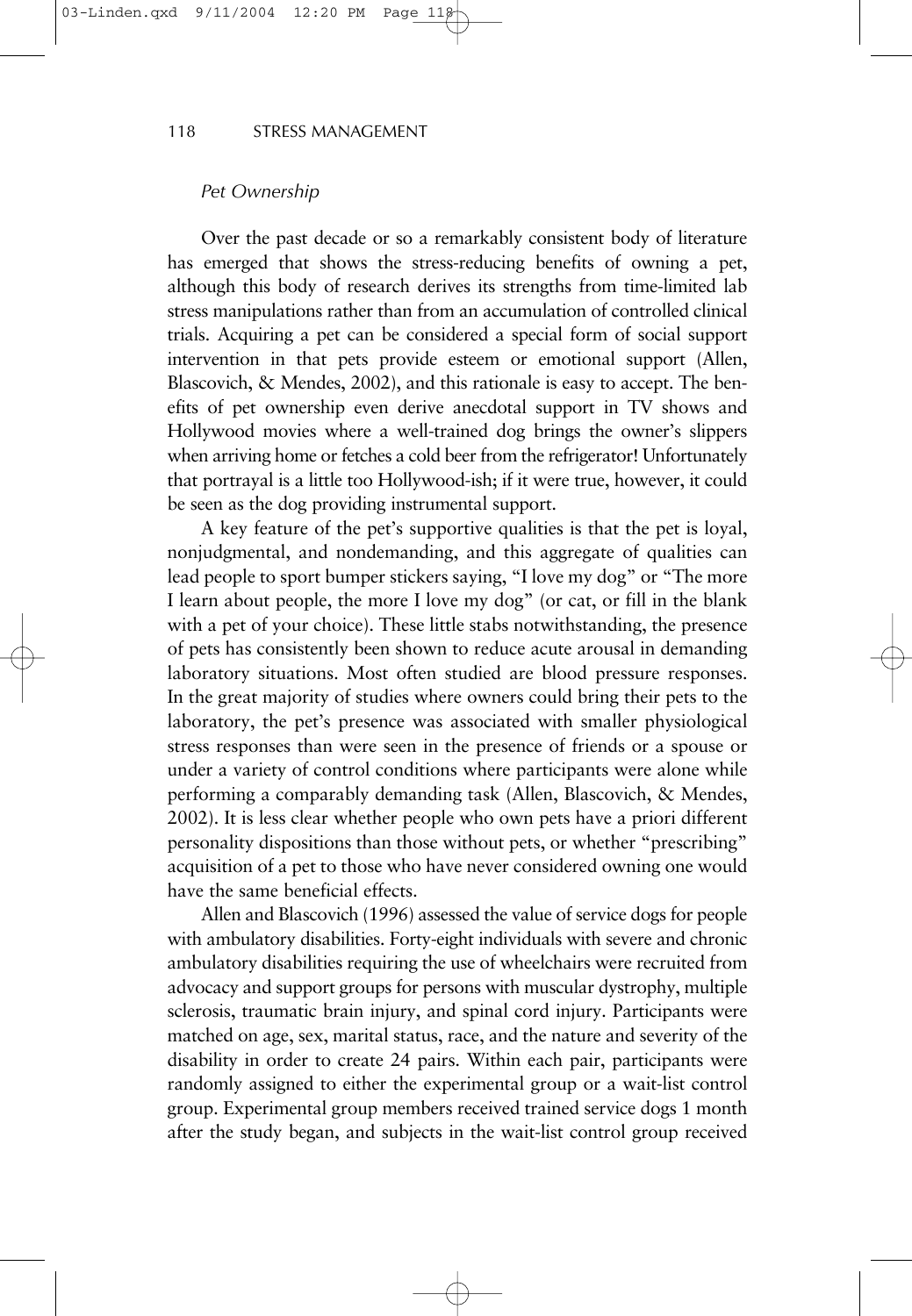dogs in month 13 of the study. Data collection occurred every 6 months over a 2-year period, resulting in five data collection points for all subjects. Participants showed substantial improvements in self-esteem, internal locus of control, and psychological well-being within 6 months after receiving their service dog. Socially, all participants showed similar improvements in community integration, and behavioral indices of change also improved (school attendance, part-time employment, needed paid and unpaid assistance hours). The authors concluded that trained service dogs could be highly beneficial and potentially cost-effective components of independent living for people with physical disabilities. In some ways, this study does not readily fit in the category of SM; on the other hand, the physical mobility limitations of these patients can be seen as a stressor and the dog's assistance was instrumental in increasing mobility. It is also likely (although not directly assessable in this type of protocol) that the pet's presence surreptitiously provided emotional and esteem support. Alternatively, the patients' improvement in affect may have been a reaction to the increased mobility that the trained dog facilitated. Either way, the intervention's benefit was apparent across a number of different indices and of surprising strength given the relatively small sample of the study.

Additional benefits of pet ownership and its inherent stress reduction potential are the fact that (a) some pets (dogs in particular) need to be walked daily, thus creating an opportunity for sustained exercise; and (b) pet care requires routines that create stability and a sense of responsibility that is of benefit to some.

Similar to the domains of time management and humor therapy, the popularity of pet ownership and its claimed benefits for health are based on good short-term, experimental evidence of benefits, but the ultimately critical, controlled, randomized trials are lacking. Although this appears to represent an exciting opportunity for researchers to distinguish themselves, such studies will not be easy to conduct because people self-select in whether or not they want pets in the first place. It is possible, or even likely, that those who decide to acquire a pet are metaphysically different from people who do not. Lack of perceived social support may be one strong motive for pet acquisition, whereas those high in support may elect not to have a pet; conversely, if people high in support were randomly assigned to have a pet (provided that they agreed in the first place), they might not benefit because the vacuum that the pet fills elsewhere does not exist here. Correspondingly, it may not even be possible to representatively sample petless individuals who then agree and follow through with a random assignment to pet ownership or a no-pet control group.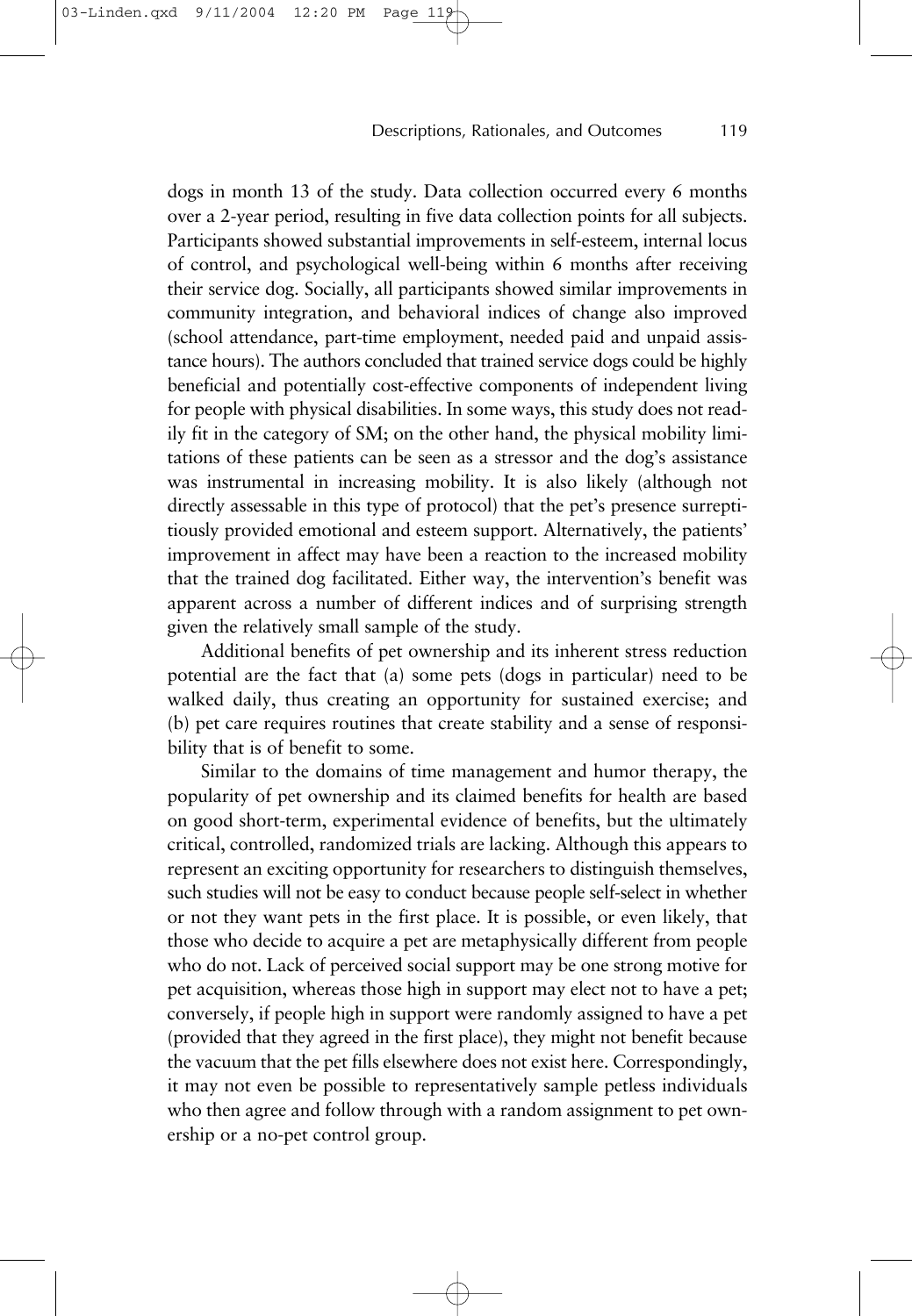#### *Psychological Effects of Exercise*

The known acute physiological effects of exercise and their long-term implications are widely documented and provide strong reasons for inclusion in a lifestyle habit (Rostad & Long, 1996). Narrative and meta-analytic reviews have been published to help assess the usefulness of exercise components in SM programs.

A meta-analysis of the associated psychological benefits of exercise treatment in cardiac patients identified 15 studies of exercise rehabilitation that also monitored psychological changes in patients undergoing an exercise program (Kugler, Seelbach, & Krueskemper, 1994). These researchers reported that exercise alone without any specific attempt at psychological intervention produced significant reductions in anxiety (effect size *d* = −0.31) and depression (*d* = −0.46).

Long and her coworkers (Flood & Long, 1996; Long & Van Stavel, 1995; Rostad & Long, 1996) have diligently reviewed the literature and concluded that there is consistent evidence supporting aerobic exercise for coping with stress. In a meta-analysis, 40 studies were used to extract 76 effect sizes expressed as *d.* Exercise implementation was associated with an average within-group effect of  $d = -0.45$  and a between-group effect of  $d = -0.36$  in stress reduction. The outcomes indexed by these effect sizes were self-reported anxiety and tension. Predictably, participants with higher initial anxiety also derived greater benefits (*d* = −0.48 vs. *d* = −0.32), whereas the much greater benefit observed for men was surprising (men showed a between-group effect of  $d = -0.49$  but women benefited only marginally with  $d = -0.14$ ). It is comforting to see the replicability of effects when comparing the remarkably similar effect sizes for anxiety reduction in the Kugler et al. (1994) meta-analysis of cardiac patients with the data from Rostad and Long's (1996) more mixed samples.

Whereas people readily acknowledge the demonstrated benefits of an exercise habit, a major concern for all health practitioners is to assist in creating a stable, lasting exercise habit. Unfortunately, even among those convinced of the benefits, only a small portion actually engage in routine exercise, and researchers have placed considerable research emphasis on learning about methods to help people initiate and maintain exercise. The outcome of such efforts has been reviewed in a meta-analysis (Conn, Valentine, & Cooper, 2002), and researchers concluded that behavioral interventions are helpful in increasing physical activity but the resulting average effects sizes were small  $(d = 0.26)$ . When linking protocol differences to outcomes, a number of clear recommendations emerged. Conn et al. (2002) concluded that patient populations were more likely to respond to a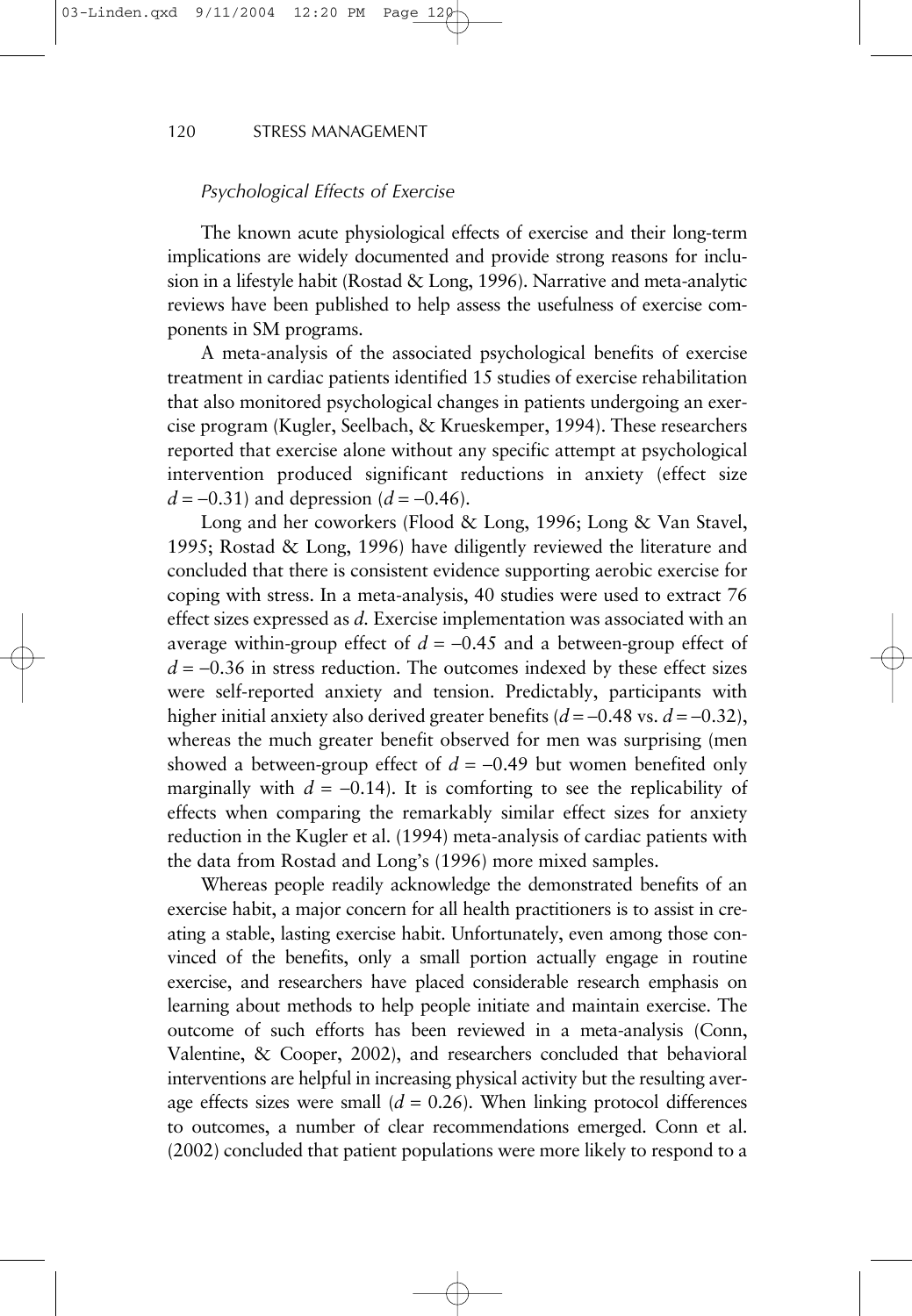prescribed exercise regime than were nonpatients and were more successful if they focused on behavior (rather than broad health education), incorporated self-monitoring, used group formats, and were based on intensive contact between participants and interventionists.

# **Arousal Reduction Techniques**

This section on the rationales and benefits of different arousal reduction strategies is kept relatively short because differences and similarities between various methods have been extensively discussed elsewhere (Lehrer & Woolfolk, 1990; Linden, 1990; Vaitl & Petermann, 2000). Further, as the reader will see below, the outcomes are much more similar than they are different (Benson, 1975) although protagonists of specific techniques tend to stress uniqueness and differences. The primary purpose of arousal reduction methods is to help people recognize sympathetic hyperarousal and to provide them with techniques to reduce such arousal. More recently, applied psychophysiology researchers have come to see relaxation methods as tools for achieving a balance between sympathetic and parasympathetic activation. In addition to just being expected to learn a technique, most proponents of relaxation methods (in particular those of meditation and Autogenic Training) also stress that experienced relaxation practitioners experience a shift in their overall arousability pattern and adopt a more distanced, reflective view of potentially stressful situations (Linden, 1990).

When researchers came to see the many similarities and shared features of arousal reduction strategies (e.g., a vehicle for focus, removal of external stimuli, a comfortable body position, perceived permission to focus on oneself; Benson, 1975), they started to challenge the idea that relaxation techniques had more to offer than would other inactivity like sitting quietly and resting or listening to classical music. Alexander and colleagues (Alexander, Robinson, Orme-Johnson, Schneider, & Walton, 1994), however, showed that a comparison of meditation with simple "eyes closed, rest" activity showed three to four times greater effects on skin resistance response, respiration, and plasma lactate changes for the mediation practitioners, thus supporting the notion of arousal reduction techniques as possessing unique and valuable properties.

Even though arousal reduction strategies achieve more than mere physical inactivity does, it is considerably more challenging to show differential benefits and/or "ideal matches" of particular strategies to specific applications. Benson's (1975) position is that all arousal reduction interventions share critical features that, at least for the most part, account for the benefits. These include provision of a rationale, permission to focus on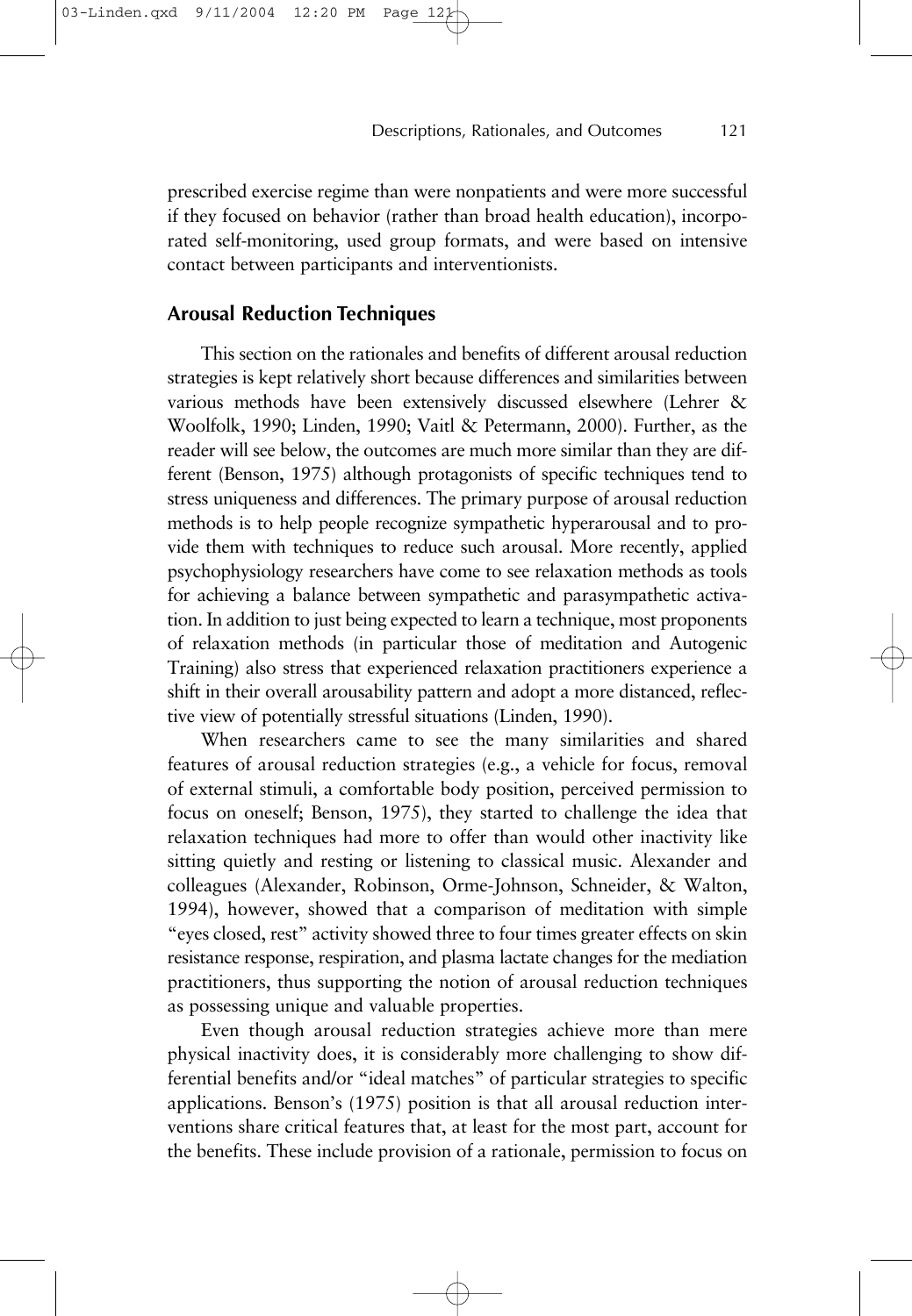oneself, spending time in a stimulus-reduced environment, and the use of a vehicle to facilitate attentional focus. Where methods differ most is in the use of the type of vehicle for attention focusing. In meditation it is the mantra, in Progressive Muscular Relaxation it is the clearly structured and sequenced following of tensing-relaxing steps for various muscle groups, in biofeedback it is the availability of a physiological monitor and displays of one's functions, and in Autogenic Training it is the structured sequence of attending to formulas that suggest particular physiological changes. Their shared target is to produce a relaxation response that shifts the pattern of the electroencephalogram (i.e., increases dominance of alpha activity), reduces muscle tone and blood pressure, and reduces breathing rate with simultaneously greater inspiration and expiration depths. Aside from physiological arousal reduction, these techniques are also likely to lead to accompanying changes in subjective arousal, and it is worthwhile for researchers to measure and report biological and psychological changes separately, given that they may not always occur in synchrony. One arousal reduction technique that is somewhat distinct and growing in popularity is that of mindfulness stress reduction (Davidson & Kabat-Zinn, 2004; Grossmann, Niemann, Schmidt, & Walach, in press; Kabat-Zinn, 2003). Although mindfulness stress reduction has some of its origins in meditation as practiced on the South Asian subcontinent, it is not be confused with traditional meditation like transcendental meditation because mindfulness meditation is not passive acceptance, but focuses on achieving an astute awareness and the ability to see and accept without judgment one's own behavior and interactions with the environment (Kabat-Zinn, 2003). A potential problem with discussing mindfulness meditation in a comparative sense with other arousal reduction methods is that mindfulness meditation is considered more of a multicomponent approach, more of an intervention program rather than just a unitary, single-technique intervention (Davidson & Kabat-Zinn, 2004; Smith, 2004).

Although the choice of arousal reduction method can occasionally be tied to specific outcomes (Lehrer, Carr, Sargunaraj, & Woolfolk, 1994), it is more often a function of the therapist's and client's preference, and of less importance for generic stress reduction. This claim to equivalence does not apply to certain demonstratedly "ideal" matches of technique to target, as in the case of electromyographic pelvic floor feedback for urinary incontinence.

One of the most extensively reviewed areas of arousal reduction is Autogenic Training (AT). This technique and its outcome are described in more detail to illustrate some specific technique-outcome matching effects. In AT the patient learns a set of six formulas that are subvocally repeated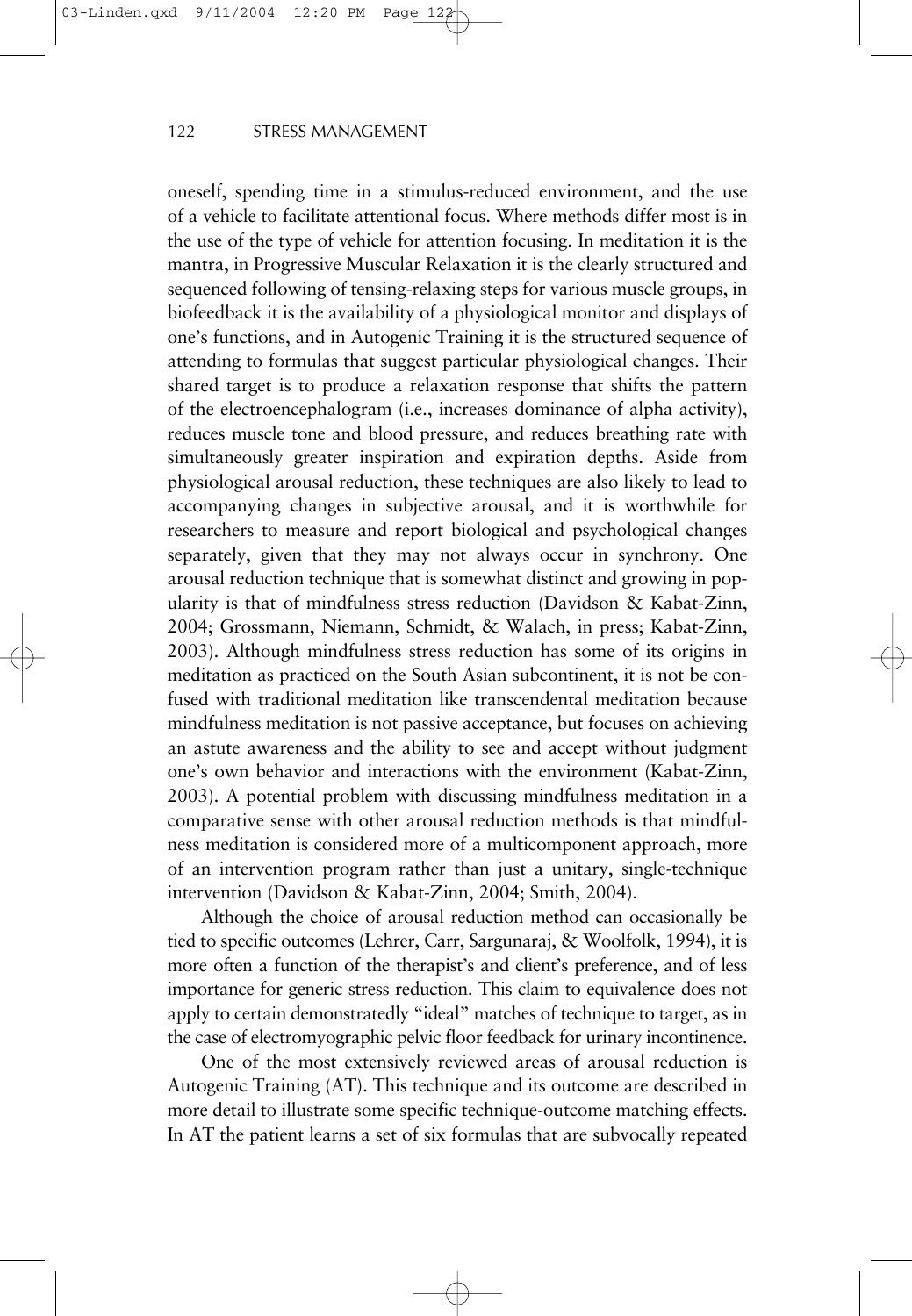and that suggest specific autonomic sensations (see Linden, 1990, for a detailed description of the clinical procedures). These six formulas and their intended target areas are (1) "My arm is very heavy" (muscular relaxation), (2) "My arm is very warm" (vascular dilatation), (3) "My heartbeat is very regular" (stabilization of heart function), (4) "It breathes me" (regulation of breathing), (5) "Warmth is radiating over my stomach" (regulation of visceral organs), and (6) "There is a cool breeze across my forehead" (regulation of blood flow in the head). Supporting research has shown that measurable physiological changes accompany the practice of these imagery exercises (for reviews of the underlying conceptual issues, see Lichstein, 1988; Linden, 1990; or Luthe, 1970).

03-Linden.qxd 9/11/2004 12:20

Two recent, detailed reviews are available to evaluate the efficacy of Autogenic Training and other comparison treatments (Linden, 1994; Stetter & Kupper, 2002). Both of these reviews have the unique advantage of drawing on English- and German-language studies. Quantitative findings suggested that Autogenic Training was associated with medium-sized pretreatment to posttreatment effects ranging from *d* = −0.43 for biological indices of change to  $d = -0.58$  for psychological indices in the Linden (1994) review, and *d* = −0.68 (biological indices) and *d* = −0.75 (psychological outcomes) in the Stetter and Kupper review (2002). The pooled effect size estimates hide considerable variability in behavioral/psychological effects for individual target problems. Moderately sized improvements were reported for tension headache and migraine, hypertension, coronary heart disease rehabilitation, asthma, somatoform pain disorder, Raynaud's disease, and anxiety and sleep disorders.

The proponents of various arousal reduction strategies are often as wedded to their underlying theories and philosophies as are other psychotherapists to their alignments and particular theoretical orientations. Arousal reduction methods can be organized around Western versus Eastern origins (biofeedback, muscular relaxation vs. meditation, yoga), and around the degree to which they require imagination (e.g., there is a high need for imagery capability for meditation, and a low need for imagery in the learning of muscular relaxation). Along these lines, there is empirical support for the stress-reducing propensities of tai chi chuan (Sandlund & Norlander, 2000), but it is unclear whether tai chi chuan is more appropriately placed under the physical exercise or under the arousal reduction "umbrella" given that it combines some physical effort with an attentional distraction and focusing element.

Ultimately, however, it is an empirical question whether any one method is more effective than another, and this answer is, at least in good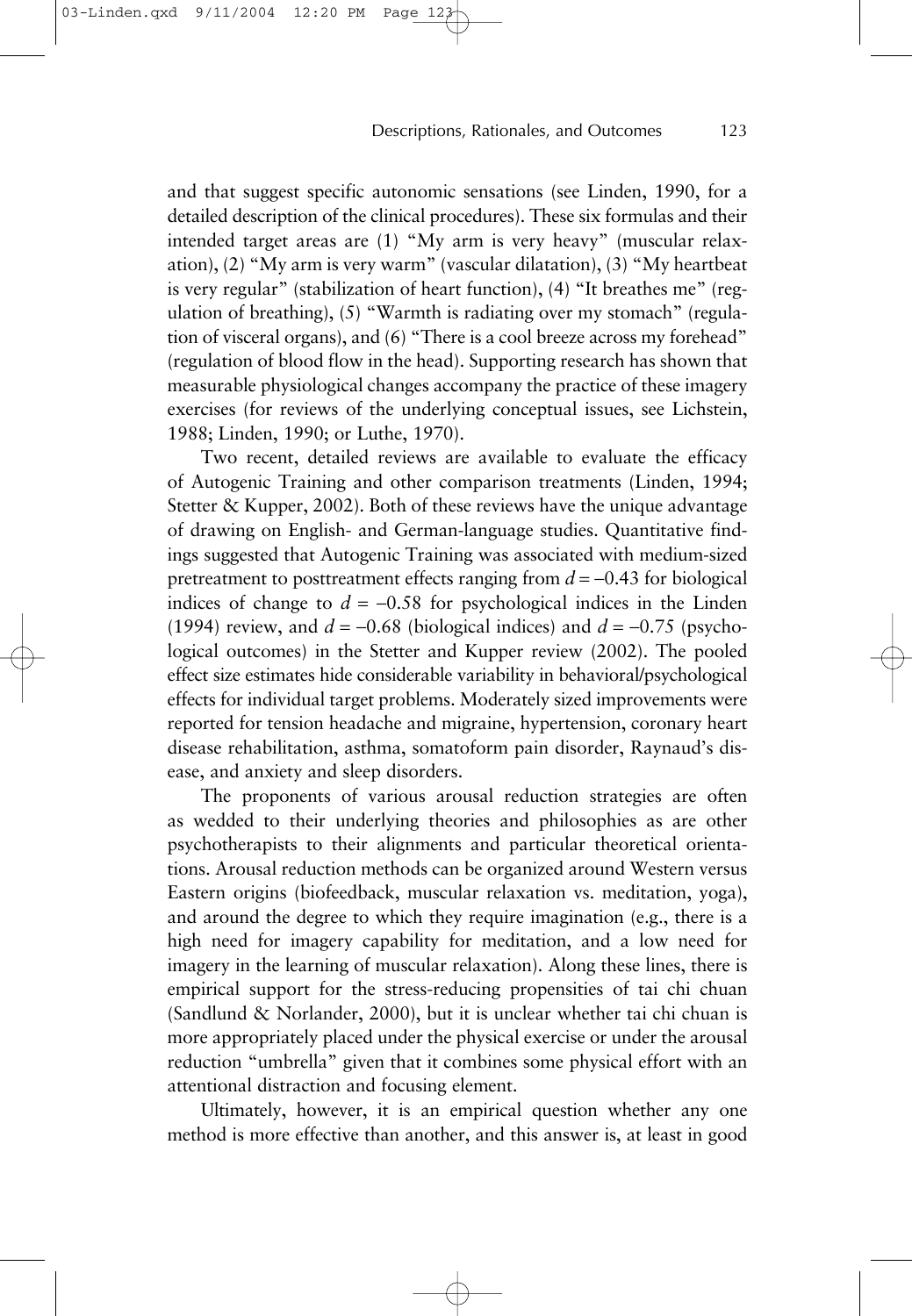part, already available. Data from seven meta-analyses permit aggregation and comparison of results (Eppley, Abrams, & Shear, 1989; Godfrey, Bonds, Kraus, Wiener, & Toth, 1990; Grossmann et al., in press; Hyman, Feldman, Harris, Levin, & Malloy, 1989; Linden, 1994; Luebbert, Dahme, & Hasenbring, 2001; Stetter & Kupper, 2002), as well as observed effect sizes *d*, are displayed in Table 3.1.

| Review                         | Pre/Post | Arousal<br>Reduction<br>$\nu s. No$<br><b>Treatment</b> | Arousal<br>Reduction<br>$\nu s.$ Placebo | Arousal<br>Reduction vs.<br>Other Active<br>Treatment |
|--------------------------------|----------|---------------------------------------------------------|------------------------------------------|-------------------------------------------------------|
| Hyman et al.<br>(1989)         | $-0.51$  | $-0.58$                                                 | $-0.66$                                  | N/A                                                   |
| Eppley et al.<br>(1989)        | N/A      | $-0.63$                                                 | N/A                                      | N/A                                                   |
| Godfrey et al.<br>(1990)       | $-0.40$  | N/A                                                     | N/A                                      | N/A                                                   |
| Linden (1994)                  | $-0.53$  | $-0.52$                                                 | $-0.37$                                  | $-0.03$                                               |
| Stetter & Kupper<br>(2002)     | $-0.75$  | $-0.61$                                                 | N/A                                      | $-0.28$                                               |
| Luebbert et al.<br>(2001)      | $-0.49$  | N/A                                                     | N/A                                      | N/A                                                   |
| Grossmann et al.<br>(in press) | N/A      | $-0.56$                                                 | $-0.54$                                  | $-0.43$                                               |

**Table 3.1** Average Effect Sizes for Arousal Reduction Strategies

One case of a very focused application of relaxation training is that documented by Luebbert and her collaborators (2001) in a meta-analysis of relaxation for cancer patients. Fifteen studies could be identified, and they revealed significant effects on affective distress for patients undergoing chemotherapy, radiotherapy, bone marrow transplantation, and hyperthermia. Outcomes could be clustered into biological indices (blood pressure, heart rate, nausea, pain), and the corresponding aggregate effect size was  $d =$ −0.49 (weighted for sample size) for the pre/post comparison. Outcome for subjective distress (depression, tension, anxiety, mood) also was *d* = −0.49.

Hyman et al.'s (1989) conclusions are based on 48 studies covering various relaxation techniques for a variety of applications. Linden (1994) focuses on evaluations of Autogenic Training (*N* = 24 studies), as do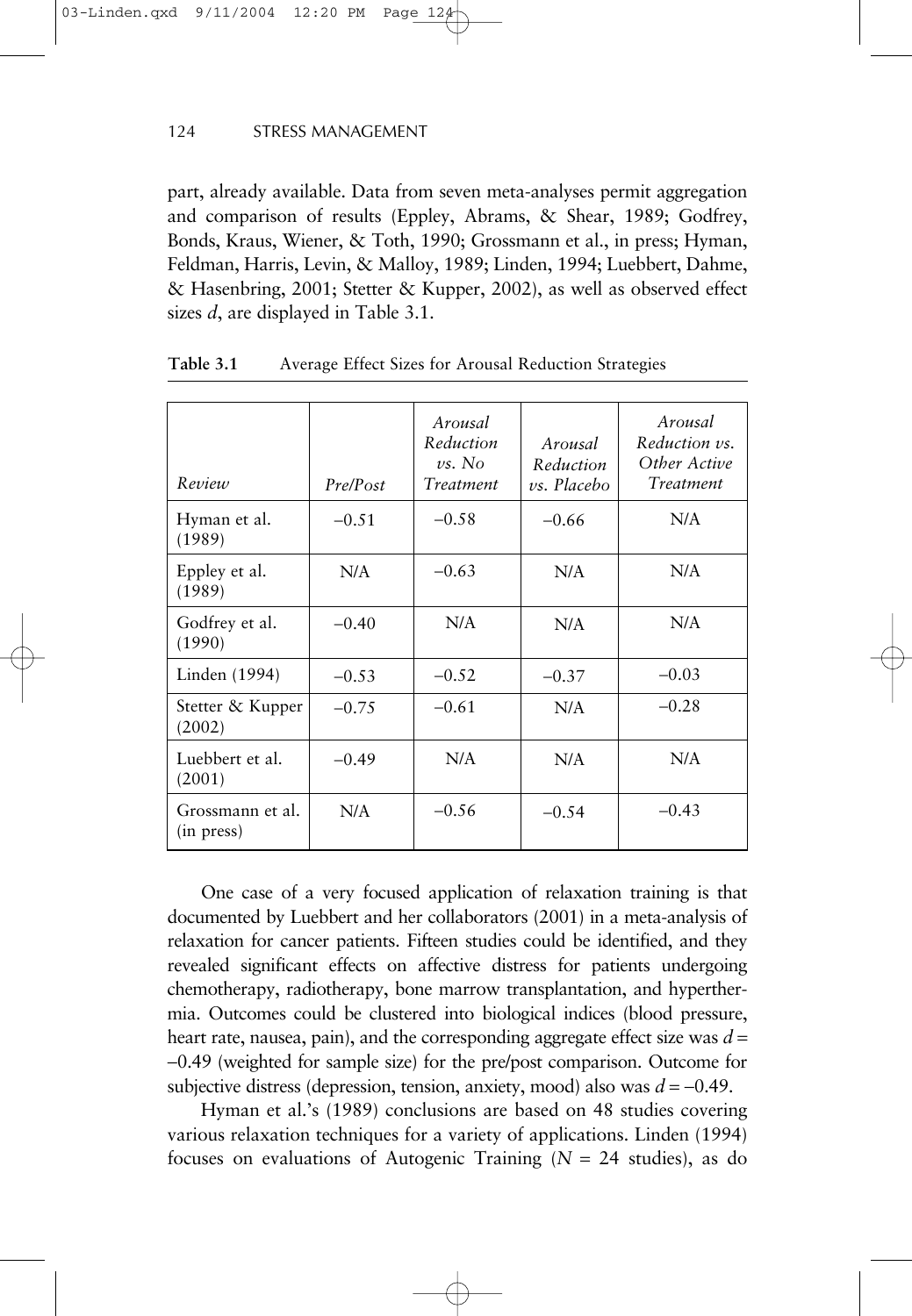Stetter and Kupper (2002). Eppley et al. (1989; *N* = 146 studies) evaluated the effects of various relaxation strategies for anxiety reduction. Unique to Linden's review is the separate reporting of effect sizes for biological indices of stress versus self-reported arousal reduction; for the pre/post comparison the effect sizes were  $d = -0.47$  and  $d = -0.58$ , respectively; for the active treatment versus control comparison they were  $d = -0.36$  and *d* = −0.67, respectively; and for comparison with placebo the scores were *d* = −0.51 and *d* = −0.24, respectively. Interestingly, while effect sizes for self-reported distress weakened with increasing levels of nonspecific effects inherent in different controls, the effect sizes for biological indices of stress remained at the same level. Note that the effect sizes in Table 3.1 reflect the *average* of effect sizes for self-report and biological indices.

Eppley and his colleagues (1989) subdivided their studies into relaxation, meditation, and other relaxation (i.e., neither mediation nor muscular relaxation) and found effect sizes of  $d = -0.61$ ,  $d = -0.69$ , and  $d = -0.58$ , respectively (the effect size reported in Table 3.1 is the average of these three individual effect sizes). Grossmann et al. (in press) culled 64 empirical studies on mindfulness-based stress reduction from the literature and computed effect size for a variety of pre/post effects and control conditions. Unfortunately, only 20 of the 64 studies met reasonable standards for methodological quality and permitted inclusion in the effect size comparisons. The authors concluded that the average effect size for mindfulness stress reduction was around  $d = 0.5$ . As Table 3.1 indicates, it may have potential to be superior to other arousal reduction approaches because of all tested approaches it showed the largest effect superiority when pitched against active treatment comparisons (average  $d = 0.43$ ). Such claims need to be interpreted with caution, however, because they are based on only a small number of studies with varying target populations.

In sum, Table 3.1 reveals a consistent picture of comparable, moderate effect sizes across all seven meta-analyses; subgrouping for techniques produced no meaningful differences (Eppley et al., 1989), and effect sizes for pre/post changes are essentially the same as for active treatment versus no-treatment controls. Notably, those reviews that subdivided results into outcomes on self-report versus biological indices consistently reported that biological indices of change were as large as self-report indices. This is in striking contrast to effect size computations for various cognitive-behavioral therapies where self-reported change in distress is typically twice as large as the effects associated with biological indices of distress.

Given that the aggregation principle of meta-analysis means sometimes indiscriminate "lumping," there still remains the question of which technique is the best match for which problem. Note, however, that the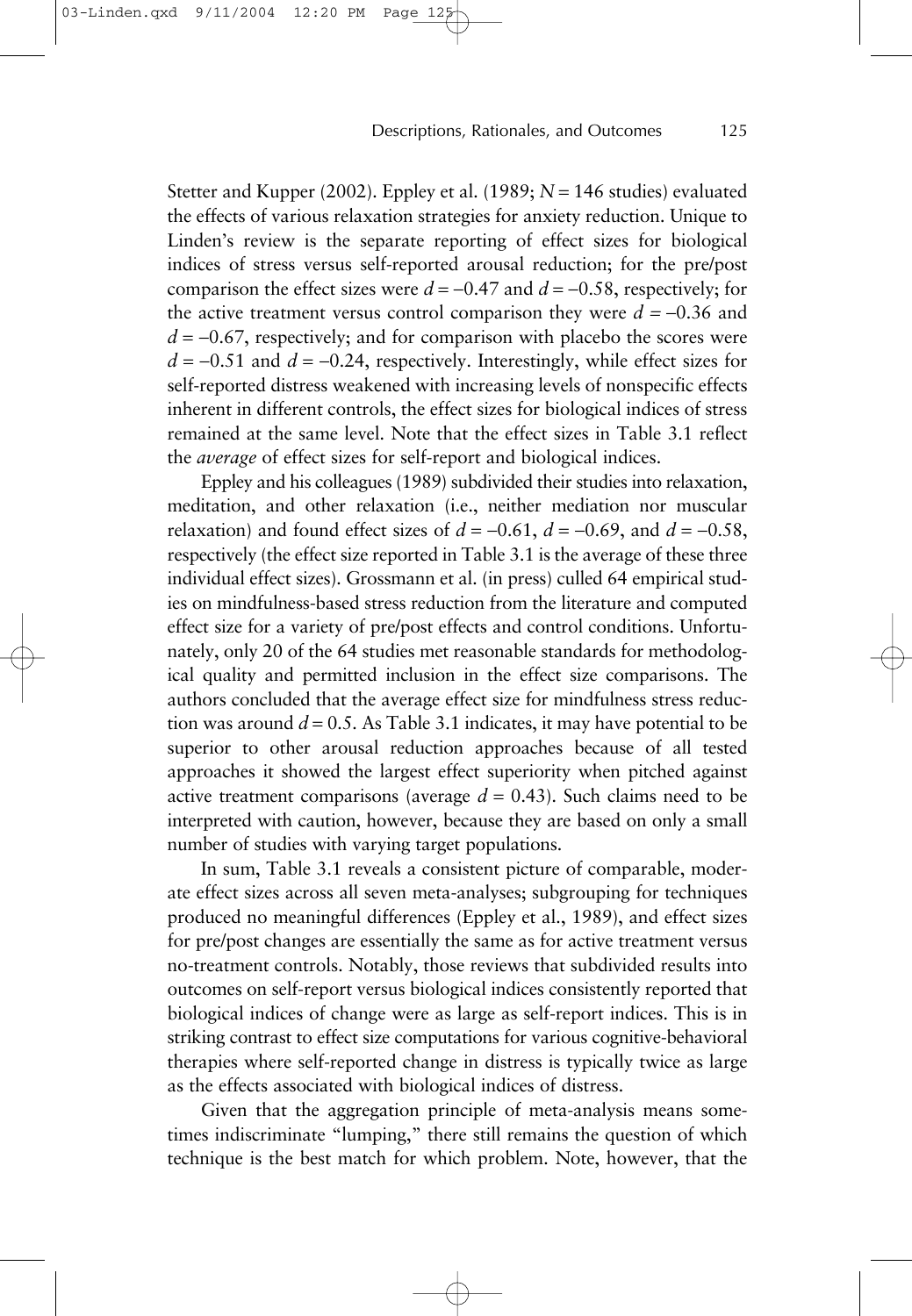literature on arousal reduction methods is much broader than is needed for a discussion of stress management and arousal reduction techniques. Applications that are not considered to be greatly affected by psychological stress (e.g., bladder control problems following surgery, neuromuscular rehabilitation, or attention deficit disorder) are ignored here although they do often show strikingly positive results, especially for some biofeedback applications. Lehrer and his collaborators (1994) have presented a detailed review of effective technique to area of application matches for arousal reduction strategies. These researchers classify techniques on the basis of their cognitive versus behavioral/autonomic emphasis, with meditation and mindfulness forming the more cognitive end of the spectrum, Autogenic Training possessing both a cognitive and an autonomic rationale, and muscular relaxation and biofeedback being the most physiological, autonomically based techniques. Stress, anxiety, and phobias (applications most relevant to this book) were considered most responsive to interventions with strong cognitive *and* behavioral elements.

# *Stress Management Effects for Specific Populations*

How should *population* be defined for this type of review? In principle, an infinite number of population subgroupings is possible, and one could divide healthy and ill individuals, women and men, people in varying occupations, older and younger participants, and study different cultural groups separately. For the current purpose, this section considers only different populations that are healthy; research on target populations that are defined by an existing illness (like asthma or hypertension) is described in the following section, which organizes studies by their targets.

Targeting population subgroups by characteristics other than ill mental or physical health requires a reason; some a priori theory or observation should justify why somebody wants to study population subgroups. As is shown here, these reasons and rationales are generally not hard to come by, and different rationales tend to lead to correspondingly different protocols. Teaching SM to healthy individuals is by definition primary prevention, and this makes it very difficult to show the clinical benefits of an intervention due to floor effects: Self-reported stress or muscle tension would appear to be an excellent outcome measure in many instances, but if it is already low, how could one show "improvement"? The alternative is to think of SM as a primary prevention strategy where participants' health changes are tracked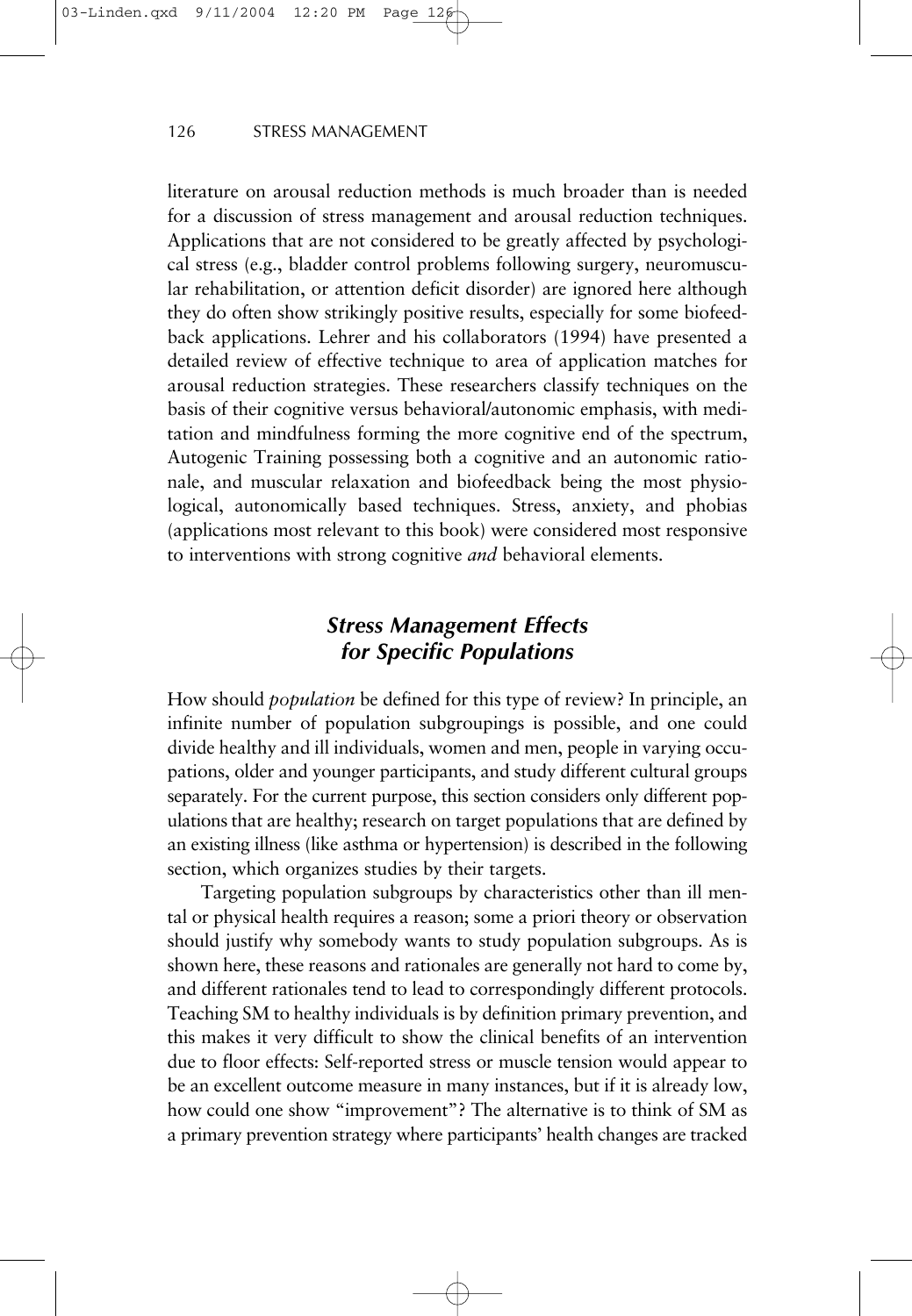/11/2004 12:20

lives but had no exposure to stress management. This type of prospective approach has not been applied to date and may never succeed because the creation of an unconfounded control group is not feasible. More likely successful, of course, is the teaching of SM to people at high risk for stressrelated disease, or to those who clearly show the disease. Alternatively, SM can be provided as part of a course of rehabilitation; that is, SM serves as a secondary and tertiary prevention effort.

Similarly good arguments can be raised for differentiating genders in outcome research because of growing evidence that women have different treatment needs and preferences than men (Cossette, Frasure-Smith, & Lesperance, 2001). Also, treatment results in one group may not readily generalize to other population groups that differ in SES or racial/ethnic background, given preexisting variations in resources and challenges.

Lastly, members of a particular community or those sharing a workplace may be selected and treatment targets can be tailored to (or respond to) an a priori environmental needs assessment. Examples might be communities that had to cope with natural disasters like an earthquake, or a firm that has seen drastic changes in personnel structure through cutbacks or mergers. A useful schema for classifying such studies is provided by Van der Hek and Plomp (1997), who lay out a 3 (level of interventions)  $\times$  3 (level of outcome measures) grid. Each axis organizes studies on a continuum of focus on the individual, on the individual-organizational interface, and on the organization itself. These researchers also supplied a table where the 24 outcome studies they reviewed were categorized according to these nine resulting cells; the results are rather revealing. Only 2 of the 24 studies targeted the organization, and only 2 more focused on the personorganization interface. The great predominance of studies exclusively targeted individuals. About half of the studies, however, included measures of outcome that affected the organization (burnout, absenteeism, etc.). Similarly, a review of 16 studies of stress management effects conducted by Giga et al. (2003) revealed that 81% of all interventions were directed at the individual, and only 19% addressed systemic change. The emerging picture is that of a workplace culture that clearly places the "stress problem" within individuals who are presumed to require better SM skills so as to make the company more efficient.

Review of the published literature on SM outcomes for healthy population subgroups revealed six reviews of workplace interventions, one of which is a meta-analysis of outcome (Godfrey et al., 1990). Van der Hek and Plomp (1997) reviewed the outcomes of 24 workplace studies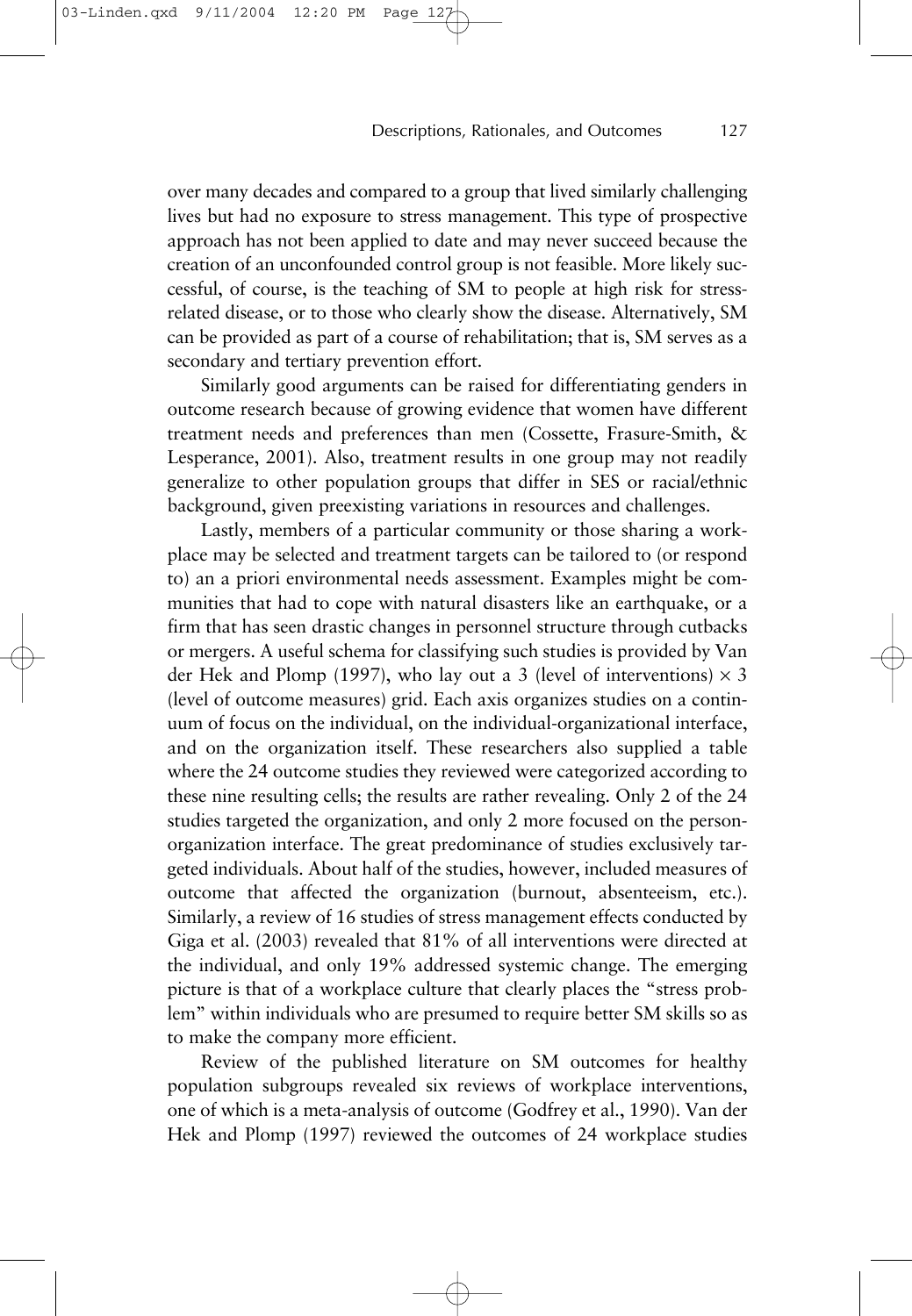published between 1987 and 1994 (narrative review) and concluded that the results were so variable that no overall conclusions of SM effectiveness was justified. Sixty-four workplace studies were identified by Murphy (1996); he concluded with a more positive view on SM's benefits than did Van der Hek and Plomp in that benefits were typically apparent, and that larger benefits were reported with studies that used a combination of techniques. Nevertheless, Murphy also cautions the reader to tread lightly because of the large variety in protocols, measures, and study design quality. He further suggests that interventions that target the stressors themselves (i.e., the workplace environment) may hold more promise than those targeting individuals and their coping skills, yet this type of work is particularly underdeveloped. Similarly, Jones and Johnston (2000) aggregated results from 36 SM trials with nurses in practice or in training; their sample of studies also included preexperimental interventions and those with quasi-control conditions. They concluded that SM tends to decrease subjective distress but questioned whether the observed statistical improvements were of a clinically relevant magnitude. Not surprisingly, they roundly criticized the available studies as frequently flawed in design, highly variable in content, and largely ignoring the person-organization interface, being predominantly focused on the individual.

A review of SM interventions for medical trainees identified 600 seemingly relevant articles, 24 of which actually reported intervention programs and of which, in turn, only 6 met rigorous scientific standards for trustworthy protocols (Shapiro, Shapiro, & Schwartz, 2000). Demonstrated benefits included improved immune function, decreases in anxiety and depression scores, increased spirituality and empathy, improved knowledge of stress, and better conflict resolution skills. Similarly, a systematic review of stress management interventions for mental health professionals identified a total of three studies that were actual interventions (Edwards, Hannigan, Fothergill, & Burnard, 2002). All three studies reported positive results but the type of measure varied from one study to another, revealing increasing job satisfaction in one study and decreased exhaustion in two others.

On the whole, the results from the narrative reviews are mirrored in the effect size computations of Godfrey and her collaborators' (1990) meta-analysis. These researchers culled 46 published studies of workplace stress reduction efforts and found that only 19 actually reported statistical results, and another 2 reported results in such an incomplete fashion that they could not be used for the analysis. Godfrey et al. reported results for studies that were subgrouped into either primary prevention (coping skills teaching and or stressor manipulation) versus secondary prevention (i.e.,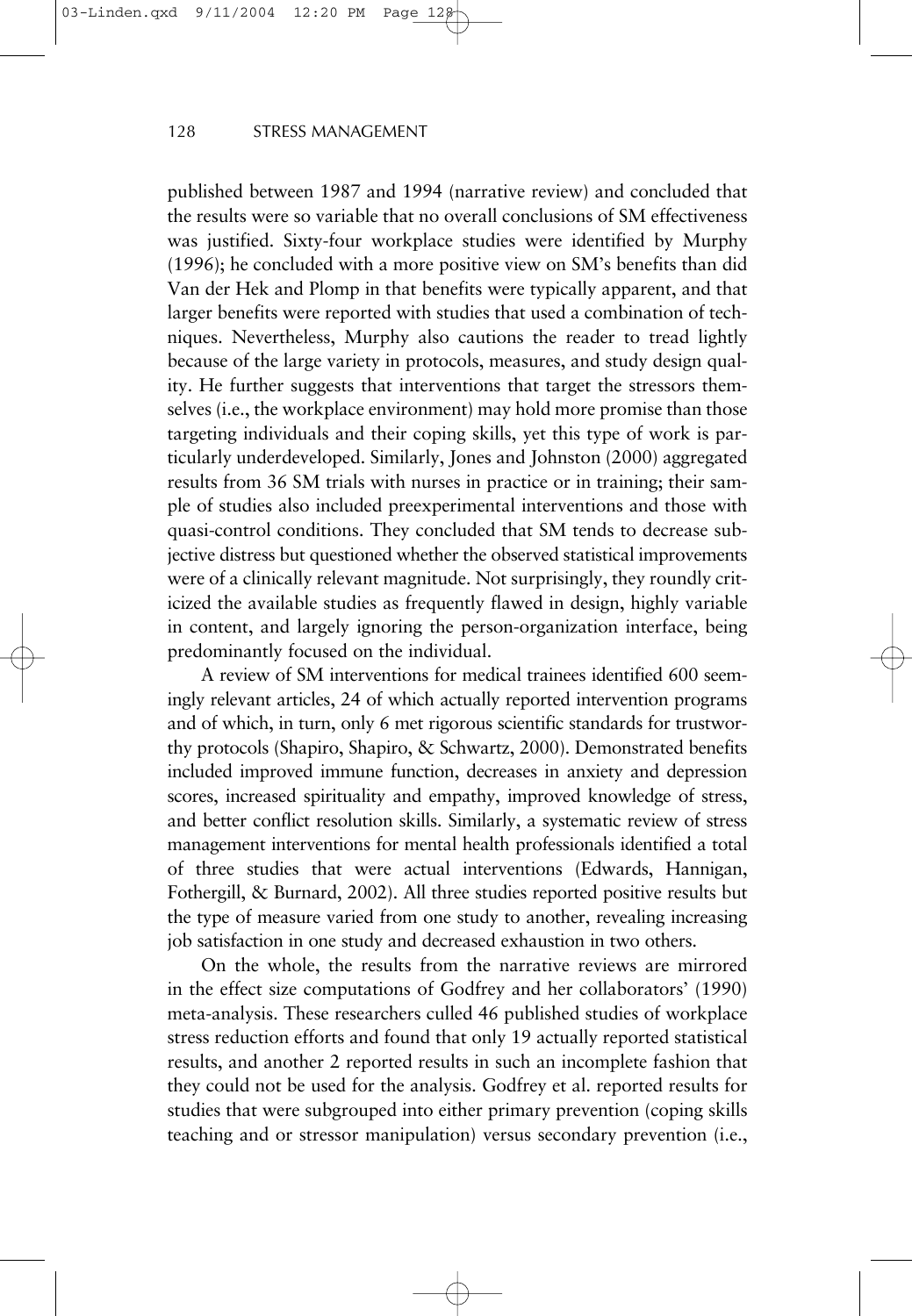consisting only of teaching an arousal reduction strategy). Given that few studies had control group designs, the reported effect sizes reflect withincondition pre/post changes. The cluster of primary prevention interventions was reported to have been more effective (reductions of *d* <sup>=</sup> −0.80) than the secondary prevention approach  $(d = -0.49)$ ; and these results imply that multitechnique protocols produced better outcomes than singletechnique efforts, although this finding may have been confounded by differential treatment length. Additional subanalyses were undertaken but the resulting cell sizes were so small that they were not very trustworthy; note that no fail-safe *n* statistic had been provided. Worth mentioning, however, is that subgrouping of secondary intervention efforts (*n* <sup>=</sup> 7 studies) revealed an effect size of  $d = -0.40$  for relaxation training.

03-Linden.qxd 9/11/2004 12:20 PM Page 129

These reviews of SM effects on largely healthy populations tended to report significant changes despite the fact that floor effects were likely reducing the probability of demonstrable change. This suggests that so-called healthy populations still have room for improvement in self-reported stress levels or related biological and behavioral stress indices, and that SM is sufficiently powerful to lead to changes even if baseline scores on outcome variables are not particularly elevated.

A subtype of stress management is stress inoculation, which prepares individuals for stressful encounters and is thus truly preventive in its rationale. In a review of eight stress inoculation intervention protocols applied to children and adolescents, Maag and Kotlash (1994) identified protocol features that might aid or interfere with obtaining positive outcomes and reported that none of the eight studies identified the nature of the trainees' specific deficits, applied individually tailored interventions, or employed any generalization programming. It is disappointing that an appealing and well-reasoned approach such as stress inoculation training has received so little quality evaluation in the literature.

# *Stress Management Effects on Specific Endpoints*

Consistent with the previous section on the physiology of stress and behavioral and subjective responses to excessive stimulation, this section can be organized into physiological measures (again subdividable into endocrine, immune function, and cardiovascular measures), self-report tools, peer or clinician observation, and behavioral indices (like alcohol consumption or absenteeism at work). It is sensible to evaluate different classes of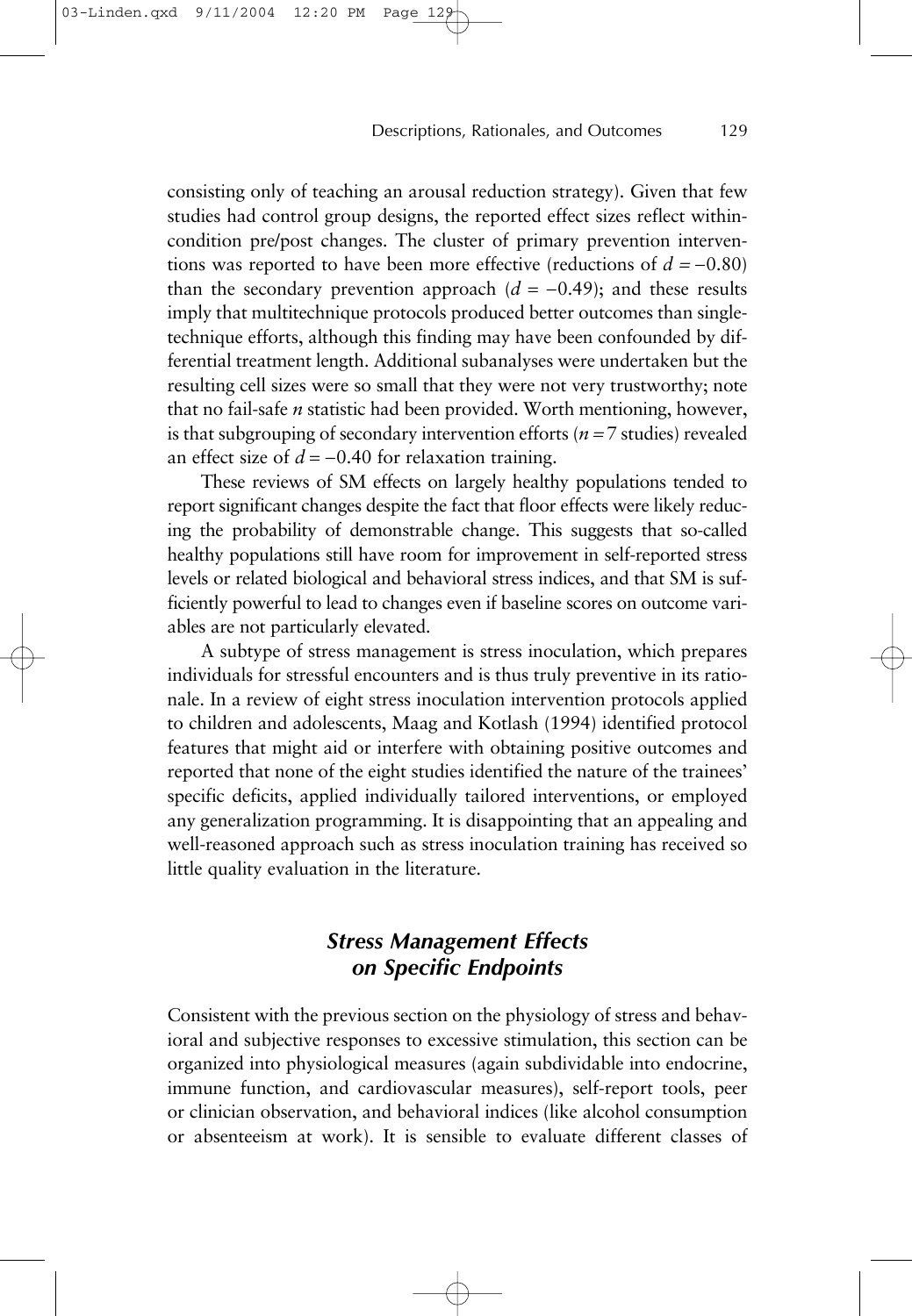endpoints in one study, and it is highly recommended to avoid simplistic or overly narrow definitions of stress. There are a few reviews that bear directly on SM effects on specific endpoints.

*Immune Functions.* Miller and Cohen (2001) reviewed psychological interventions and their effects on the immune system; this meta-analysis does not specifically focus on stress management, but it does provide outcome comparisons for five presumably different types of interventions, one of which is referred to as "stress management." Discussing this review needs to start off with the caveat that these authors subdivided psychological interventions into the following categories: conditioning, relaxation, stress management, disclosure interventions, and hypnosis with immune function suggestions. They do not provide documentation that these five types of interventions are nonoverlapping and that study categorizations can be reliably replicated. Problematic is Miller and Cohen's claim that relaxation is distinct from stress management. In contrast, throughout this book (and many other texts on SM) relaxation is subsumed under stress management and is not held to be distinct. Similarly, one can argue that a disclosure intervention is a form of emotional coping skill training and also broadly subsumable under stress management.

A total of 59 studies that included 2,135 individuals were identified; these had to be randomized controlled trials and meet at least minimal design quality criteria; up to 15 immune function indices were extracted. For understanding the review's results it may be necessary to point out that depending on the specific disease to be treated, the desired goal of immune function interventions may be suppression *or* activation. The results of comparative effect size computations revealed that (a) relaxation techniques and stress management had essentially no impact on immune function indices, (b) disclosure interventions led to mixed results with considerable heterogeneity suggesting both small improvements and worsening of immune function depending on the index used, and (c) conditioning studies and hypnosis with immune function imagery indicated moderate benefit; that is, immune function changed in desired directions. Note, however, that hypnotic imagery designed to *enhance* immune efficiency failed to produce effects  $(r = .00)$  whereas those studies that suggested *imageries of suppression* had the intended benefit ( $r = .27$ ). The effect of conditioning interventions was comparatively large (*r* = .57) but only natural killer cell activity had been studied as an endpoint.

*Cardiovascular Outcomes.* A number of reviews (narrative and quantitative) can be found for psychological treatments applied to hypertension and those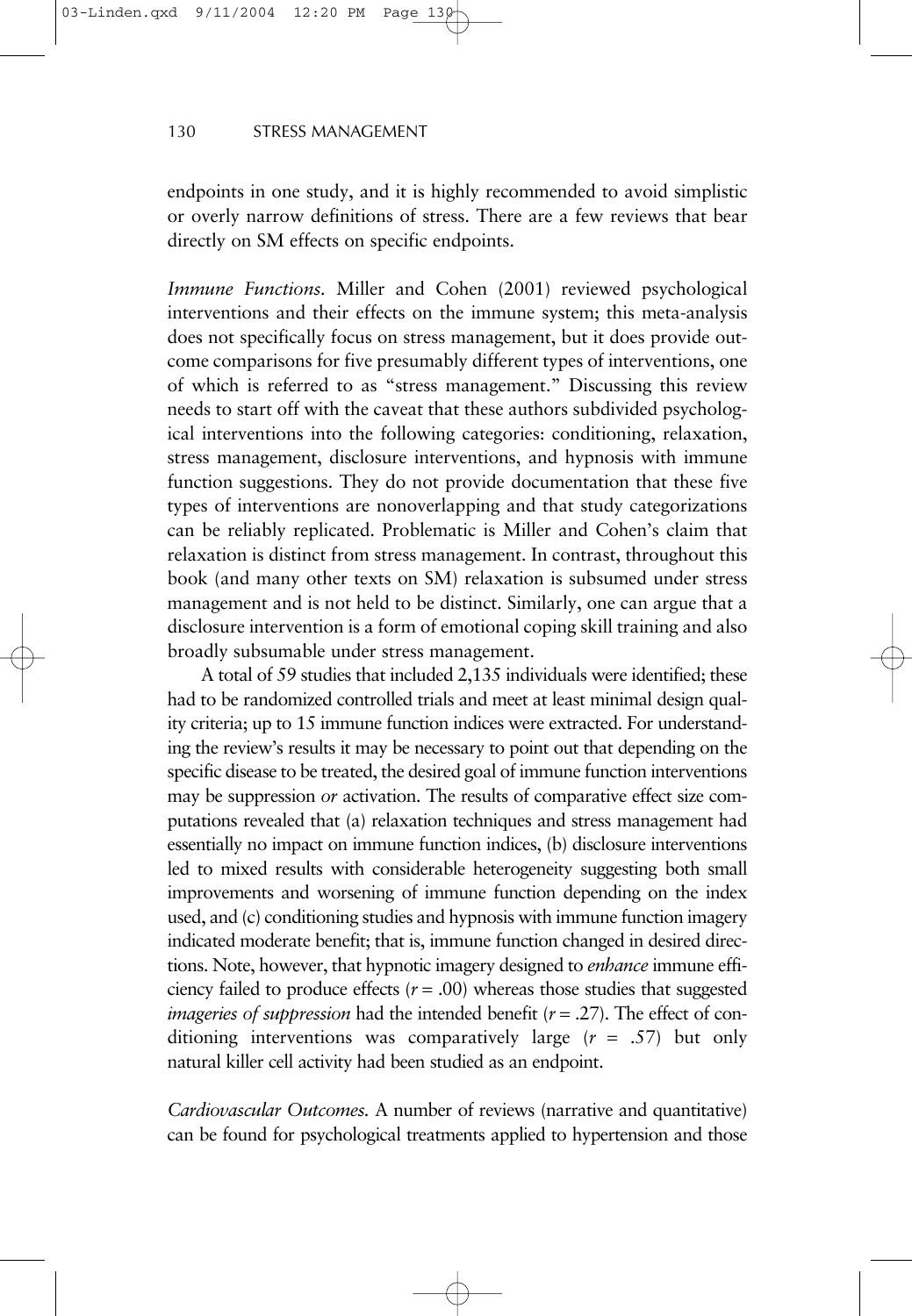offered as part of cardiac rehabilitation (Jacob, Chesney, Williams, Ding, & Shapiro, 1991; Linden, 2000, 2003; Linden & Chambers, 1994; Linden, Stossel, & Maurice, 1996; Oldridge, Guyatt, Fischer, & Rimm, 1988; Spence, Barnett, Linden, Ramsden, & Taenzer, 1999). Not all interventions described in these reviews were specifically labeled as stress management, but inspection of these studies' rationales suggest that reduction of distress is a primary psychological target of psychological interventions for these patient groups, so subsuming these studies under SM appears justifiable. Note that the disease itself can be interpreted as a stressor requiring adaptation, and that the presence of the disease as a stressor is potentially orthogonal and independent of stress levels in existence prior to the illness.

9/11/2004 12:20

*Outcomes of Distress Reduction in Cardiac Rehabilitation.* Many outcome evaluations for psychological treatments in cardiac rehabilitation have not been specifically labeled SM interventions, yet they have rationales and technique descriptions that fit well under the umbrella of SM. Researchers routinely see the diagnosis and treatment process of cardiac patients as a major stressor that requires coping, and there is a growing belief and supportive data that affective distress may contribute to the development of coronary artery disease and may impede rehabilitation (Rozanski, Blumenthal, & Kaplan, 1999).

Treatment outcomes have been carefully evaluated via narrative and meta-analytic comparisons. Efficacy reviews of psychological cardiac rehabilitation can be subdivided into those that are preventive in nature (i.e., targeting those at risk for heart disease) versus those in which patients clearly have diagnosed heart disease. The one available meta-analysis on psychosocial interventions for the primary and secondary prevention of coronary artery disease (CAD) focused exclusively on the modifiability of Type A behavior and its associated health benefits (Nunes, Frank, & Kornfeld, 1987). Seven of the 18 studies reviewed by Nunes et al. represented samples with documented CAD, whereas the others were samples of healthy individuals. Effect sizes were noted to increase with more intensive intervention. The effect of psychosocial treatment relative to controls (typically on medication) was evaluated for mortality and morbidity at 1-year and 3-year follow-up. At the 1-year follow-up, the effect size was  $d = 0.34$  for mortality reduction (ns),  $d = 0.45$  for recurrent myocardial infarction (MI) reduction (significant at  $p < .05$ ), and  $d = 0.57$  for combined MI recurrence and mortality (significant at  $p < .05$ ). At the 3-year follow-up only the combined mortality and morbidity figures suggested further enhancement of the clinical benefit with  $d = 0.97$  (significant at  $p < .001$ ).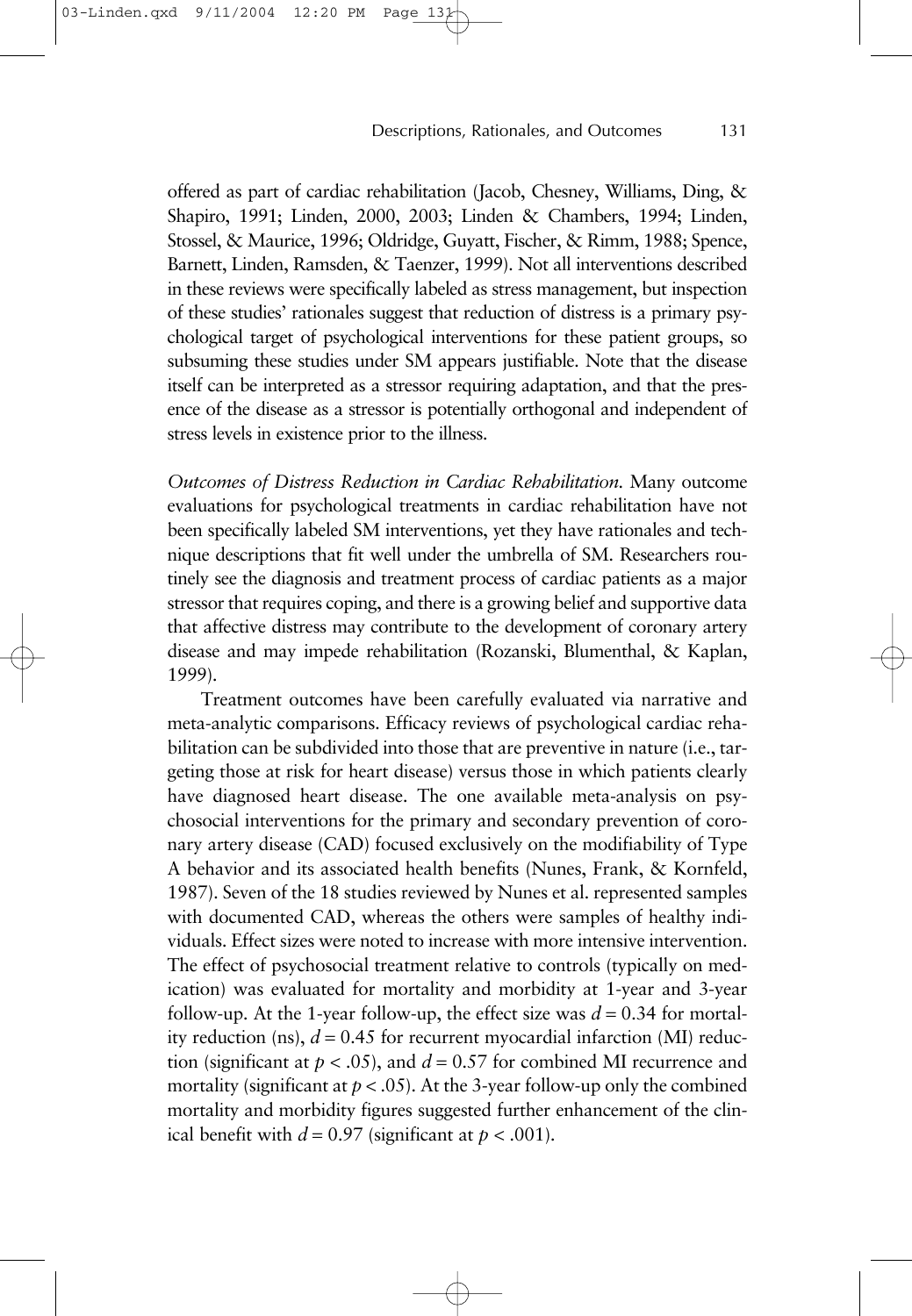While providing empirical support for the inclusion of stress reduction in cardiac care, there remained a gap in knowledge about the unique effect that psychological interventions might have relative to nutrition and exercise interventions. Our own research group attempted to fill this gap in knowledge (Linden et al., 1996) by performing a statistical meta-analysis of 23 randomized controlled trials that evaluated the *additional* impact of psychosocial treatment for rehabilitation from documented coronary artery disease. Mortality data were available from 12 and recurrence data from 10 of the 23 studies. Follow-up data were clustered into short (less than 2 years) follow-up and long (more than 2 years) follow-up to allow testing of long-term benefits of interventions. The longest follow-ups included in this analysis were 8 and 5 years. The average length of follow-up in the less-than-2-years category was 12 months; the average length of follow-up in the more-than-2-years category was 63 months (5.2 years). The results were quite consistent with those of previous reviews, both narrative and meta-analytic. The observed odds-ratio reflected a 46% reduction in recurrence for the less-than-2-year follow-up and a 39% reduction for the longer follow-up. The analyses of the tests of psychosocial treatment on mortality (using fully randomized trial data only) revealed treatment-related mortality reductions of 41%. For follow-up greater than 2 years there was a continuing trend for mortality benefits (26%), but this was not statistically significant. The benefits of psychological treatment for reduced reoccurrence of cardiac events were very similar in magnitude, and mapped onto the reductions in mortality.

With respect to psychological distress and biological risk factors, patients in the control conditions changed very little (compared to pretest); if anything, they got worse. Psychological intervention, on the other hand, was associated with reductions in psychological distress  $(d = -0.34)$ , heart rate  $(d = -0.38)$ , cholesterol ( $d = -1.54$ ), and systolic blood pressure ( $d = -0.24$ ).

The previously described reviews presented a rather positive set of conclusions about the impact of psychosocial treatments for cardiac patients and underline claims made previously that stress reduction is likely to benefit multiple health indicators, both psychological and biological in nature. Since publication of the review by Linden et al. (1996), another meta-analysis (Dusseldorp, Van Elderen, Maes, Meulman, & Kraail, 1999) and four largescale clinical trials have been published that appear to undermine claims that psychological treatments are beneficial, and that represent somewhat of a "roller coaster" of ambiguous conclusions about usefulness of psychological interventions.

Jones and West (1996) reported the results from a very large trial where additional psychological intervention was contrasted with standard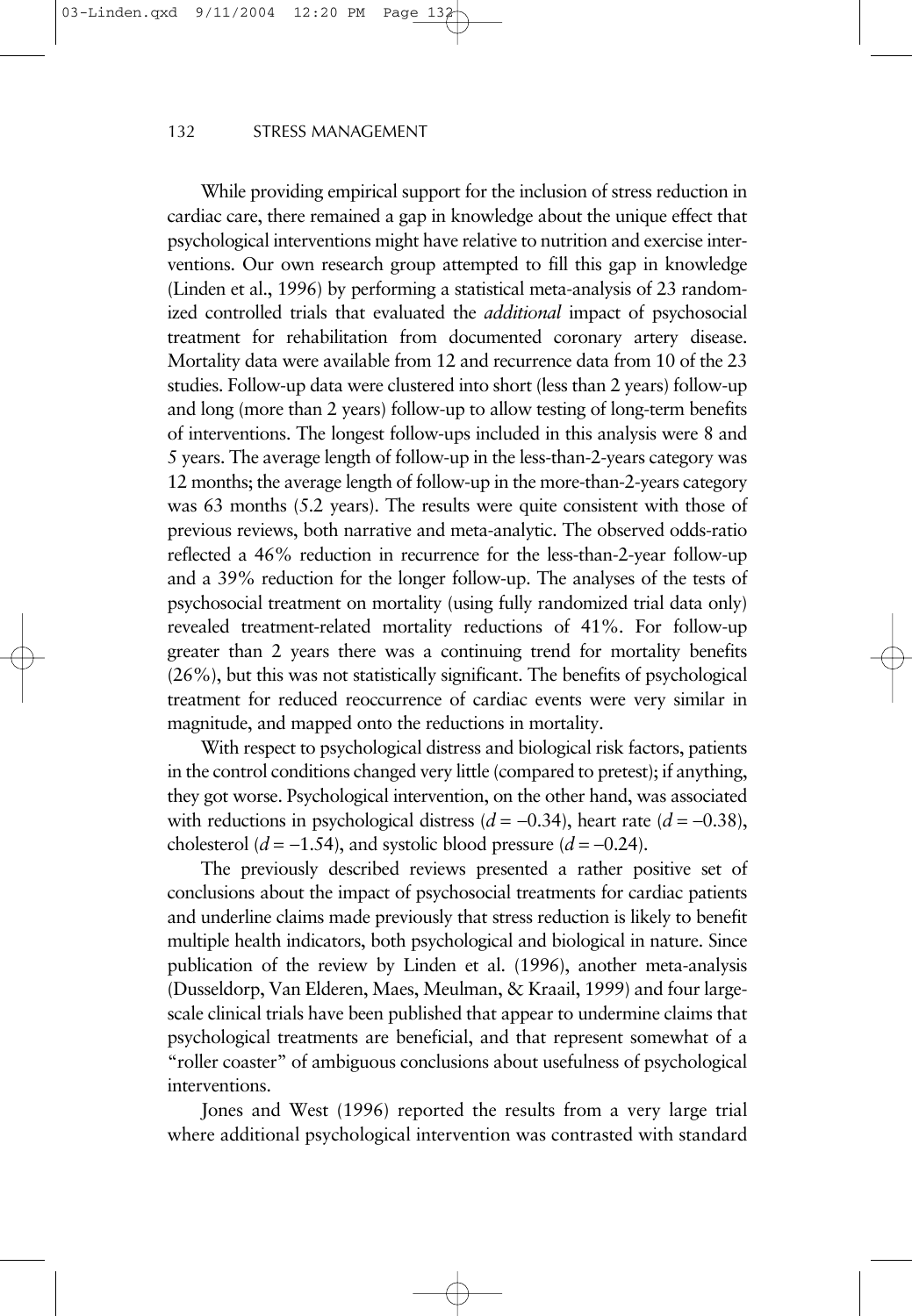care in a sample of 2,328 post-MI patients. A multicomponent stress management rehabilitation program had no apparent additional benefit for mortality, clinical complications, anxiety, or depression. Treated patients reported less angina and less medication usage. Note that apparently all cardiac patients were randomized into one of the two treatment conditions, irrespective of whether or not elevated stress, anxiety, or depression was present. Of importance is the fact that the mortality rate for both groups was only 6% over the following 12 months, thus making it difficult to distinguish experimental from control treatment results due to low base rates. Another very large recent trial with disappointing results was the one conducted by Frasure-Smith et al. (1997) that found no significant benefit of psychological treatment overall but a trend toward greater mortality in treated women. Finally, the largest psychological trial conducted on cardiac rehabilitation patients to date deserves mention as well (The Writing Committee for the ENRICHD Investigators, 2003), although it is not really appropriate to consider this study a trial of stress management given that the target of the intervention was depression and, to a lesser degree, improvement of social support. In a randomized clinical trial methodology, 2,481 post-MI patients (1,084 women, 1,397 men) were enrolled in eight participating centers and were assigned to a usualcare control group or to the experimental treatment. ENRICHD failed to show benefits for psychological treatment on mortality outcomes but was successful in reducing depression and improving support despite the fact that the usual-care condition was not actually inert but represented a minimal intervention control.

These confusing results benefit greatly from the clarification provided by a meta-analysis (Dusseldorp et al., 1999) in which standard care was compared with additional psychological treatment (as was done by Linden et al., 1996). The researchers noted reductions in mortality odds for psychological treatment that ranged from 6% to 52%, depending on the length of studied outcomes. Aggregated across all studies, psychological treatment had no significant positive impact on short-term MI recurrence (–16%) but still showed 41% reductions in medium- and long-term followups. Most striking was a comparison of outcomes for those studies where psychological treatment failed to produce psychological changes with those where it succeeded. When psychological distress was not reduced by the treatment (as was true in Jones & West's study, 1996), patient mortality was higher than that of the controls (odds-ratio 0.88:1) and MI recurrence was not affected (odds-ratio 1.03:1); when, however, psychological distress was reduced, then the odds-ratios for mortality were 1.52:1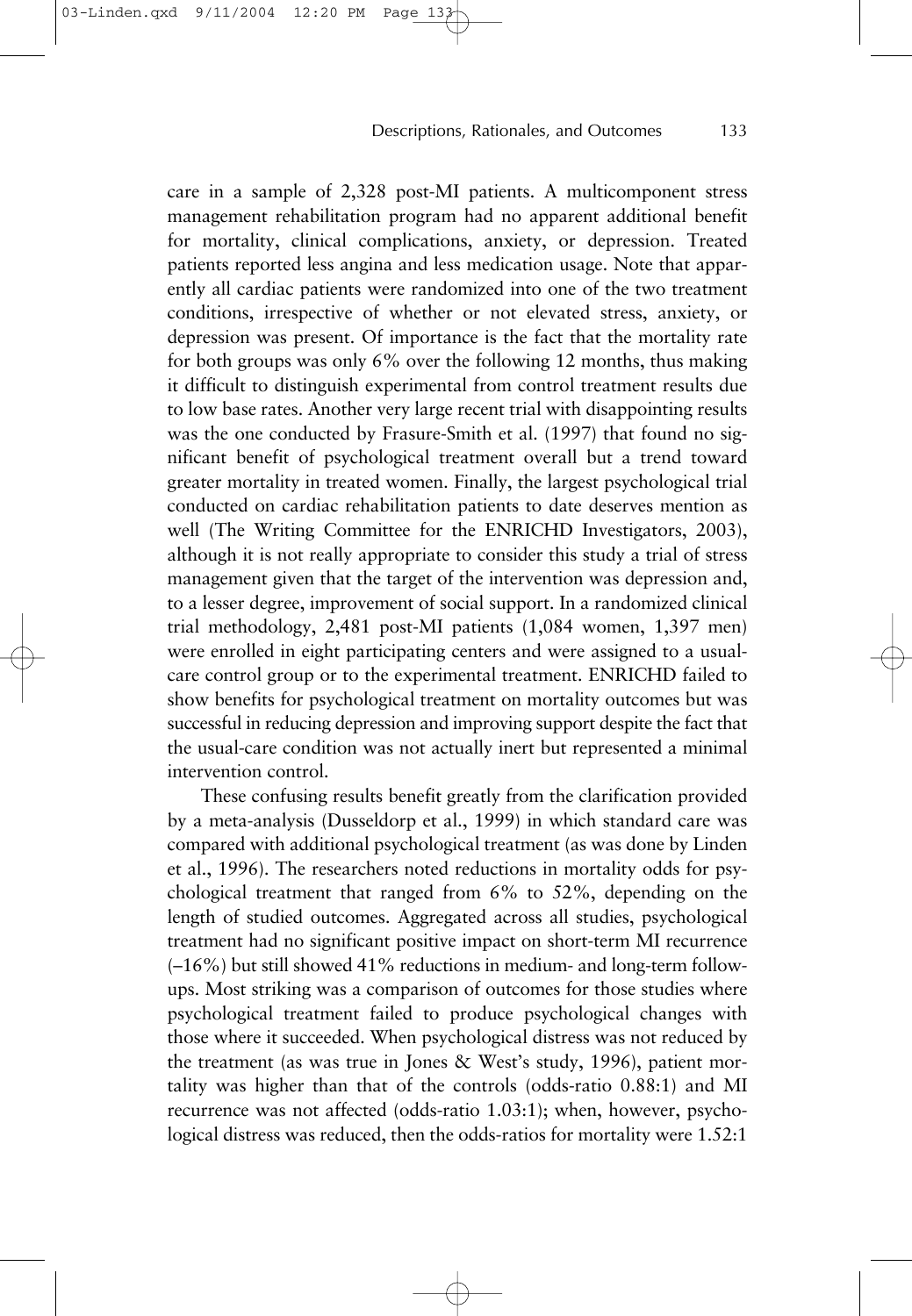and for MI recurrence were 1.69:1. The importance of demonstrating this mediational effect was also underlined by Cossette et al. (2001), who reanalyzed the disappointing M-HART results and concluded that cardiac benefits did occur when psychological distress was also effectively reduced. More specifically, they found that short-term anxiety and depression reduction predicted 1-year status (i.e., treatment response stability) and that distress reduction was associated with reduced mortality from cardiac causes and with reduced number of readmissions. Such findings direct attention to the yet-to-be resolved question of which patients are most likely to benefit from which treatment approach. Along these lines, it needs highlighting that the earlier rehabilitation studies tended to offer treatment almost exclusively to men, who in turn tended to be younger than the female cardiac patients. Older patients (who most often were women) benefit less from standard treatment approaches, and treatment needs vary for women and men. At this time, it cannot be ruled out that older female patients may actually be better off without therapy.

Cardiac patients are the fortunate beneficiaries of improved cardiologic care and its associated lower post-event mortality rates, and researchers, as a consequence, need to consider trial protocols with other endpoints, which are likely to change over time and which are important prognostic indicators. Such endpoints can be psychological in nature (e.g., distress) or be intermediary, hard cardiac endpoints like ischemia, premature ventricular contractions, or heart period variability. This latter approach is reflected in a stress management intervention trial (Blumenthal et al., 2002; Blumenthal et al., 1997) where outcomes were contrasted with those from an exercise control condition. The treatment was a small-group, cognitive-behavioral intervention lasting 16 weeks with one 1.5-hour session per week; patients were not preselected for high psychological distress. During the 5-year follow-up (Blumenthal et al., 2002) the stress management group had only a relative risk of 0.6 of event recurrence in comparison to the usual care controls (1.3 events), and in addition the researchers were able to show significant cost reductions for stress management (relative to the other conditions) in the long-term care of ischemia patients. Ischemia was also more positively affected by stress management than by exercise. Stress management was uniquely associated with significant reductions in hostility and self-reported stress but not with any unique advantages for reducing depression or trait anxiety.

Although results in the area of psychological stress reduction in cardiac rehabilitation may appear confusing, some fairly clear conclusions are possible given the many patients who have completed randomized controlled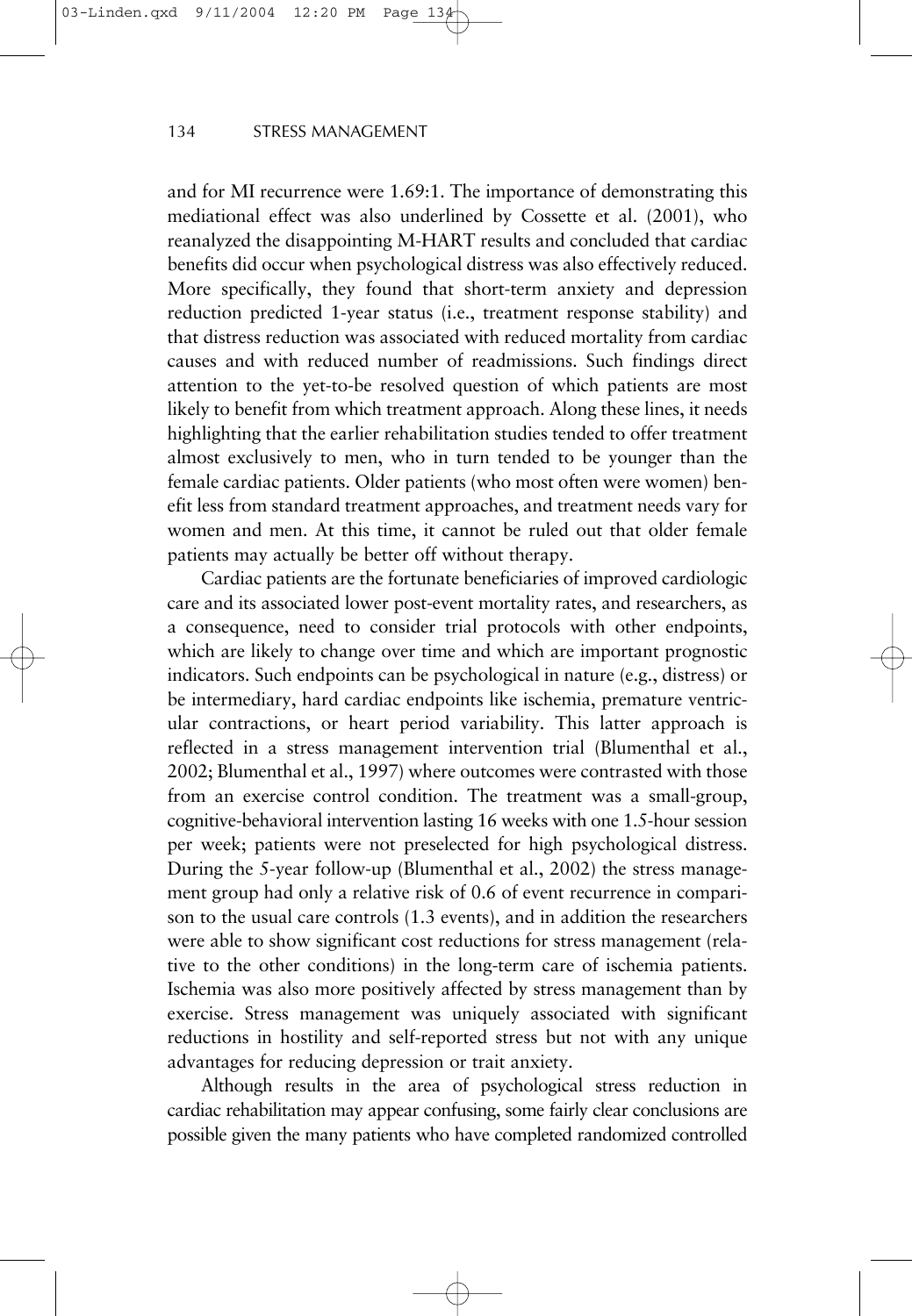trials of stress reduction programs and the diligent reviews that have scrutinized the aggregated knowledge base. Hoped-for stress reduction in cardiac patients is of no use if distress was not present to begin with (a floor effect problem), if not all patients benefited equally (especially, older women derived few if any benefits), or if treatment length positively correlates with better outcomes. Where stress reduction was indeed achieved, event recurrence and mortality were also reduced, with follow-ups reaching 5-year observation periods.

*Hypertension.* Although psychological stress is widely considered to contribute to the development of essential hypertension, and the epidemiological evidence for the stress–high blood pressure (BP) linkage is very convincing, the biopsychological pathway that would explain how stress can lead to disease is less clear (Schwartz et al., 2003). Consistent with research findings that link stress to hypertension, psychological treatments are designed to reduce stress in one of two possible ways. One approach is to emphasize arousal reduction through relaxation training, meditation, and/or biofeedback, all of which are designed to improve a person's self-regulatory skills. A second approach is to conceive of stress as a multistep process involving triggers, coping behaviors, cognitions, and—finally—physiological stress responses. Research using this second model to conceive of stress–BP linkages targets deficient cognitive and behavioral stress coping skills.

Therapy outcome reports and resulting consensus opinions tend to reveal small effects if aggregated uncritically into reviews. The U.S. report (Joint National Committee on Detection, Evaluation, and Treatment, 1988) and the earlier Canadian Consensus Conference (Canadian Consensus Conference on Non-Pharmacological Approaches, 1990) have been complemented by a more recent Canadian Consensus Conference (Spence et al., 1999) and by meta-analyses on the effectiveness of nondrug approaches to the treatment of hypertension (Andrews, McMahon, Austin, Byrne, 1984; Linden & Chambers, 1994; Ward, Swan, & Chesney, 1987). Together, these reviews clarify agreements and differences between various research studies, although their positive recommendations vary considerably in strength. Andrews et al. (1984) sampled 14 drug studies and compared resulting effect sizes with the outcomes from 37 nondrug studies. The drugs were noted to be very effective, with effect sizes about twice as large as the magnitude of the most effective nondrug approaches—for example, weight loss  $(d = 1.6)$ , yoga ( $d = 1.4$ ), and muscle relaxation ( $d = 1.3$ ). Other nondrug approaches were associated with effect sizes that did not differ from placebo-associated outcomes  $(d = 0.6-0.7)$ . Note that the relaxation training studies in the Andrews review referred to standardized, single-technique interventions.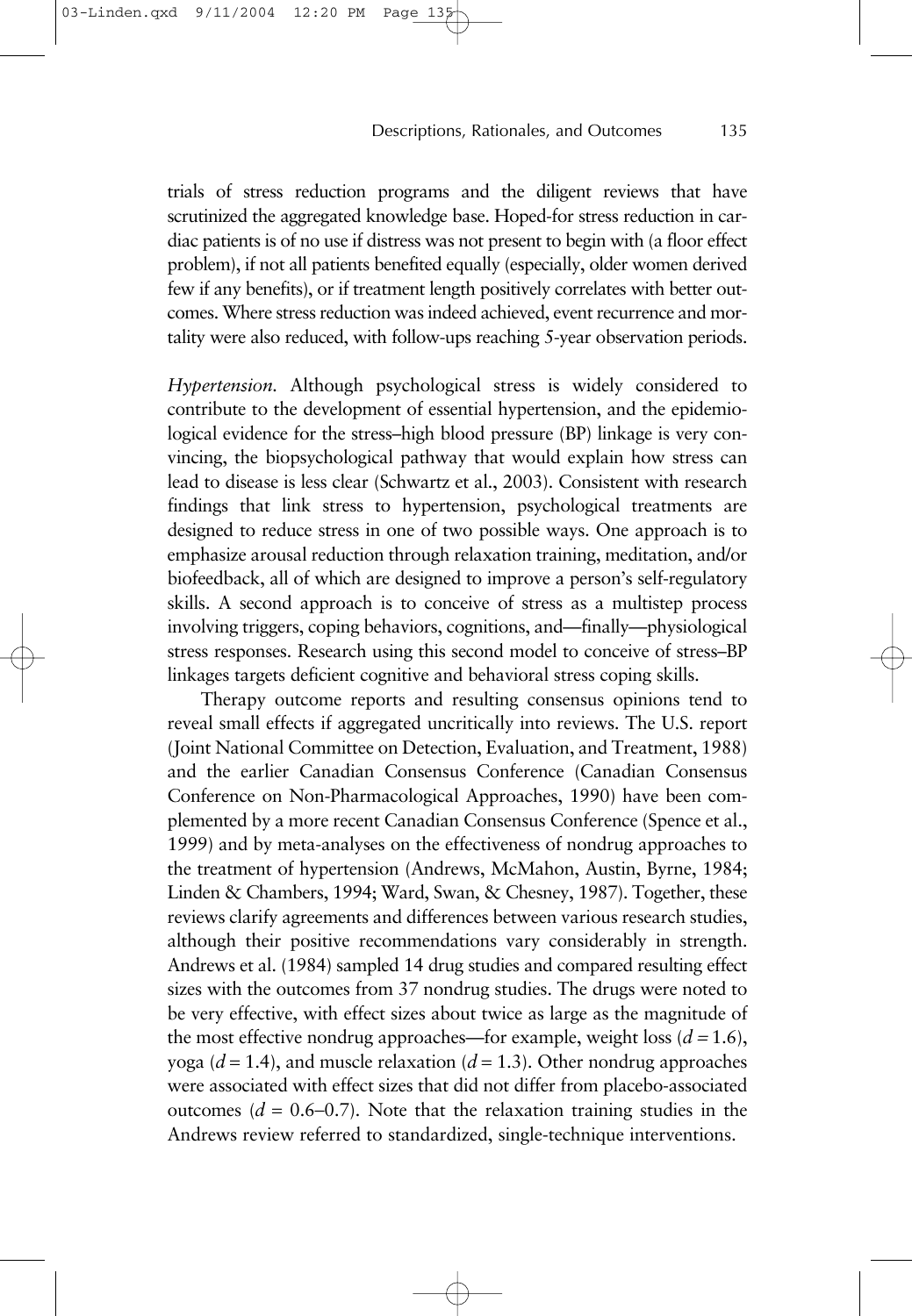Ward et al. (1987) included only studies that met criteria for high design quality, leaving a total of 12 studies. Therapies designed to produce arousal reduction (predominantly relaxation) were associated with effect sizes of *d* = 0.54−0.65 for systolic blood pressure and *d* = 0.40−0.58 for diastolic blood pressure, based on pretreatment to posttreatment withingroup changes or comparisons of active treatments with wait-list controls.

Jacob and his collaborators (1991) also reviewed the outcome on relaxation therapy for hypertension (although not using a full meta-analytic approach) and identified 75 controlled clinical trials. Jacob et al. highlighted how design features and entry criteria had significant impact on the observed clinical effects; patients who had high pretreatment BP values also showed much greater improvements with treatment (*r* = .75 for systolic and  $r = .64$  for diastolic blood pressure). The issue of differential pretreatment levels had not been considered in the recommendations of the two earlier North American consensus groups or previous reviews and may have led to an underestimation of the effects possible with psychological treatments.

The narrative review approach of Jacob et al. (1991) was subsequently complemented with a meta-analysis and sampled even more psychologically based treatment comparisons (Linden & Chambers, 1994). Although drug treatment is the accepted gold standard for efficacious hypertension treatment, neither of the Consensus Conference papers (Canadian Consensus Conference, 1988; The Joint National Committee on Detection, Evaluation, and Treatment of High Blood Pressure, 1988) directly compared drug effects with nondrug effects. Therefore, Linden and Chambers (1994) investigated whether or not the findings of the narrative reviews could be corroborated by quantitative, meta-analytic findings, including comparisons with pharmacological agents. Specifically, they wanted to know how the total amount of blood pressure change achieved with nondrug approaches compared to drug treatment results. The objective of this review was to explicitly answer the question a patient might ask his or her practitioner: "How much blood pressure reduction can I achieve with the available treatment options?"

The Linden and Chambers (1994) meta-analysis included a total of 166 studies that evaluated the effects of three types of medications, weight reduction, sodium and alcohol restriction, physical exercise, calcium and potassium supplements, single-component and multicomponent relaxation therapy, and individualized, cognitive-behavioral therapies. Of the nondrug approaches, weight reduction/physical exercise, and individualized, cognitive-behavioral psychological therapy were particularly effective and did not differ from drug treatments in observed raw effect sizes for systolic blood pressure reductions.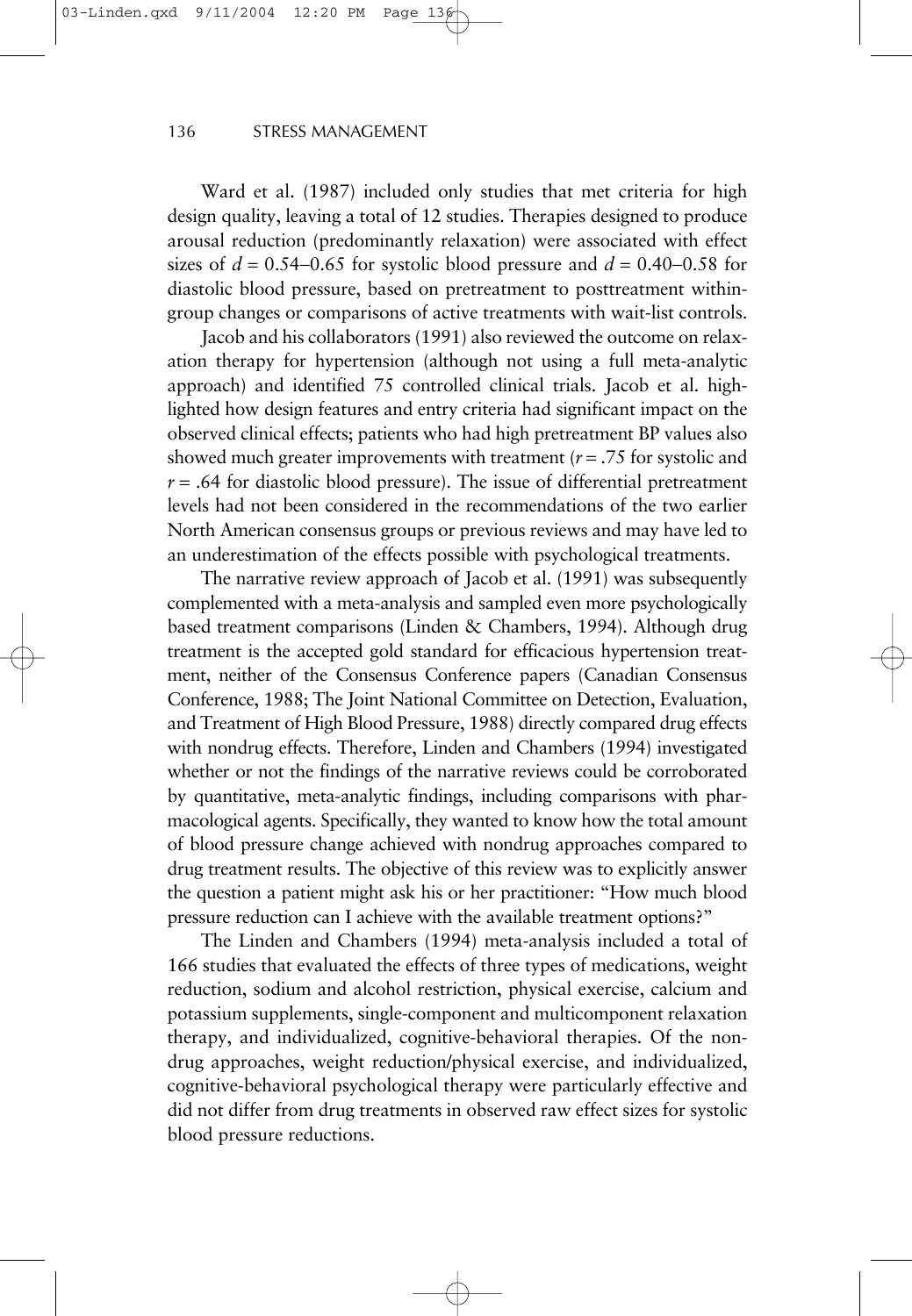Linden and Chambers (1994) confirmed Jacob et al.'s (1991) observation that initial blood pressure levels strongly influenced the magnitude of observed treatment effects irrespective of what the treatment actually was. After adjustment for differences in initial blood pressure levels, the effect sizes for nondrug therapies increased, and the effect size of individualized psychological therapy matched the effect sizes of drug treatments for systolic and diastolic pressure reduction. These findings suggest that some nondrug therapies may be quite effective, especially when differences in pretreatment blood pressure levels are taken into account. In terms of technique-specific outcome, the adoption of a standardized treatment, relative to an individualized approach, is associated with smaller reductions in blood pressure (Linden & Chambers, 1994).

The above considerations formed the basis for a different kind of clinical trial, namely a study using conservative measurement strategies (ambulatory blood pressure as an endpoint), high initial blood pressure, and individualized, one-on-one treatments (Linden, Lenz, & Con, 2001). Treatment led to a significant reduction in ambulatory blood pressure, and total change at 6-month follow-up was −10.8 and −8.5 mmHg, respectively. The level of blood pressure at the beginning treatment was correlated with pressure change  $(r = .45$  and 0.51, respectively). The amount of systolic blood pressure change was positively correlated with reduction in psychological stress (*r* = .34) and change in anger coping styles (*r* ranges from .35 to .41). This study suggested that psychological interventions offered by professional therapists in an individualized manner can be an efficacious treatment for primary hypertension. Significant and clinically meaningful reductions in both systolic and diastolic 24-hour mean blood pressure were observed.

*Applications of SM to Other Health Outcomes.* Stress is presumed either to contribute to or play a role in the rehabilitation and treatment of numerous medical disorders. Distress is a frequent and predictable response to a disease diagnosis, and the knowledge of having a disease, often aggravated by salient symptoms, leads to affective distress, typically in the form of anxiety and depression. Ong et al. (2004) had identified 40% of 153 studies as applications of SM to various health concerns. Aside from frequently studied SM applications to hypertension, cardiac rehabilitation, and immune system improvements, there are many other areas of application with typically positive results that, however, have not been investigated with systematic outcome reviews. Such positive results are encouraging but not definitive, and reviews are badly needed.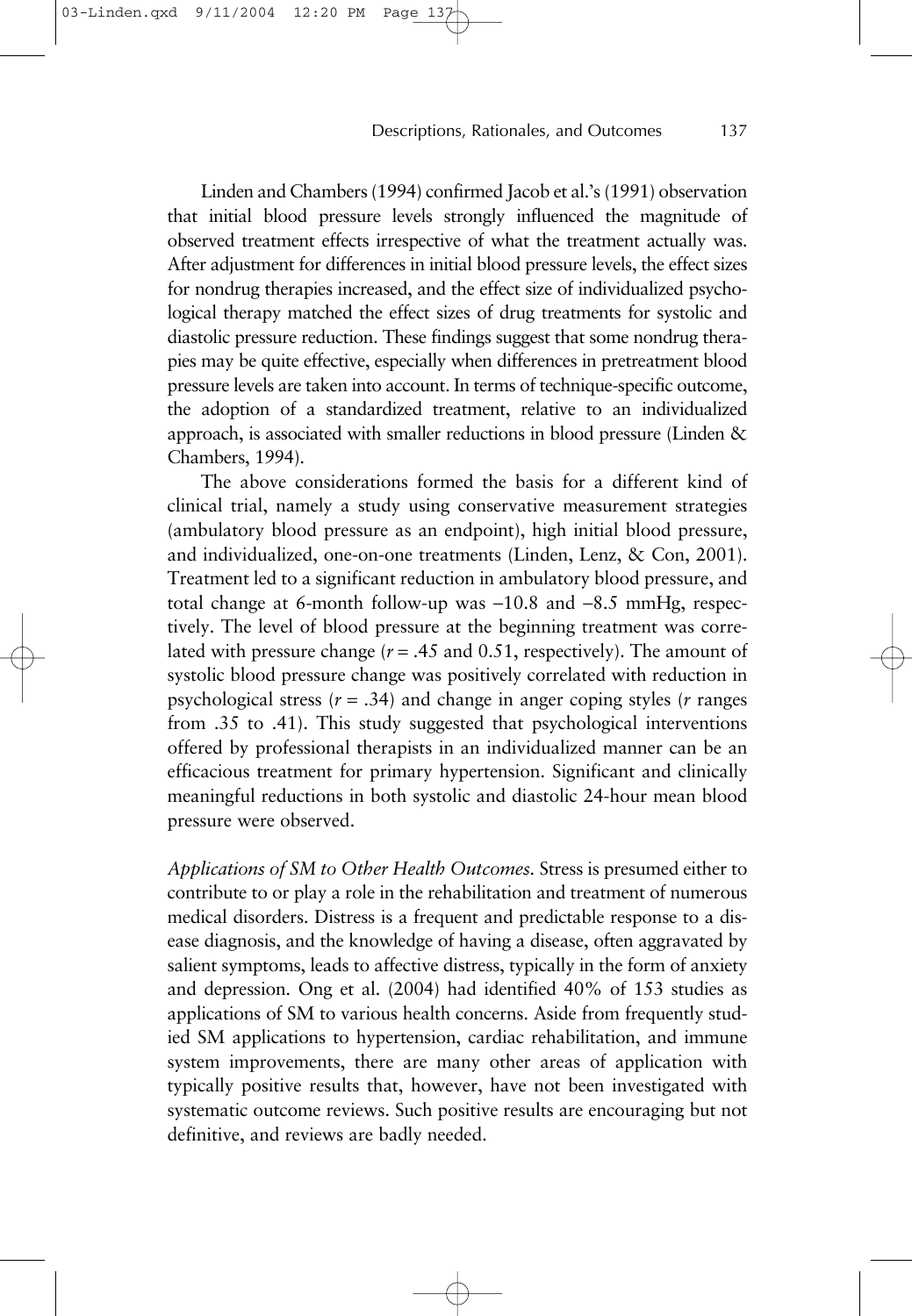The fact that cancer patients have to cope with the stress and fear of the unknown has led numerous researchers to offer distress reduction efforts to cancer patients; these studies consistently support the value of stress management for affect and quality-of-life improvements (Fawzy et al., 1993; Jacobsen et al., 2002; Schwartz et al., 1998; Speca, Carlson, Goodey, & Angen, 2000). A promising new direction in the psychological treatment of cancer patients goes beyond attempts to just reduce distress, and also seeks to add a dimension of "meaning-making," encouraging patients to find ways to identify potential benefits from the disease experience (Bower & Segerstrom, 2004). This promise became apparent in one intervention where cognitive-behavioral treatment for early-stage breast cancer with the target of meaning-making not only reduced distress but also showed improved immune function. The immune function improvements were in turn correlated with relative success in meaning-making, thus indicating a potential mediating pathway for psychotherapy and disease outcomes.

Applications to rheumatoid arthritis have been described in a review by Savelkoul, de Witte, and Post (2003) that identified 13 studies on psychological treatment for arthritis. Only 3 of these described coping interventions, and only 1 was supportive of positive outcomes. Further supporting evidence from individual studies is available for diabetes (Henry, Wilson, Bruce, Chisholm, & Rawling, 1997; McGrady, Nadsady, & Schumann-Brzezinski, 1991), fibromyalgia (Kaplan, Goldberg, & Galvin-Nadeau, 1993; Wigers, Stiles, & Vogel, 1996), multiple sclerosis (Schwartz, 1999), dermatitis (Habib & Morrissey, 1999), injury and illness prevention in athletes (Perna, Antoni, Baum, Gordon, & Schneiderman, 2003), and HIV-positive patients (Antoni, 2003; Antoni et al., 1991; Lutgendorf et al., 1997; Lutgendorf et al., 1998).

# *Summary of the Effects of Stress Management*

The literature revealed a massive body of outcome studies that are relevant for investigating benefits of stress management. They were organized into categories, summarized, and evaluated here. Throughout this chapter on outcome and a preceding review paper (Ong et al., 2004), the lack of a consensual definition of SM was considered a handicap for making meaningful comparisons of interventions that were described as "stress management" and that had bundled multiple techniques into one package. Nevertheless, for the sake of at least attempting comparisons, the term *stress management* was accepted as somewhat meaningful when SM intervention results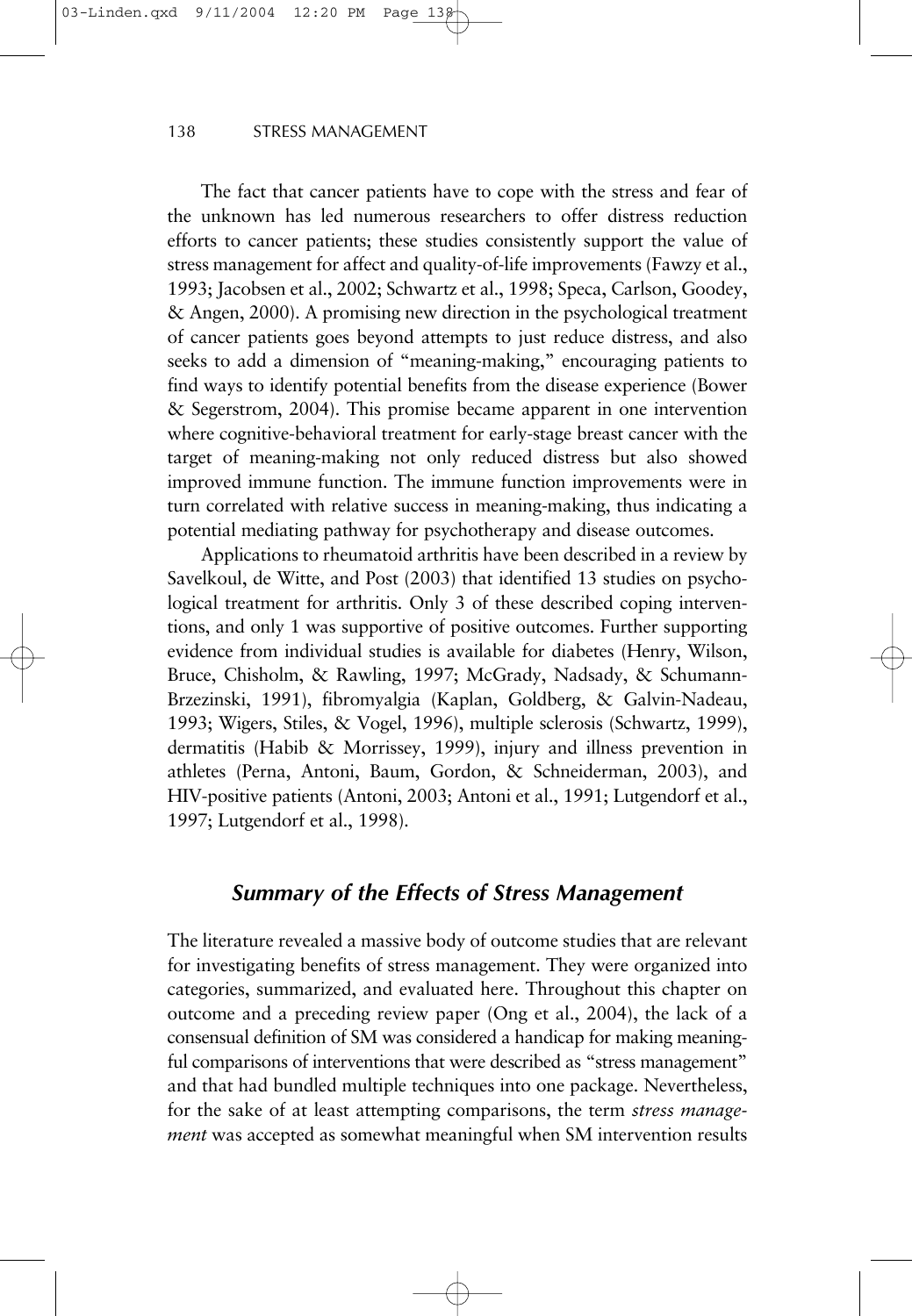for either population subgroups or areas of application were reported above. The first and largest section of this review is free of this constraint because it organized interventions by more specific technique descriptors rather than by the global term SM.

A number of core conclusions emerge from this review:

• There is no population subgroup or area of application where SM was found to be ineffective; SM appears to have little or no potential for harm, and generally produces at least moderately positive outcomes.

• SM is rarely pitched against other active psychological treatments in treatment comparisons, and reported positive effects are predominantly derived from pre/post, within-participant changes, or from SM effects compared with no-treatment controls.

• Most of the stimulus manipulation (or environmental change) approaches were tested in the workplace, and the results favor these approaches over arousal reduction strategies in individuals. No significant body of literature could be identified that evaluated social policy changes as systemic interventions, and no comprehensive meta-analyses could be found on these types of interventions.

• SM may be useful for suppression of overly active immune function but showed no potential for increasing weak immune function.

• SM has been found useful for cardiovascular problems, with the most promising findings for blood pressure reduction. In the area of cardiac rehabilitation, men appeared to benefit more than women.

• The literature on coping interventions was very difficult to interpret. This is due in part to the fact that the underlying taxonomies of coping keep changing. The limited usefulness of the coping literature for facilitating stress management is also attributable to the fact that adaptive coping is best explained with a trait-by-situation interaction model that is difficult to teach and test in standardized, random assignment treatment protocols.

• Similarly, the literature on problem-solving training provided some empirical support for its effectiveness but comprehensive reviews are lacking. This absence of a unified database may have resulted from the fact that the basic principles of problem-solving training are shared by researchers, but that the application of these principles to different populations and problem areas results in greatly different protocols that are not open to ready